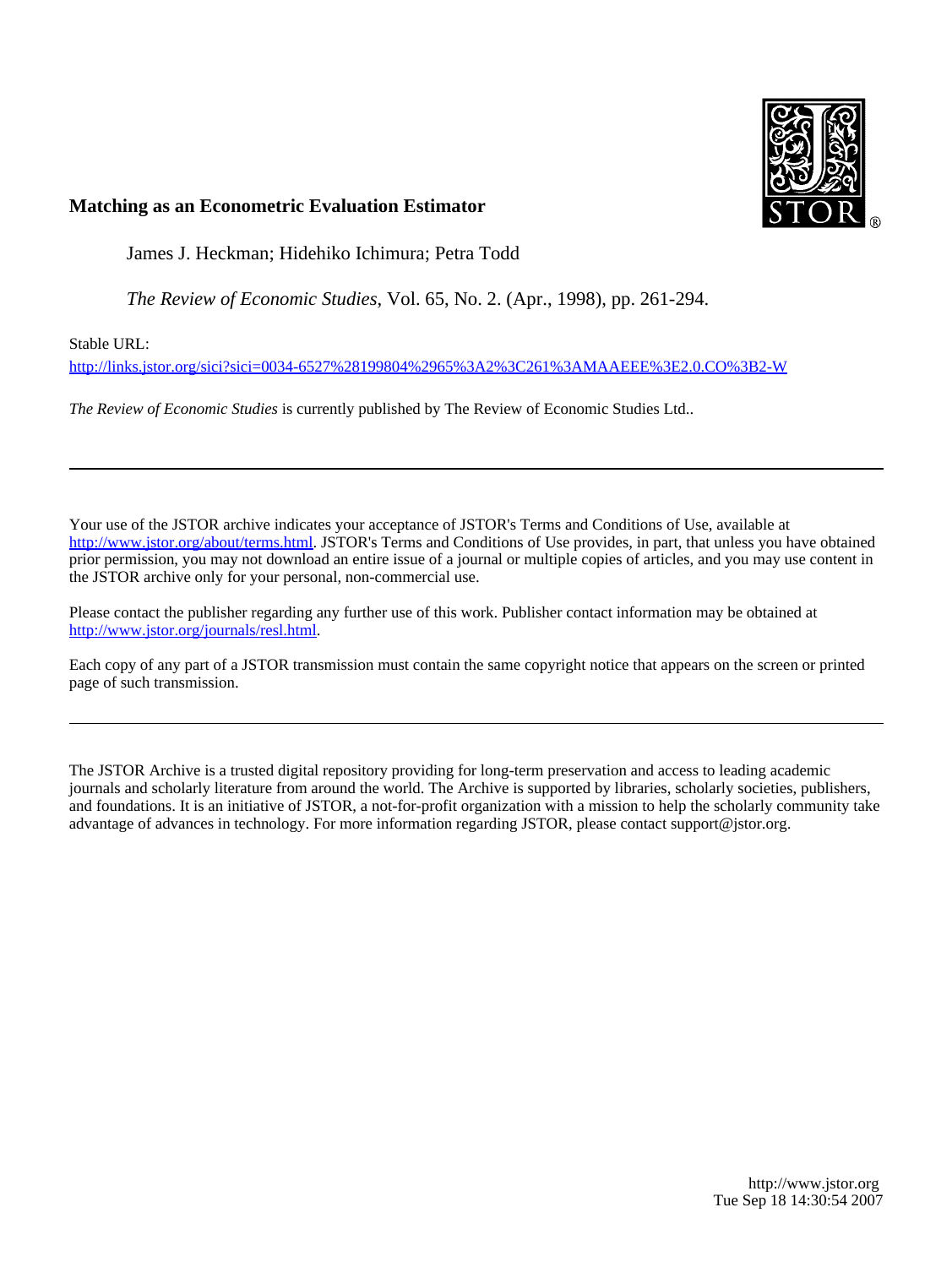# Matching As An Econometric Evaluation Estimator

JAMES J. HECKMAN University of Chicago

HIDEHIKO ICHIMURA University of Pittsburgh

and

#### PETRA TODD University of Pennsylvania

*First version received October 1994; final version accepted October 1997 (Eds.)* 

This paper develops the method of matching as an econometric evaluation estimator. **A**  rigorous distribution theory for kernel-based matching is presented. The method of matching is extended to more general conditions than the ones assumed in the statistical literature on the topic. We focus on the method of propensity score matching and show that it is not necessarily better, in the sense of reducing the variance of the resulting estimator, to use the propensity score method even if propensity score is known. We extend the statistical literature on the propensity score by considering the case when it is estimated both parametrically and nonparametrically. We examine the benefits of separability and exclusion restrictions in improving the efficiency of the estimator. Our methods also apply to the econometric selection bias estimator.

#### 1. INTRODUCTION

Matching is a widely-used method of evaluation. It is based on the intuitively attractive idea of contrasting the outcomes of programme participants (denoted  $Y_1$ ) with the outcomes of "comparable" nonparticipants (denoted  $Y_0$ ). Differences in the outcomes between the two groups are attributed to the programme.

Let  $I_0$  and  $I_1$  denote the set of indices for nonparticipants and participants, respectively. The following framework describes conventional matching methods as well as the smoothed versions of these methods analysed in this paper. To estimate a treatment effect for each treated person  $i \in I_1$ , outcome  $Y_{1i}$  is compared to an average of the outcomes  $Y_{0i}$ for matched persons  $j \in I_0$  in the untreated sample. Matches are constructed on the basis of observed characteristics X in  $R^d$ . Typically, when the observed characteristics of an untreated person are closer to those of the treated person  $i \in I_1$ , using a specific distance measure, the untreated person gets a higher weight in constructing the match. The estimated gain for each person  $i$  in the treated sample is

$$
Y_{1i} - \sum_{i \in I_0} W_{N_0, N_1}(i, j) Y_{0j}, \qquad (1)
$$

where  $W_{N_0,N_1}(i,j)$  is usually a positive valued weight function, defined so that for each  $i \in I_1$ ,  $\sum_{i \in I_0} W_{N_0, N_1}(i, j) = 1$ , and  $N_0$  and  $N_1$  are the number of individuals in  $I_0$  and  $I_1$ , respectively. The choice of a weighting function reflects the choice of a particular distance measure used in the matching method, and the weights are based on distances in the  $X$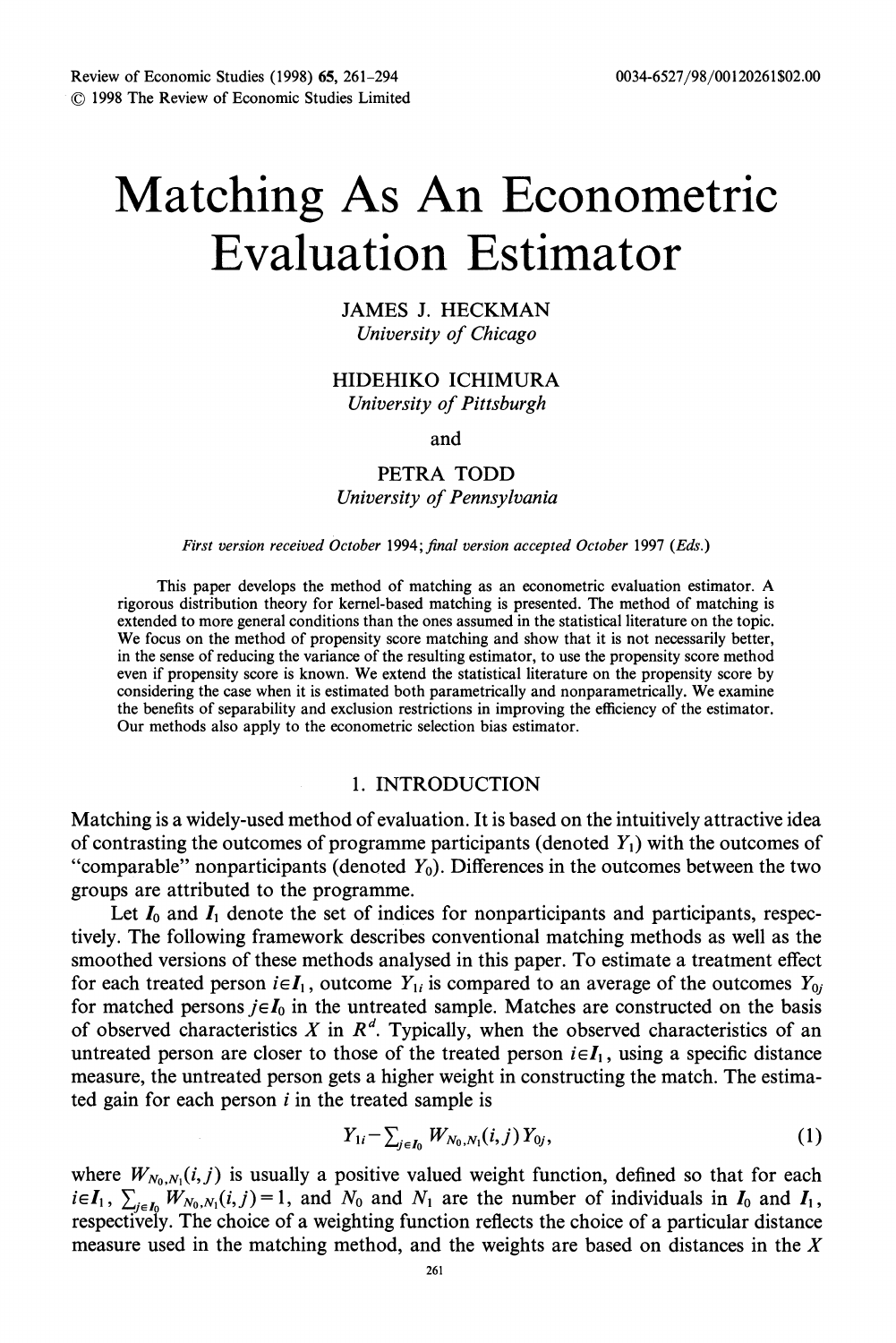space. For example, for each  $i \in I_1$  the nearest-neighbour method selects one individual  $j \in I_0$  as the match whose  $X_j$  is the "closest" value to  $X_i$ , in some metric. The kernel methods developed in this paper construct matches using all individuals in the comparison sample and downweighting "distant" observations.

The widely-used evaluation parameter on which we focus in this paper is the mean effect of treatment on the treated for persons with characteristics  $X$ 

$$
E(Y_1 - Y_0 | D = 1, X), \tag{P-1}
$$

where  $D = 1$  denotes programme participation. Heckman (1997) and Heckman and Smith (1998) discuss conditions under which this parameter answers economically interesting questions. For a particular domain  $\mathscr X$  for X, this parameter is estimated by

$$
\sum_{i\in I_1} w_{N_0,N_1}(i) [Y_{1i} - \sum_{j\in I_0} W_{N_0,N_1}(i,j) Y_{0j}], \qquad (2)
$$

where different values of  $w_{N_0,N_1}(i)$  may be used to select different domains X or to account for heteroskedasticity in the treated sample. Different matching methods are based on different weighting functions  $\{w_{N_0,N_1}(i)\}\$  and  $\{W_{N_0,N_1}(i,j)\}\$ .

The method of matching is intuitively appealing and is often used by applied statisticians, but not by economists. This is so for four reasons. First, it is difficult to determine if a particular comparison group is truly comparable to participants (i.e. would have experienced the same outcomes as participants had they participated in the programme). An ideal social experiment creates a valid comparison group. But matching on the measured characteristics available in a typical nonexperimental study is not guaranteed to produce such a comparison group. The published literature presents conditional independence assumptions under which the matched group is comparable, but these are far stronger than the mean-independence conditions typically invoked by economists. Moreover, the assumptions are inconsistent with many economic models of programme participation in which agents select into the programme on the basis of unmeasured components of outcomes unobserved by the econometrician. Even if conditional independence is achieved for one set of  $X$  variables, it is not guaranteed to be achieved for other sets of  $X$  variables including those that include the original variables as subsets. Second, if a valid comparison group can be found, the distribution theory for the matching estimator remains to be established for continuously distributed match variables  $X<sup>1</sup>$ 

Third, most of the current econometric literature is based on separability between observables and unobservables and on exclusion restrictions that isolate different variables that determine outcomes and programme participation. Separability permits the definition of parameters that do not depend on unobservables. Exclusion restrictions arise naturally in economic models, especially in dynamic models where the date of enrollment into the programme differs from the dates when consequences of the programme are measured. The available literature on matching in statistics does not present a framework that incorporates either type of a priori restriction.

Fourth, matching is a data-hungry method. With a large number of conditioning variables, it is easy to have many cells without matches. This makes the method impractical or dependent on the use of arbitrary sorting schemes to select hierarchies of matching variables. (See, e.g. Westat (1980, 1982, 1984).) In an important paper, Rosenbaum and Rubin (1983) partially solve this problem. They establish that if matching on X is valid, so is matching solely on the probability of selection into the programme Pr  $(D=1|X)$  =

1. When the match variables are discrete, the matching estimator for each cell is a mean and consistency and asymptotic normality of the matching estimator are easily established.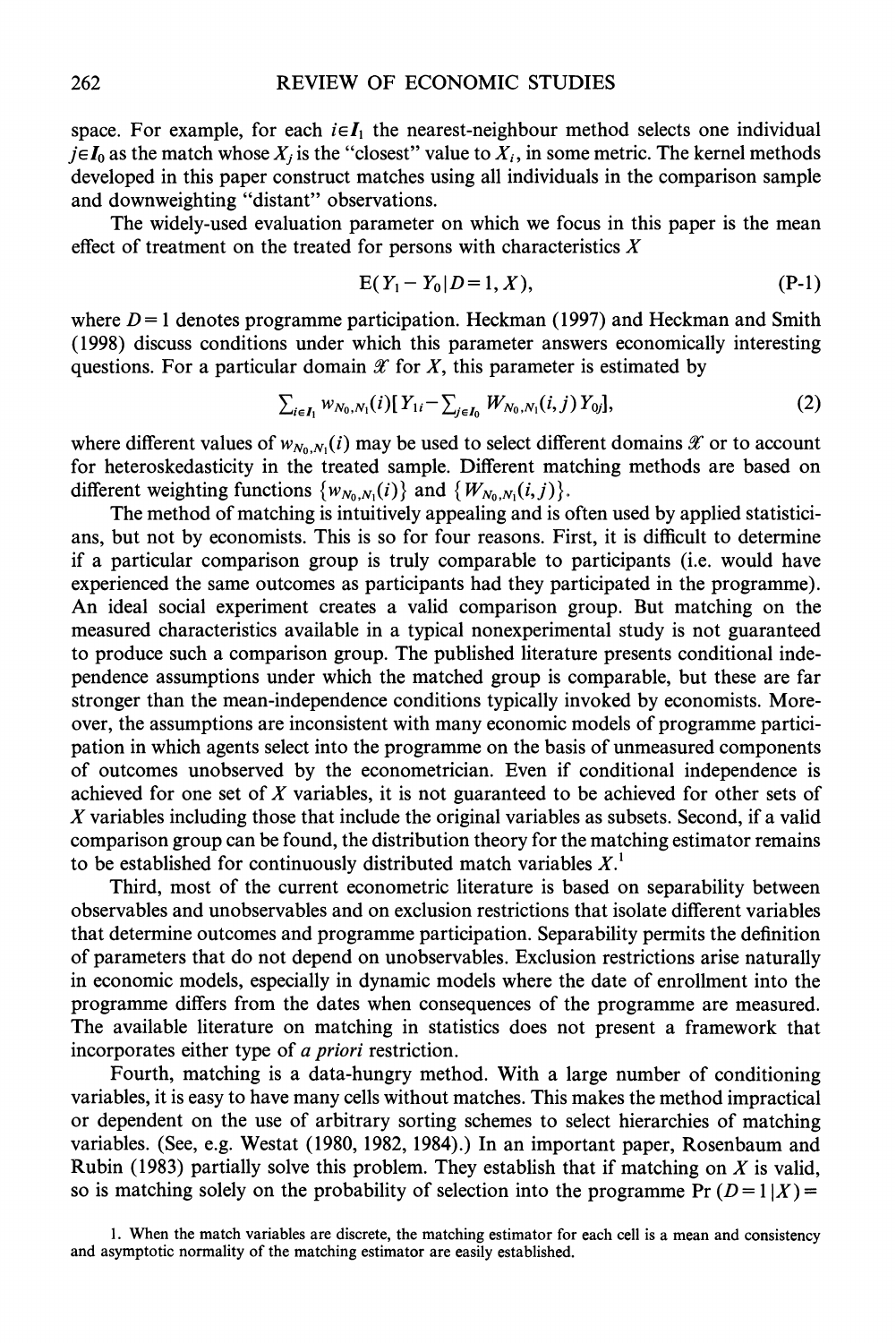$P(X)$ . Thus a multidimensional matching problem can be recast as a one-dimensional problem and a practical solution to the curse of dimensionality for matching is possible.<sup>2</sup>

Several limitations hamper the practical application of their theoretical result. Their theorem assumes that the probability of selection is known and is not estimated. It is also based on strong conditional independence assumptions that are difficult to verify in any application and are unconventional in econometrics. They produce no distribution theory for their estimator.

In this paper we first develop an econometric framework for matching that allows us to incorporate additive separability and exclusion restrictions. We then provide a sampling theory for matching from a nonparametric vantage point. Our distribution theory is derived under weaker conditions than the ones currently maintained in the statistical literature on matching. We show that the fundamental identification condition of the matching method for estimating (P-1) is

$$
E(Y_0|D=1, X) = E(Y_0|D=0, X),
$$

whenever both sides of this expression are well defined. In order for both sides to be well defined simultaneously for all X it is usually assumed that  $0 < P(X) < 1$  so that Supp  $(X|D=1)$  = Supp  $(X|D=0)$ . As Heckman, Ichimura, Smith, Todd (1998), Heckman, Ichimura, Smith and Todd (1996b) and Heckman, Ichimura and Todd (1997) point out, this condition is not appropriate for important applications of the method. In order to meaningfully implement matching it is necessary to condition on the support common to both participant and comparison groups S, where

$$
S = \text{Supp}(X|D=1) \cap \text{Supp}(X|D=0),
$$

and to estimate the region of common support. Equality of the supports need not hold a *priori* although most formal discussions of matching assumes that it does. Heckman, Ichimura, Smith and Todd (1998) and Heckman, Ichimura and Todd (1997) report the empirical relevance of this point for evaluating job training programmes. Invoking assumptions that justify the application of nonparametric kernel regression methods to estimate programme outcome equations, maintaining weaker mean independence assumptions compared to the conditional independence assumptions used in the literature, and conditioning on S, we produce an asymptotic distribution theory for matching estimators when regressors are either continuous, discrete or both. This theory is general enough to make the Rosenbaum-Rubin theorem operational in the commonly-encountered case where  $P(X)$  is estimated either parametrically or nonparametrically.

With a rigorous distribution theory in hand, we address a variety of important questions that arise in applying the method of matching: (1) We ask, if one knew the propensity score,  $P(X)$ , would one want to use it instead of matching on  $X$ ? (2) What are the effects on asymptotic bias and variance if we use an estimated value of  $P$ ? We address this question both for the case of parametric and nonparametric  $P(X)$ . Finally, we ask (3) what are the benefits, if any, of econometric separability and exclusion restrictions on the bias and variance of matching estimators?

The structure of this paper is as follows. Section 2 states the evaluation problem and the parameters identified by the analysis of this paper. Section 3 discusses how matching solves the evaluation problem. We discuss the propensity score methodology of Rosenbaum and Rubin (1983). We emphasize the importance of the common support condition

2. They term  $P(X)$  the propensity score. For the relationship between propensity score methods and selection models, see Heckman and Robb (1986) or Heckman, Ichimura, Smith and Todd (1998).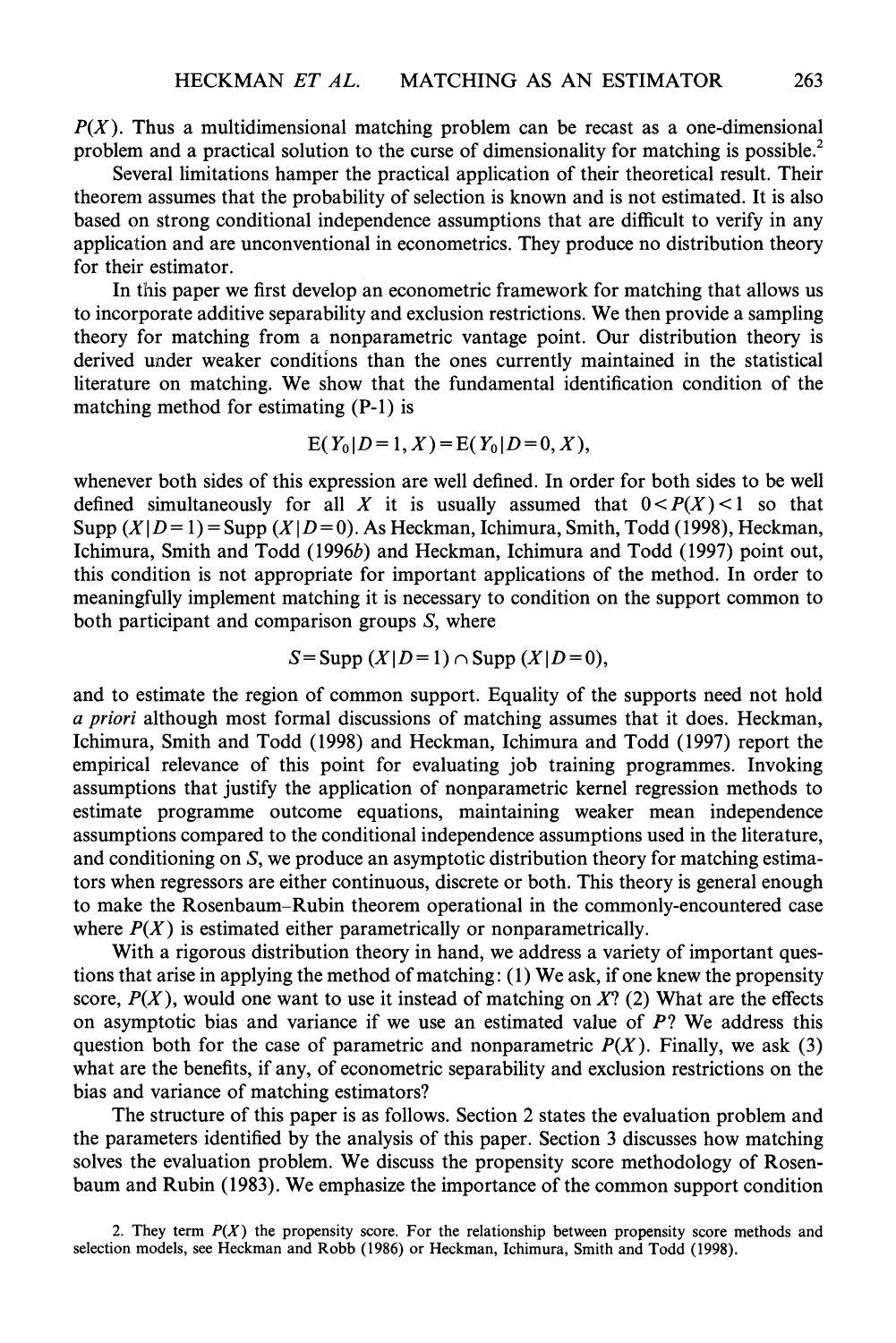assumed in the literature and develop an approach that does not require it. Section 4 contrasts the assumptions used in matching with the separability assumptions and exclusion restrictions conventionally used in econometrics. A major goal of this paper is to unify the matching literature with the econometrics literature. Section 5 investigates a central issue in the use of propensity scores. Even if the propensity score is known, is it better, in terms of reducing the variance of the resulting matching estimator, to condition on X or  $P(X)$ ? There is no unambiguous answer to this question. Section 6 presents a basic theorem that provides the distribution theory for kernel matching estimators based on estimated propensity scores. In Section 7, these results are then applied to investigate the three stated questions. Section 8 summarizes the paper.

#### 2. THE EVALUATION PROBLEM AND THE PARAMETERS OF INTEREST

Each person can be in one of two possible states, 0 and 1, with associated outcomes  $(Y_0, Y_1)$ , corresponding to receiving no treatment or treatment respectively. For example, "treatment" may represent participation in the social programme, such as the job training programme evaluated in our companion paper where we apply the methods developed in this paper. (Heckman, Ichimura and Todd (1997).) Let  $D=1$  if a person is treated;  $D=$ 0 otherwise. The gain from treatment is  $\Delta = Y_1 - Y_0$ . We do not know  $\Delta$  for anyone because we observe only  $Y = DY_1 + (1 - D)Y_0$ , i.e. either  $Y_0$  or  $Y_1$ .

This fundamental missing data problem cannot be solved at the level of any individual. Therefore, the evaluation problem is typically reformulated at the population level. Focusing on mean impacts for persons with characteristics  $X$ , a commonly-used parameter of interest for evaluating the mean impact of participation in social programmes is (P-1). It is the average gross gain from participation in the programme for participants with characteristics X. If the full social cost per participant is subtracted from  $(P-1)$  and the no treatment outcome for all persons closely approximates the no programme outcome, then the net gain informs us of whether the programme raises total social output compared to the no programme state for the participants with characteristics  $X<sup>3</sup>$ 

The mean  $E(Y_1|D=1, X)$  can be identified from data on programme participants. Assumptions must be invoked to identify the counterfactual mean  $E(Y_0|D=1, X)$ , the no-treatment outcome of programme participants. In the absence of data from an ideal social experiment, the outcome of self-selected nonparticipants  $E(Y_0|D=0, X)$  is often used to approximate  $E(Y_0|D=1, X)$ . The selection bias that arises from making this approximation is

$$
B(X) = E(Y_0|D=1, X) - E(Y_0|D=0, X).
$$

Matching on X, or regression adjustment of  $Y_0$  using X, is based on the assumption that  $B(X) = 0$  so conditioning on X eliminates the bias.

Economists have exploited the idea of conditioning on observables using parametric or nonparametric regression analysis (Barnow, Cain and Goldberger (1980), Barros (1986), Heckman and Robb (1985, 1986)). Statisticians more often use matching methods, pairing treated persons with untreated persons of the same  $X$  characteristics (Cochrane and Rubin (1973)).

The literature on programme evaluation gives two distinct responses to the problem of estimating (P-1) with continuous conditioning variables. The first borrows from the

3. See Heckman (1997) or Heckman and Smith (1998) for a precise statement of when this parameter answers an interesting economic evaluation question.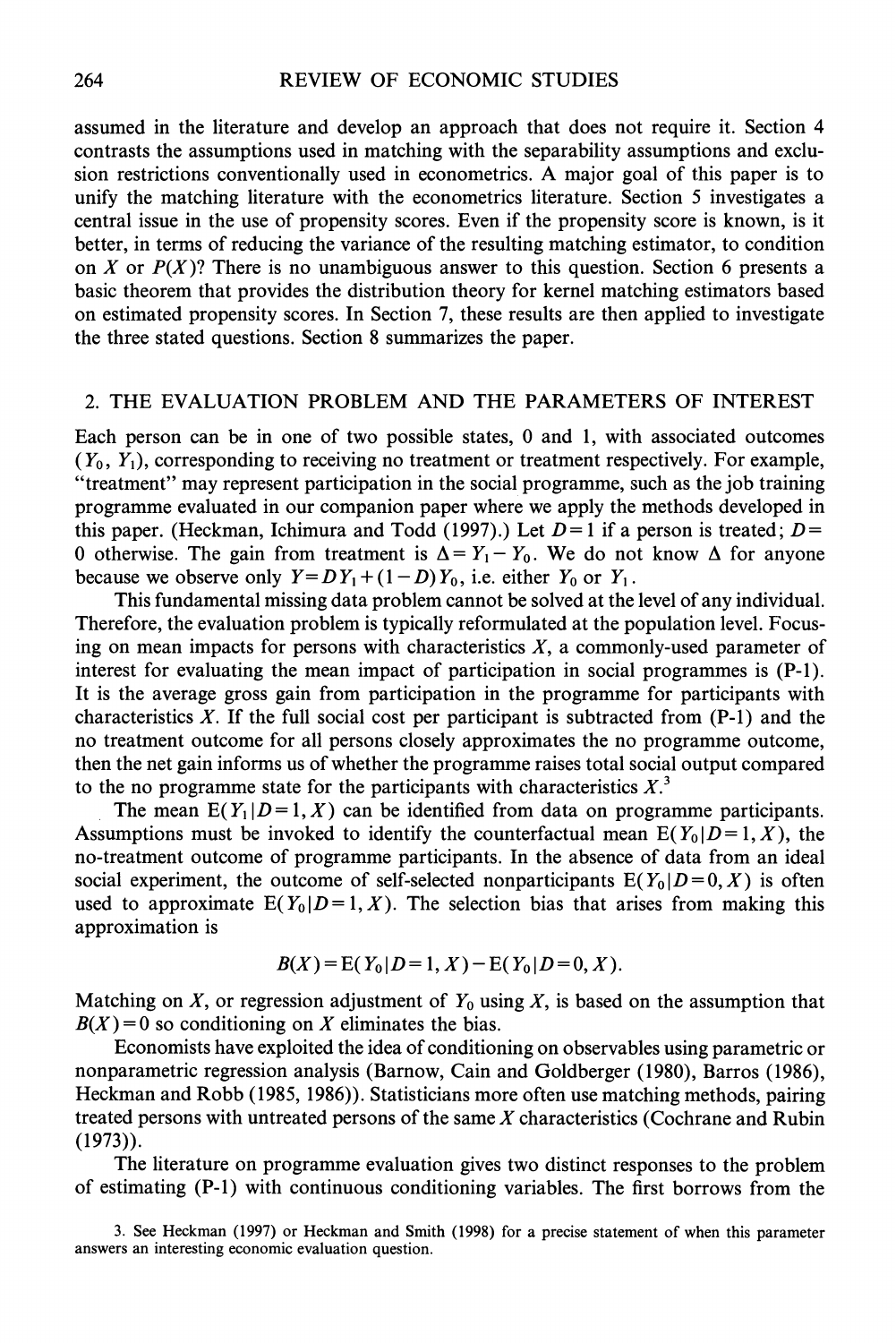kernel regression literature. It uses a smoothing procedure that borrows strength from adjacent values of a particular value of  $X = x$  and produces uniformly consistent estimators of (P-1) at all points of the support for the distributions of X given  $D=1$  or  $D=0$ . (See Heckman, Ichimura, Smith and Todd (1996a) or Heckman, Ichimura and Todd (1997).) Parametric assumptions about  $E(Y_0|D=1, X)$  play the same role as smoothing assumptions, and in addition allow analysts to extrapolate out of the sample for X. Unless the class of functions to which (P-1) may belong is restricted to be smaller than the finiteorder continuously-differentiable class of functions, the convergence rate of an estimator of  $(P-1)$  is governed by the number of continuous variables included in X (Stone (1982)).

The second response to the problem of constructing counterfactuals abandons estimation of  $(P-1)$  at any point of X and instead estimates an average of  $(P-1)$  over an interval of X values. Commonly-used intervals include Supp  $(X|D=1)$ , or subintervals of the support corresponding to different groups of interest. The advantage of this approach is that the averaged parameter can be estimated with rate  $N^{-1/2}$ , where N is sample size, regardless of the number of continuous variables in  $X$  when the underlying functions are smooth enough. Averaging the estimators over intervals of  $X$  produces a consistent estimator of

$$
M(S) = E(Y_1 - Y_0 | D = 1, X \in S),
$$
 (P-2)

with a well-defined  $N^{-1/2}$  distribution theory where *S* is a subset of Supp ( $X|D=1$ ). There is considerable interest in estimating impacts for groups so (P-2) is the parameter of interest in conducting an evaluation. In practice both pointwise and setwise parameters may be of interest. Historically, economists have focused on estimating (P-1) and statisticians have focused on estimating  $(P-2)$ , usually defined over broad intervals of X values, including Supp  $(X|D=1)$ . In this paper, we invoke conditions sufficiently strong to consistently estimate both (P-1) and (P-2).

#### **3.** HOW MATCHING SOLVES THE EVALUATION PROBLEM

Using the notation of Dawid (1979) let

$$
(Y_0, Y_1) \perp \!\!\!\perp D | X, \tag{A-1}
$$

denote the statistical independence of  $(Y_0, Y_1)$  and D conditional on X. An equivalent formulation of this condition is

$$
Pr (D=1 | Y_0, Y_1, X) = Pr (D=1 | X).
$$

This is a non-causality condition that excludes the dependence between potential outcomes and participation that is central to econometric models of self selection. (See Heckman and Honoré (1990).) Rosenbaum and Rubin (1983), henceforth denoted RR, establish that, when (A-1) and

$$
0 < P(X) < 1,\tag{A-2}
$$

are satisfied,  $(Y_0, Y_1) \perp D | P(X)$ , where  $P(X) = Pr (D = 1 | X)$ . Conditioning on  $P(X)$  balances the distribution of  $Y_0$  and  $Y_1$  with respect to D. The requirement (A-2) guarantees that matches can be made for all values of  $X$ . RR called condition  $(A-1)$  an "ignorability" condition for  $D$ , and they call  $(A-1)$  and  $(A-2)$  together a "strong ignorability" condition.

When the strong ignorability condition holds, one can generate marginal distributions of the counterfactuals

$$
F_0(y_0|D=1, X)
$$
 and  $F_1(y_1|D=0, X)$ ,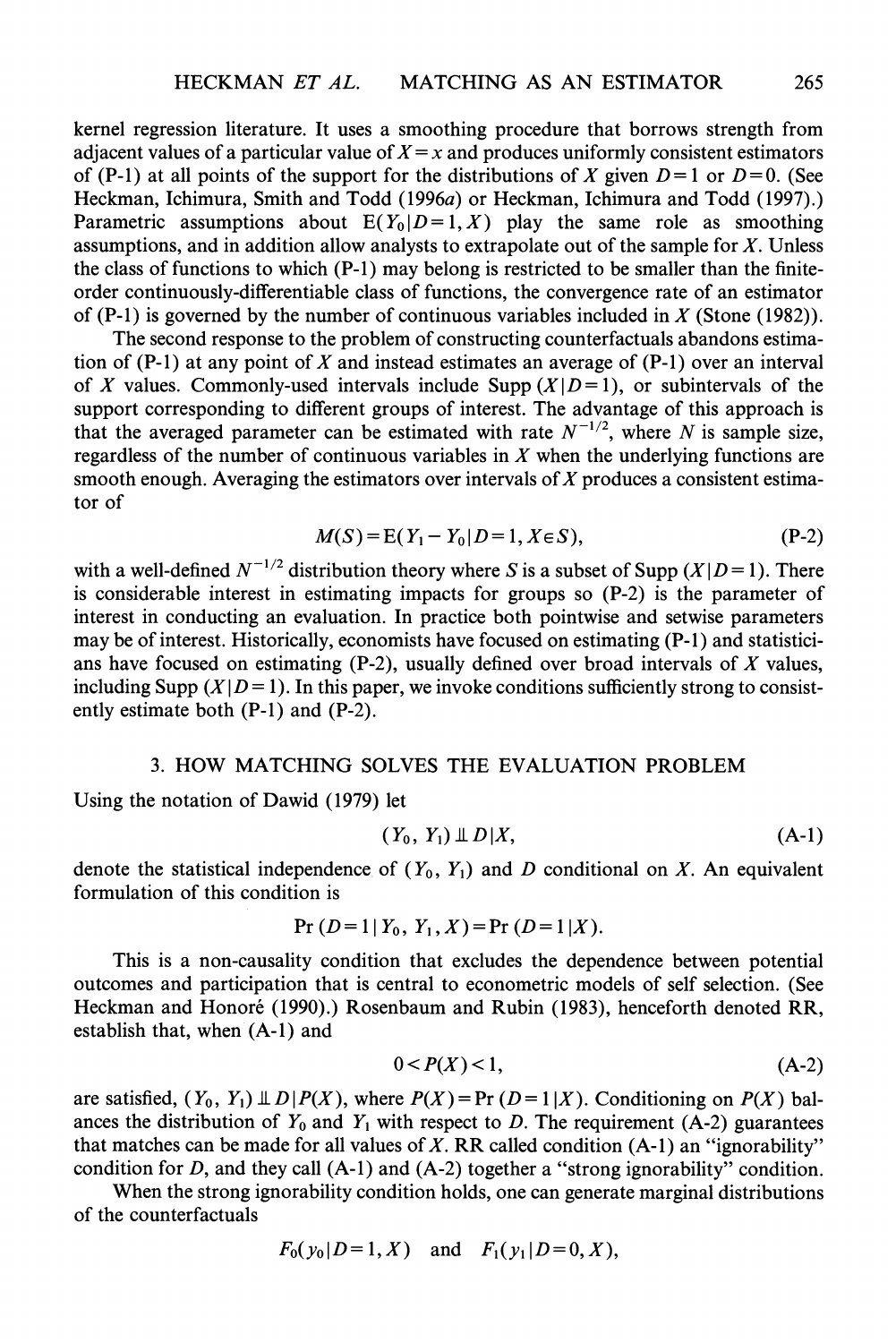but one cannot estimate the joint distribution of  $(Y_0, Y_1), F(y_0, y_1 | D, X)$ , without making further assumptions about the structure of outcome and programme participation equations.4

If  $P(X) = 0$  or  $P(X) = 1$  for some values of X, then one cannot use matching conditional on those X values to estimate a treatment effect. Persons with such X characteristics either always receive treatment or never receive treatment, so matches from both  $D=1$ and  $D=0$  distributions cannot be performed. Ironically, missing data give rise to the problem of causal inference, but missing data, i.e. the unobservables producing variation in  $D$  conditional on  $X$ , are also required to solve the problem of causal inference. The model predicting programme participation should not be too good so that  $P(X) = 1$  or 0 for any  $X$ . Randomness, as embodied in condition  $(A-2)$ , guarantees that persons with the same characteristics can be observed in both states. This condition says that for any measurable set *A*, Pr  $(X \in A | D = 1) > 0$  if and only if Pr  $(X \in A | D = 0) > 0$ , so the comparison of conditional means is well defined.' A major finding in Heckman, Ichimura, Smith, Todd  $(1996a, b, 1998)$  is that in their sample these conditions are not satisfied, so matching is only justified over the subset Supp  $(X|D=1) \cap$  Supp  $(X|D=0)$ .

Note that under assumption (A-1)

$$
E(Y_0|D=1, X \in S) = E[E(Y_0|D=1, X)|D=1, X \in S]
$$
  
= E[E(Y\_0|D=0, X)|D=1, X \in S],

so  $E(Y_0|D=1, X \in S)$  can be recovered from  $E(Y_0|D=0, X)$  by integrating over X using the distribution of X given  $D = 1$ , restricted to S. Note that, in principle, both E( $Y_0|X, D =$ 0) and the distribution of X given  $D = 1$  can be recovered from random samples of participants and nonparticipants.

It is important to recognize that unless the expectations are taken on the common support of S, the second equality does not necessarily follow. While  $E(Y_0|D=0, X)$  is always measurable with respect to the distribution of X given  $D=0$ ,  $(\mu(X|D=0))$ , it may not be measurable with respect to the distribution of X given  $D = 1$ ,  $(\mu(X|D=1))$ . Invoking assumption  $(A-2)$  or conditioning on the common support S solves the problem because  $\mu(X|D=0)$  and  $\mu(X|D=1)$ , restricted to S, are mutually absolutely continuous with respect to each other. In general, assumption (A-2) may not be appropriate in many empirical applications. (See Heckman, Ichimura, and Todd (1997) or Heckman, Ichimura, Smith and Todd (1996*a*, *b*, 1998).)

The sample counterpart to the population requirement that estimation should be over a common support arises when the set S is not known. In this case, we need to estimate S. Since the estimated set,  $\hat{S}$ , and S inevitably differ, we need to make sure that asymptotically the points at which we evaluate the conditional mean estimator of  $E(Y_0|D=0, X)$ are in S. We use the "trimming" method developed in a companion paper (Heckman, Ichimura, Smith, Todd (1996 $a$ ) to deal with the problem of determining the points in S. Instead of imposing (A-2), we investigate regions S, where we can reasonably expect to learn about  $E(Y_1 - Y_0 | D = 1, S)$ .

Conditions  $(A-1)$  and  $(A-2)$  which are commonly invoked to justify matching, are stronger than what is required to recover  $E(Y_1 - Y_0|D = 1, X)$  which is the parameter of

<sup>4.</sup> Heckman, Smith and Clements *(1997)* and Heckman and Smith *(1998)* analyse a variety of such assumptions.

<sup>5.</sup> Thus, the implications of  $0 < Pr$   $(D=1|X) < 1$  is that conditional measures of X given  $D=0$  and that given  $D=1$  are absolutely continuous with respect to each other. These dominating measure conditions are standard in the matching literature.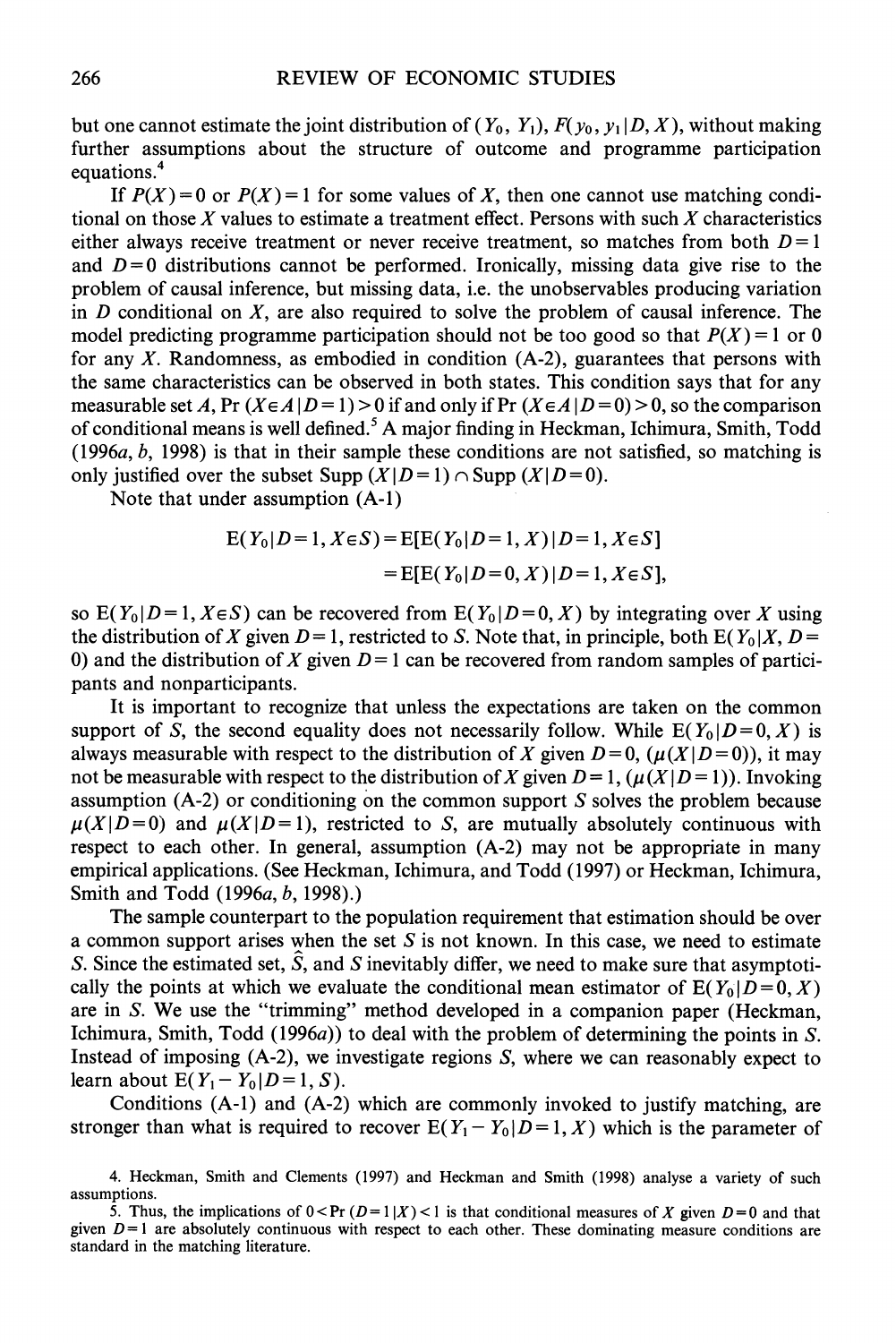interest in this paper. We can get by with a weaker condition since our objective is construction of the counterfactual  $E(Y_0|X, D=1)$ 

$$
Y_0 \perp\!\!\!\perp D|X,\tag{A-3}
$$

which implies that Pr  $(Y_0 \le t | D=1, X) = Pr(Y_0 \le t | D=0, X)$  for  $X \in S$ .

In this case, the distribution of  $Y_0$  given X for participants can be identified using data only on nonparticipants provided that  $X \in S$ . From these distributions, one can recover the required counterfactual mean  $E(Y_0|D=1, X)$  for  $X \in S$ . Note that condition (A-3) does *not* rule out the dependence of D and  $Y_1$  or on  $\Delta = Y_1 - Y_0$  given X.<sup>6</sup>

For identification of the mean treatment impact parameter (P-1), an even weaker mean independence condition suffices

$$
E(Y_0|D=1, X) = E(Y_0|D=0, X) \text{ for } X \in S. \tag{A-1'}
$$

Under this assumption, we can identify  $E(Y_0|D=1, X)$  for  $X \in S$ , the region of common support.<sup>7</sup> Mean independence conditions are routinely invoked in the econometrics literature.<sup>8</sup>

Under conditions  $(A-1)$  and  $(A-2)$ , conceptually different parameters such as the mean effect of treatment on the treated, the mean effect of treatment on the untreated, or the mean effect of randomly assigning persons to treatment, all conditional on  $X$ , are the same. Under assumptions  $(A-3)$  or  $(A-1')$ , they are distinct.<sup>9</sup>

Under these weaker conditions, we demonstrate below that it is not necessary to make assumptions about specific functional forms of outcome equations or distributions of unobservables that have made the empirical selection bias literature so controversial. What is controversial about these conditions is the assumption that the conditioning variables available to the analyst are sufficiently rich to justify application of matching. To justify the assumption, analysts implicitly make conjectures about what information goes into the decision sets of agents, and how unobserved (by the econometrician) relevant information is related to observables. (A-1) rules out dependence of D on  $Y_0$  and  $Y_1$  and so is inconsistent with the Roy model of self selection. See Heckman (1997) or Heckman and Smith (1998) for further discussion.

#### 4. SEPARABILITY AND EXCLUSION RESTRICTIONS

In many applications in economics, it is instructive to partition  $X$  into two not-necessarily mutually exclusive sets of variables,  $(T, Z)$ , where the T variables determine outcomes

$$
Y_0 = g_0(T) + U_0, \t\t(3a)
$$

$$
Y_1 = g_1(T) + U_1, \t\t(3b)
$$

and the Z variables determine programme participation

$$
Pr(D=1|X) = Pr(D=1|Z) = P(Z).
$$
 (4)

6. By symmetric reasoning, if we postulate the condition  $Y_1 \perp D | X$  and **(A-2)**, then Pr  $(D=1 | Y_1, X)$  =  $Pr (D=1|X)$ , so selection could occur on  $Y_0$  or  $\Delta$ , and we can recover  $Pr (Y_1 \le t | D=0, X)$ . Since  $Pr (Y_0 \le t | D=0, X)$ 0, *X*) can be consistently estimated, we can recover  $E(Y_1 - Y_0 | D = 0, X)$ .

7. We can further identify  $E(Y_1 - Y_0 | D = 0)$  if we assume  $E(Y_1 | D = 1, X) = E(Y_1 | D = 0, X)$  for *X* in *S*.

*8.* See, for example, Barnow, Cain and Goldberger *(1980)* or Heckman and Robb *(1985, 1986).* 

*9.* See Heckman *(1990, 1997)* for a discussion of the three parameters. See also Heckman and Smith *(1998).*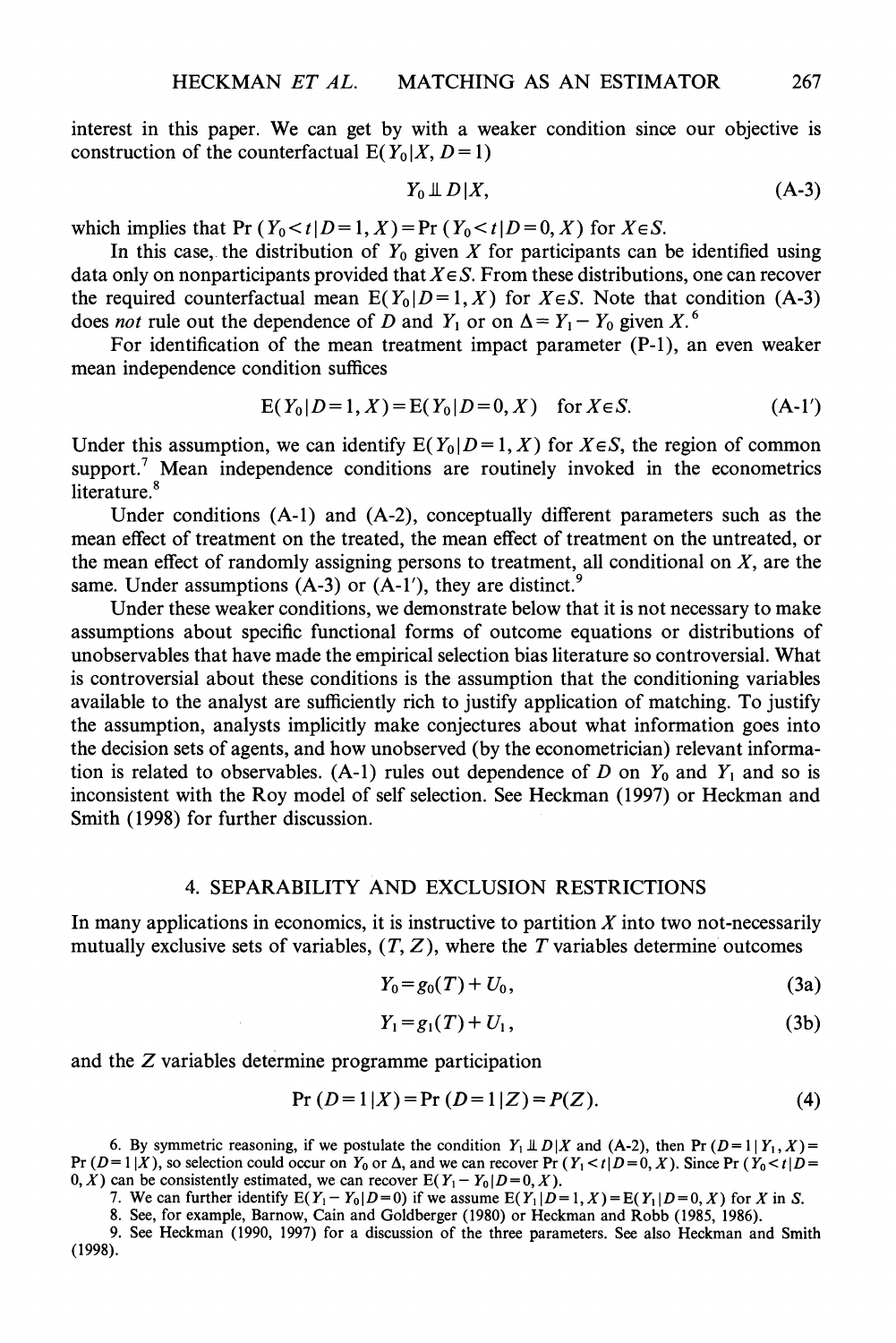Thus in a panel data setting  $Y_1$  and  $Y_0$  may be outcomes measured in periods after programme participation decisions are made, so that  $Z$  and  $T$  may contain distinct variables, although they may have some variables in common. Different variables may determine participation and outcomes, as in the labour supply and wage model of Heckman (1974).

Additively-separable models are widely used in econometric research. A major advantage of such models is that any bias arising from observing  $Y_0$  or  $Y_1$  by conditioning on D is confined to the "error term" provided that one also conditions on T, e.g.  $E(Y_0|D =$  $1, X$ ) =  $g_0(T)$  + E(U<sub>0</sub>|D = 1, Z) and E(Y<sub>1</sub>|D = 1, X) =  $g_1(T)$  + E(U<sub>1</sub>|D = 1, Z). Another major advantage of such models is that they permit an operational definition of the effect of a change in T holding U constant. Such effects are derived from the  $g_0$  and  $g_1$  functions.

The Rosenbaum-Rubin Theorem (1983) does not inform us about how to exploit additive separability or exclusion restrictions. The evidence reported in Heckman, Ichimura, Smith and Todd (1996a), reveals that the no-training earnings of persons who chose to participate in a training programme,  $Y_0$ , can be represented in the following way

$$
E(Y_0|D=1, X) = g_0(T) + E(U_0|P(Z)),
$$

where  $Z$  and  $T$  contain some distinct regressors. This representation reduces the dimension of the matching or nonparametric regression if the dimension of *Z* is two or larger. Currently-available matching methods do not provide a way to exploit such information about the additive separability of the model or to exploit the information that  $Z$  and  $T$ do not share all of their elements in common.

This paper extends the insights of Rosenbaum and Rubin (1983) to the widely-used model of programme participation and outcomes given by equations (3a), (3b) and (4). Thus, instead of  $(A-1)$  or  $(A-3)$ , we consider the case where

$$
U_0 \perp\!\!\!\perp D \mid X. \tag{A-4a}
$$

Invoking the exclusion restrictions  $P(X) = P(Z)$  and using an argument analogous to Rosenbaum and Rubin (1983), we obtain

$$
E\{D|U_0, P(Z)\} = E\{E(D|U_0, X)|U_0, P(Z)\}
$$
  
= 
$$
E\{P(Z)|U_0, P(Z)\} = P(Z) = E\{D|P(Z)\},
$$

so that

$$
U_0 \perp\!\!\!\perp D \mid P(Z). \tag{A-4b}
$$

Under condition  $(A-4a)$  it is not necessarily true that  $(A-1)$  or  $(A-3)$  are valid but it is obviously true that

$$
[Y_0 - g_0(T)] \perp\!\!\!\perp D | P(Z)|
$$

In order to identify the mean treatment effect on the treated, it is enough to assume that

$$
E(U_0|D=1, P(Z)) = E(U_0|D=0, P(Z)), \tag{A-4b'}
$$

instead of (A-4a) or (A-4b).

Observe that (A-4a), (A-4b), and (A-4b') do not imply that  $E(U_0|P(Z))=0$  or that  $E(U_1|P(Z)) = 0$ . They only imply that the distributions of the unobservables are the same in populations of  $D=1$  and  $D=0$ , once one conditions on  $P(Z)$ .  $Y_0$  and  $Y_1$  must be adjusted to eliminate the effects of  $T$  on outcomes. Only the residuals can be used to exploit the RR conditions. Thus  $P(Z)$  is not, in general, a valid instrumental variable.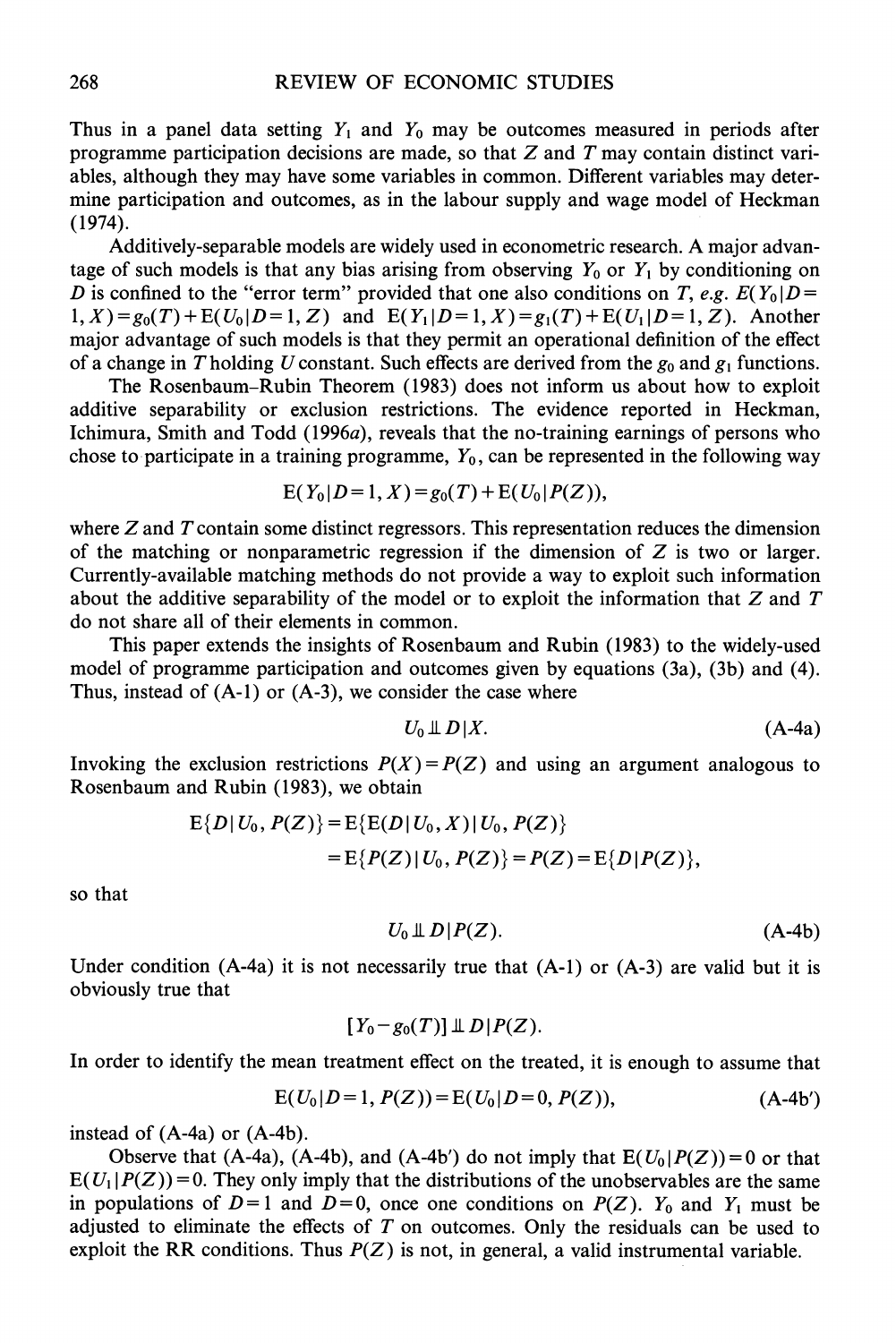In order to place these results in the context of classical econometric selection models, consider the following index model setup

$$
Y_0 = g_0(T) + U_0,
$$
  
\n
$$
D = 1 \text{ if } \psi(Z) - \psi \ge 0;
$$
  
\n
$$
= 0 \text{ otherwise.}
$$

If Z and v are independent, then  $P(Z) = F_v(\psi(Z))$ , where  $F_v(\cdot)$  is the distribution function of  $v$ . In this case identification condition  $(A-4b')$  implies

$$
E[U_0|D=1, F_v(\psi(Z))] = E[U_0|D=0, F_v(\psi(Z))],
$$
\n
$$
(*)
$$

or when  $F_v$  is strictly increasing,

$$
\int_{-\infty}^{\infty} \int_{-\infty}^{\psi(Z)} U_0 f(U_0, v | \psi(Z)) dv dU_0 / F_v(\psi(Z))
$$
  
= 
$$
\int_{-\infty}^{\infty} \int_{\psi(Z)}^{\infty} U_0 f(U_0, v | \psi(Z)) dv dU_0 / [1 - F_v(\psi(Z))]
$$

If, in addition,  $\psi(Z)$  is independent of  $(U_0, v)$ , and  $E(U_0) = 0$ , condition (\*) implies

$$
\int_{-\infty}^{\infty}\int_{-\infty}^{\psi(Z)}U_0f(U_0, v)dvdU_0=0,
$$

for any  $\psi(Z)$ , which in turn implies  $E(U_0 | v = s) = 0$  for any *s* when  $\psi(Z)$  traces out the entire real line. Hence under these conditions our identification condition implies there is no selection on unobservables as defined by Heckman and Robb (1985, 1986). However,  $\psi(Z)$  may not be statistically independent of  $(U_0, v)$ . Thus under the conditions assumed in the conventional selection model, the identification condition (A-4b') may or may not imply selection on unobservables depending on whether  $\psi(Z)$  is independent of  $(U_0, v)$ or not.

#### 5. ESTIMATING THE MEAN EFFECT OF TREATMENT: SHOULD ONE USE THE PROPENSITY SCORE OR NOT?

Under (A-1') with  $S = \text{Supp}(X|D=1)$  and random sampling across individuals, if one knew  $E(Y_0|D=0, X=x)$ , a consistent estimator of (P-2) is

$$
\hat{\Delta}_X = N_1^{-1} \sum_{i \in I_1} [Y_{1i} - E(Y_0 | D = 0, X = X_i)],
$$

where  $I_1$  is the set of i indices corresponding to observations for which  $D_i = 1$ . If we assume

$$
E(Y_0|D=1, P(X)) = E(Y_0|D=0, P(X))
$$
 for  $X \in \text{Supp}(P(X)|D=1)$ , (A-1")

which is an implication of (A-1), and  $E(Y_0|D=0, P(X)=p)$  is known, the estimator

$$
\hat{\Delta}_P = N_1^{-1} \sum_{i \in I_1} [Y_{1i} - E(Y_0 | D = 0, P(X) = P(X_i))]
$$

is consistent for  $E(\Delta | D = 1)$ .

We compare the efficiency of the two estimators,  $\hat{\Delta}_P$  and  $\hat{\Delta}_X$ . We show that neither is necessarily more efficient than the other. Neither estimator is feasible because both assume the conditional mean function and  $P(X)$  are known whereas in practice they need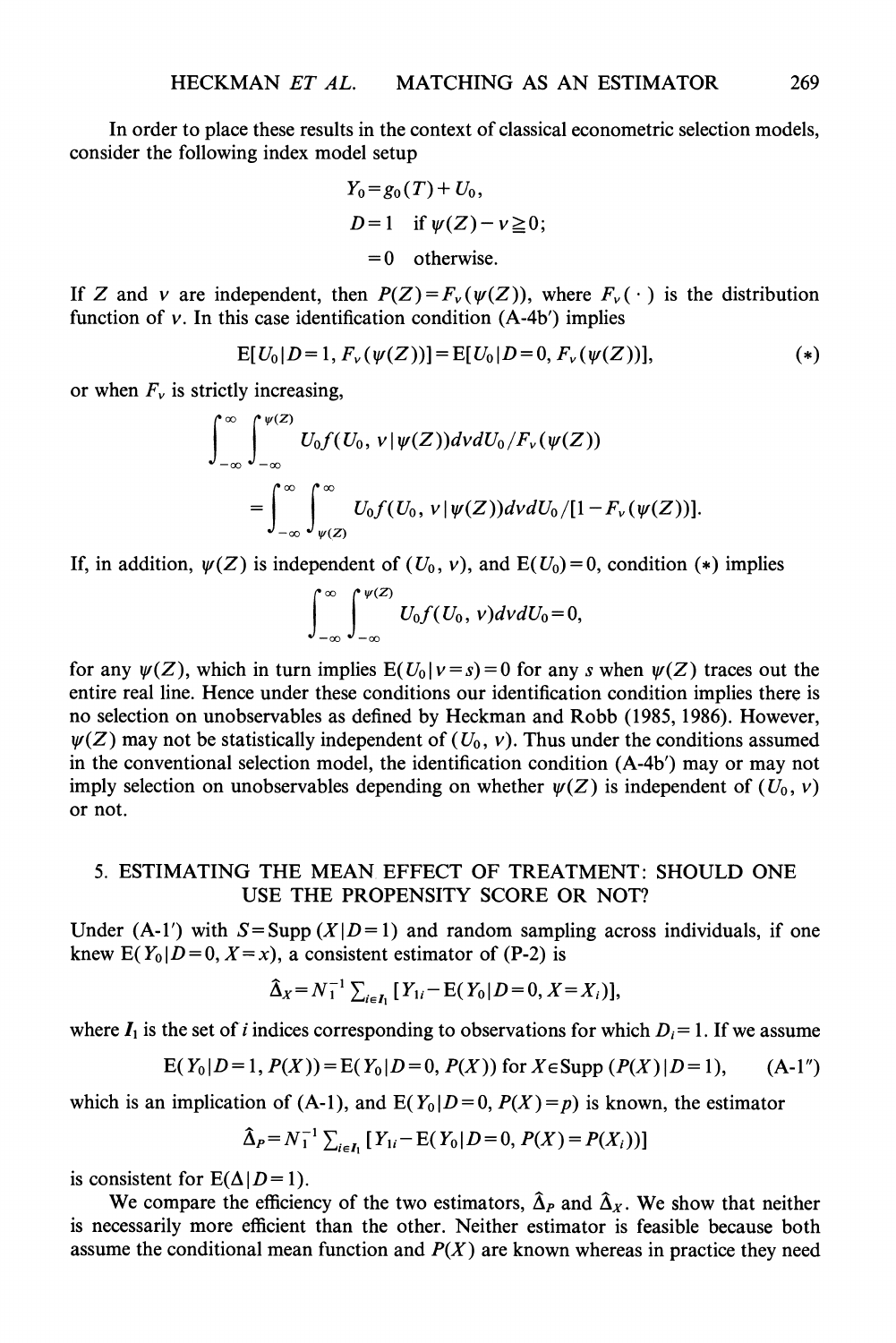to be estimated. However, the analysis of this case is of interest because the basic intuition from the simple theorem established below continues to hold when the conditional mean function and  $P(X)$  are estimated.

**Theorem 1.** *Assume:* 

(i)  $(A-1')$  *and*  $(A-1'')$  *hold for*  $S = \text{Supp}(X|D = 1)$ ;

(ii)  $\{Y_{1i}, X_i\}_{i \in I_1}$  are independent and identically distributed;

*and* 

(iii)  $0 \le E(Y_0^2) \cdot E(Y_1^2) \le \infty$ .

*Then*  $\hat{\Delta}_x$  *and*  $\hat{\Delta}_p$  *are both consistent estimators of* (P-2) *with asymptotic distributions that are normal with mean* 0 *and asymptotic variances*  $V_x$  *and*  $V_p$ , *respectively*, *where* 

$$
V_X = E[Var(Y_1|D=1, X)|D=1] + Var[E(Y_1 - Y_0|D=1, X)|D=1],
$$

*and* 

$$
V_P = E[Var (Y_1 | D=1, P(X)) | D=1] + Var [E(Y_1 - Y_0 | D=1, P(X)) | D=1].
$$

The theorem directly follows from the central limit theorem for iid sampling with finite second moment and for the sake of brevity its proof is deleted.

Observe that

$$
E[Var (Y_1|D=1, X)|D=1] \leq E[Var (Y_1|D=1, P(X))|D=1],
$$

because X is in general a better predictor than  $P(X)$  but

$$
\text{Var}\left[\text{E}(Y_1 - Y_0|D=1, X)\,|D=1\right] \geq \text{Var}\left[\text{E1}(Y_1 - Y_0)\,|D=1, P(X)\right)|D=1\right],
$$

because vector X provides a finer conditioning variable than  $P(X)$ . In general, there are both costs and benefits of conditioning on a random vector X rather than  $P(X)$ . Using this observation, we can construct examples both where  $V_x \leq V_p$  and where  $V_x \geq V_p$ .

Consider first the special case where the treatment effect is constant, that is  $E(Y_1 - Y_0 | D = 1, X)$  is constant. An iterated expectation argument implies that  $E(Y_1 - Y_0 | D = 1, P(X))$  is also constant. Thus, the first inequality,  $V_X \leq V_P$  holds in this case. On the other hand, if  $Y_1 = m(P(X)) + U$  for some measurable function  $m(\cdot)$  and U and  $X$  are independent, then

$$
V_X - V_P = \text{Var} [E(Y_0|D=1, X)|D=1] - \text{Var} [E(Y_0|D=1, P(X))|D=1],
$$

which is non-negative because vector X provides a finer conditioning variable than  $P(X)$ . So in this case  $V_x \geq V_p$ .

When the treatment effect is constant, as in the conventional econometric evaluation models, there is only an advantage to conditioning on X rather than on  $P(X)$  and there is no cost.<sup>10</sup> When the outcome  $Y_1$  depends on X only through  $P(X)$ , there is no advantage to conditioning on X over conditioning on  $P(X)$ .

Thus far we have assumed that  $P(X)$  is known. In the next section, we investigate the more realistic situation where it is necessary to estimate both  $P(X)$  and the conditional

10. Heckman (1992), Heckman and Smith (1998) and Heckman, Smith and Clements (1997) discuss the central role of the homogeneous response assumption in conventional econometric models of program evaluation.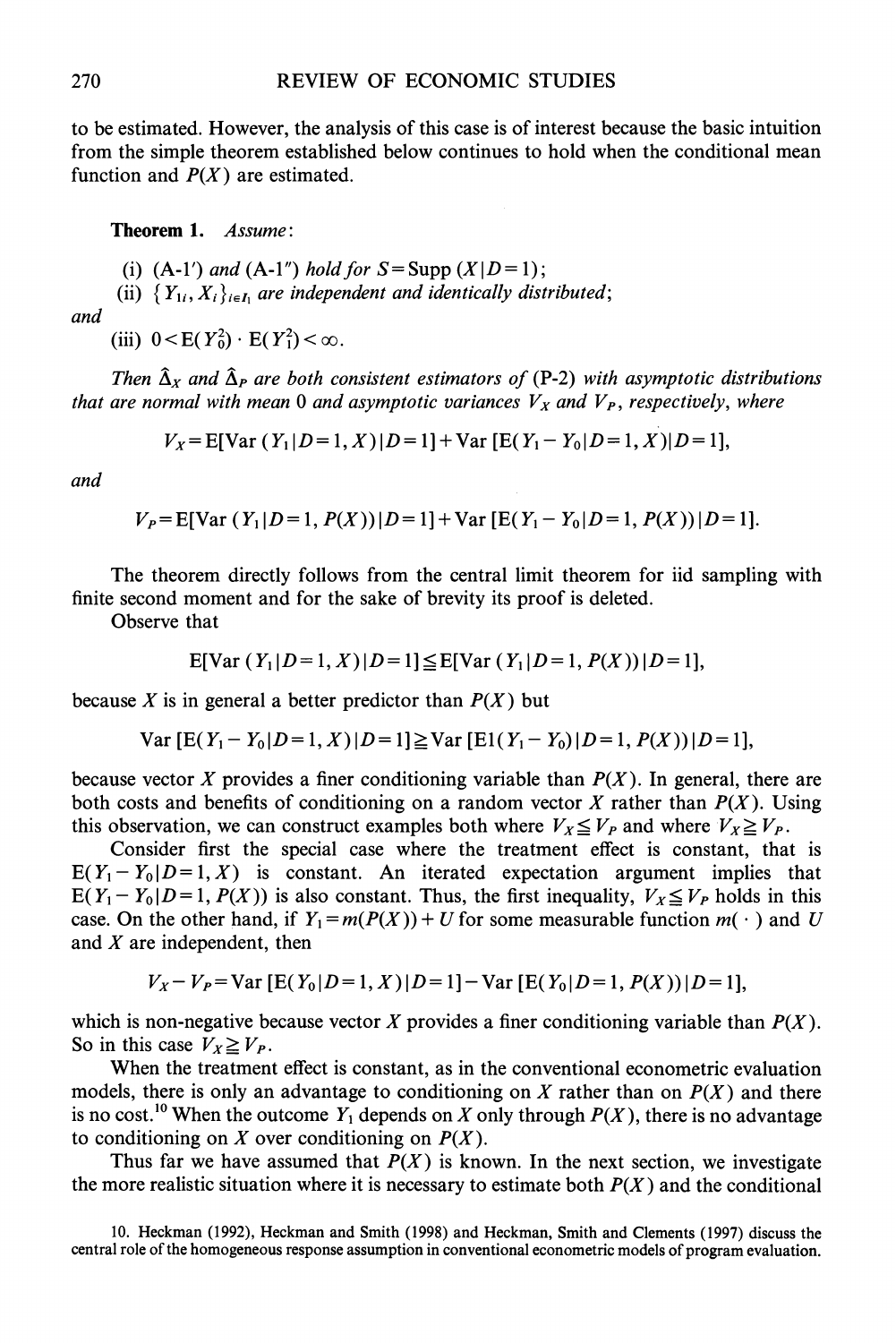means. In this more realistic case, the trade-off between the two terms in  $V_x$  and  $V_p$ persists.<sup>11</sup>

When we need to estimate  $P(X)$  or  $E(Y_0 | D=0, X)$ , the dimensionality of the X is a major drawback to the practical application of the matching method or to the use of conventional nonparametric regression. Both are data-hungry statistical procedures. For high dimensional  $X$  variables, neither method is feasible in samples of the size typically available to social scientists. Sample sizes per cell become small for matching methods with discrete  $X$ 's. Rates of convergence slow down in high-dimensional nonparametric methods. In a parametric regression setting, one may evade this problem by assuming functional forms for  $E(U_0|X)$  (see e.g. Barnow, Cain and Goldberger (1980) and the discussion in Heckman and Robb (1985, 1986)), but this approach discards a major advantage of the matching method because it forces the investigator to make arbitrary assumptions about functional forms of estimating equations.

Conditioning on the propensity score avoids the dimensionality problem by estimating the mean function conditional on a one-dimensional propensity score  $P(X)$ . However, in practice one must estimate the propensity score. If it is estimated nonparametrically, we again encounter the curse of dimensionality. The asymptotic distribution theorem below shows that the bias and the asymptotic variance of the estimator of the propensity score affects the asymptotic distribution of the averaged matching estimator more the larger the effect of a change in the propensity score on the conditional means of outcomes.

#### 6. ASYMPTOTIC DISTRIBUTION THEORY FOR KERNEL-BASED MATCHING ESTIMATORS

We present an asymptotic theory for our estimator of treatment effect (P-2) using either identifying assumption  $(A-1')$  or  $(A-4b')$ . The proof justifies the use of estimated P values under general conditions about the distribution of X.

We develop a general asymptotic distribution theory for kernel-regression-based and local-polynomial-regression-based matching estimators of  $(P-2)$ . Let T and Z be not necessarily mutually exclusive subvectors of  $X$ , as before. When a function depends on a random variable, we use corresponding lower case letters to denote its argument, for example,  $g(t, p) = E(Y_0 | D=1, T=t, P(Z)=p)$  and  $P(z) = Pr(D=1 | Z=z)$ . Although not explicit in the notation, it is important to remember that  $g(t, p)$  refers to the conditional expectation conditional on  $D = 1$  as well as  $T = t$  and  $P(Z) = p$ . We consider estimators of  $g(t, P(z))$ where  $P(z)$  must be estimated. Thus we consider an estimator  $\hat{g}(t, P(z))$ , where  $P(z)$  is an estimator of  $P(z)$ . The general class of estimators of  $(P-2)$  that we analyse are of the form

$$
\hat{\Delta} = \frac{N_1^{-1} \sum_{i \in I_1} [Y_{1i} - \hat{g}(T_i, P(Z_i))]I(X_i \in S)}{N_1^{-1} \sum_{i \in I_1} I(X_i \in \hat{S})}
$$
(6)

where  $I(A) = 1$  if A holds and  $= 0$  otherwise and  $\hat{S}$  is an estimator of S, the region of overlapping support, where  $S = \text{Supp } \{X | D = 1\} \cap \text{Supp } \{X | D = 0\}.$ 

To establish the properties of matching estimators of the form  $\hat{\Delta}$  based on different estimators of  $P(z)$  and  $g(t, P(z))$ , we use a class of estimators which we call asymptotically

11. If we knew  $E(Y_1|D=1, P(X)=p)$  as well, the estimator

$$
N_1^{-1} \sum_{i \in I_1} \left[ E(Y_1 | D = 1, P(X) = P(X_i)) - E(Y_0 | D = 0, P(X) = P(X_i)) \right]
$$

would be more efficient than  $\Delta_P$ . In practical applications, we do not know either  $E(Y_1|D=1, P(x)=p)$  or  $E(Y_0|D=0, P(X)=p)$  so this point is only a theoretical curiosum and is not investigated further.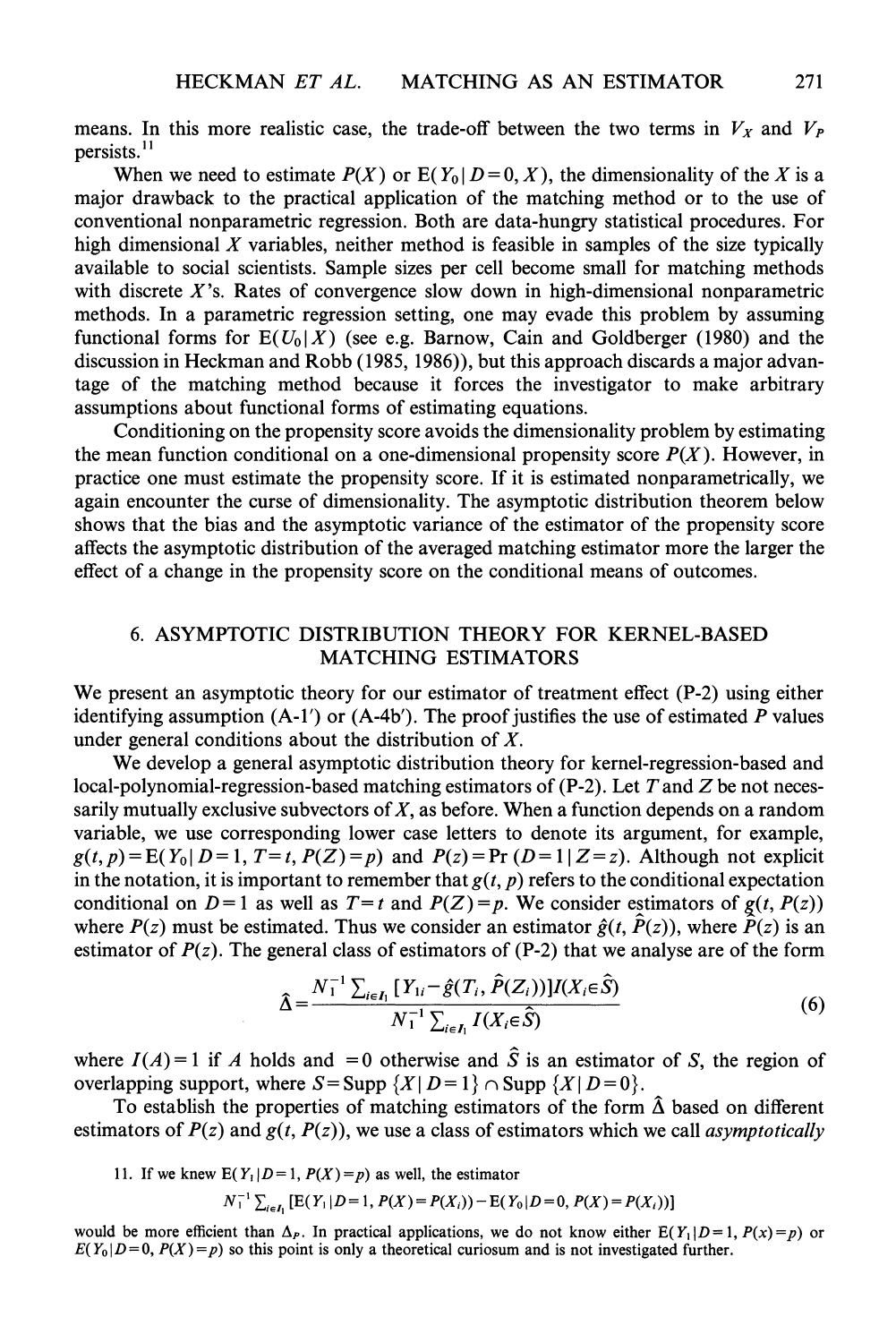linear estimators with trimming. We analyse their properties by proving a series of lemmas and corollaries leading up to Theorem 2. With regard to the estimators  $\hat{P}(z)$  and  $\hat{g}(t, p)$ , we only assume that they can be written as an average of some function of the data plus residual terms with appropriate convergence properties that are specified below. We start by defining the class of asymptotically linear estimators with trimming.

Definition 1. An estimator  $\hat{\theta}(x)$  of  $\theta(x)$  is an asymptotically linear estimator with trimming  $I(x \in \hat{S})$  if and only if there is a function  $\psi_n \in \Psi_n$ , defined over some subset of a finite-dimensional Euclidean space, and stochastic terms  $\hat{b}(x)$  and  $\hat{R}(x)$  such that for sample size  $n$ :

(i)  $[\hat{\theta}(x)-\theta(x)]I(x\in\hat{S})=n^{-1}\sum_{i=1}^{n}\psi_{n}(X_{i}, Y_{i};x)+\hat{b}(x)+\hat{R}(x);$ 

(ii) 
$$
E{\psi_n(X_i, Y_i; X)|X=x}=0;
$$

(iii)  $\lim_{n\to\infty} n^{-1/2} \sum_{i=1}^n \hat{b}(X_i) = b < \infty$ ;

(iv) 
$$
n^{-1/2} \sum_{i=1}^{n} \hat{R}(X_i) = o_p(1)
$$
.

An estimator  $\hat{\beta}$  of  $\beta$  is called asymptotically linear if

$$
\hat{\beta} - \beta = n^{-1} \sum_{i=1}^{n} \psi(Z_i) + o_p(n^{-1/2}),
$$

holds.<sup>12</sup> Definition 1 is analogous to the conventional definition, but extends it in five ways to accommodate nonparametric estimators. First, since the parameter  $\theta(x)$  that we estimate is a function evaluated at a point, we need a notation to indicate the point  $x$  at which we estimate it. Conditions (i)–(iv) are expressed in terms of functions of x. Second, for nonparametric estimation, asymptotic linearity only holds over the support of  $X$ —the region where the density is bounded away from zero. To define the appropriate conditions for this restricted region, we introduce a trimming function  $I(x \in \hat{S})$  that selects observations only if they lie in  $\hat{S}$  and discards them otherwise.

Third, nonparametric estimators depend on smoothing parameters and usually have bias functions that converge to zero for particular sequences of smoothing parameters. We introduce a subscript *n* to the  $\psi$ -function and consider it to be an element of a class of functions  $\Psi_n$ , instead of a fixed function, in order to accommodate smoothing parameters. For example, in the context of kernel estimators, if we consider a smoothing parameter of the form  $\alpha(x) \cdot h_n$ , different choices of  $h_n$  generate an entire class of functions  $\Psi_n$ indexed by a function  $\alpha(\cdot)$  for any given kernel.<sup>13</sup> We refer to the function  $\psi_n$  as a score function. The stochastic term  $\hat{b}(x)$  is the bias term arising from estimation. For parametric cases, it often happens that  $\hat{b}(x) = 0$ .

Fourth, we change the notion of the residual term being "small" from  $o_p(n^{-1/2})$  to the weaker condition (iv). We will demonstrate that this weaker condition is satisfied by some nonparametric estimators when the stronger condition  $o_p(n^{-1/2})$  is not. Condition (iii) is required to restrict the behaviour of the bias term. The bias term has to be reduced to a rate  $o(n^{-1/2})$  in order to properly centre expression (i) asymptotically. For the case of  $d$ -dimensional nonparametric model with  $p$ -times continuously differentiable functions, Stone (1982) proves that the optimal uniform rate of convergence of the nonparametric regression function with respect to mean square error is  $(n/\log n)^{-p/(2p+d)}$ . His result implies that some undersmoothing, compared to this optimal rate, is required to achieve the desired rate of convergence in the bias term alone. Note that the higher the dimension of the estimand, the more adjustment in smoothing parameters to reduce bias is required.

**<sup>12.</sup> See Newey and McFadden (1994) p. 2142.** 

**<sup>13.</sup> See Ichimura (1996).**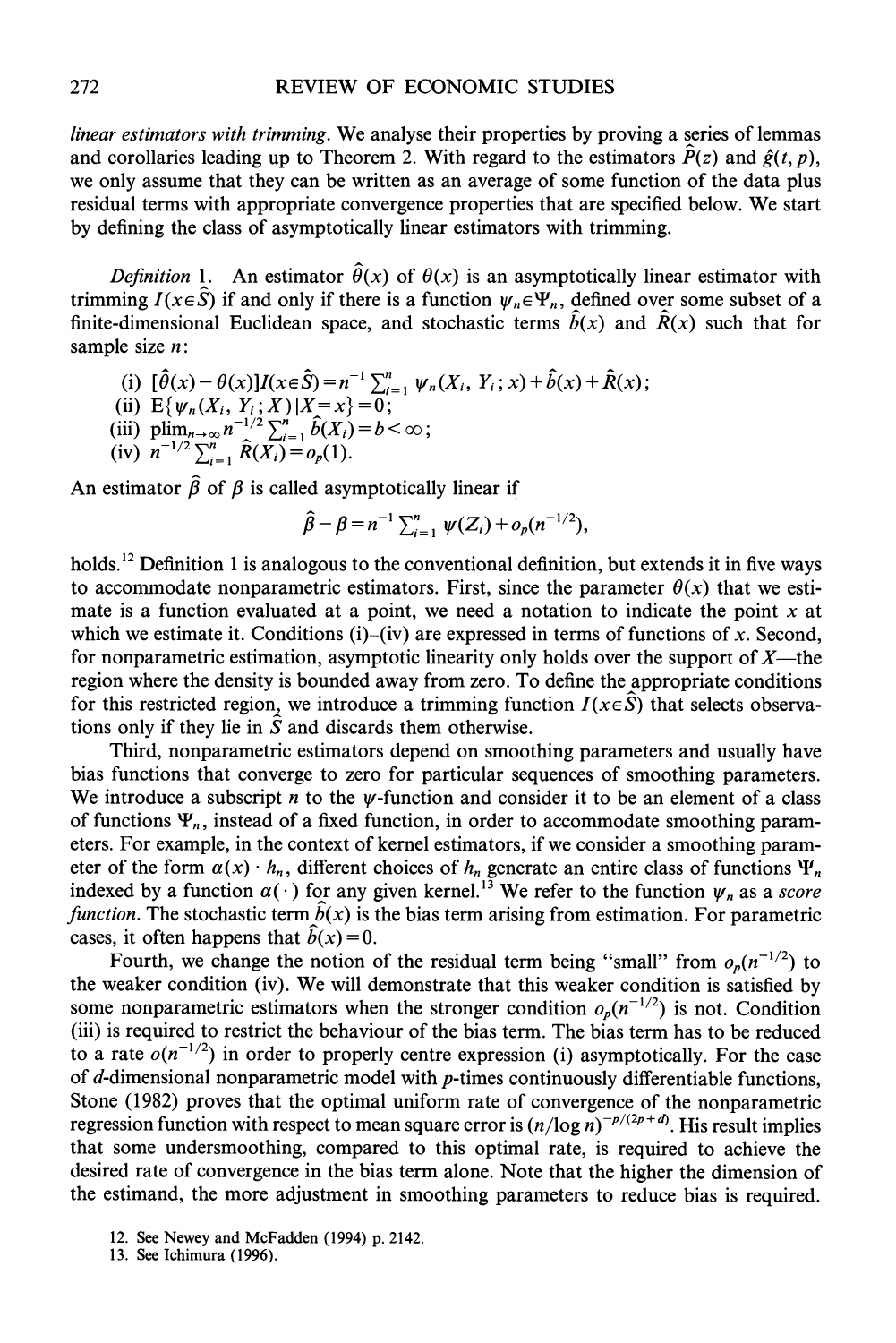This is the price that one must pay to safeguard against possible misspecifications of  $g(t, p)$ or  $P(z)$ . It is straightforward to show that parametric estimators of a regression function are asymptotically linear under some mild regularity conditions. In the Appendix we establish that the local polynomial regression estimator of a regression function is also asymptotically linear.

A typical estimator of a parametric regression function  $m(x; \beta)$  takes the form  $m(x; \hat{\beta})$ , where m is a known function and  $\hat{\beta}$  is an asymptotically linear estimator, with  $\hat{\beta} - \beta = n^{-1} \sum_{i=1}^{n} \psi(X_i, Y_i) + o_p(n^{-1/2})$ . In this case, by a Taylor expansion,

$$
\sqrt{n}[m(x,\hat{\beta})-m(x,\beta)] = n^{-1/2} \sum_{i=1}^{n} [\partial m(x,\beta)/\partial \beta] \psi(X_i, Y_i)
$$
  
+ 
$$
[\partial m(x,\bar{\beta})/\partial \beta - \partial m(x,\beta)/\partial \beta] n^{-1/2} \sum_{i=1}^{n} \psi(X_i, Y_i) + o_p(1),
$$

where  $\bar{\beta}$  lies on a line segment between  $\beta$  and  $\hat{\beta}$ . When  $E\{\psi(X_i, Y_i)\}=0$  and where  $\bar{\beta}$  lies on a line segment between  $\beta$  and  $\beta$ . When  $E\{\psi(X_i, Y_i)\}=0$  and  $E\{\psi(X_i, Y_i)\psi(X_i, Y_i)'\}<\infty$ , under iid sampling, for example,  $n^{-1/2}\sum_{i=1}^n \psi(X_i, Y_i)=$  $\mathcal{O}_p(1)$  and  $\text{plim}_{n\to\infty}\hat{\beta} = \beta$  so that  $\text{plim}_{n\to\infty} |\partial m(x, \bar{\beta})/\partial \beta - \partial m(x, \beta)/\partial \beta| = o_p(1)$  if  $\partial m(x, \beta) / \partial \beta$  is Hölder continuous at  $\beta$ .<sup>14</sup>

Under these regularity conditions

$$
\sqrt{n}[m(x,\hat{\beta})-m(x,\beta)]=n^{-1/2}\sum_{i=1}^n\left[\partial m(x,\beta)/\partial\beta\right]\psi(X_i,Y_i)+o_p(1).
$$

The bias term of the parametric estimator  $m(x, \hat{\beta})$  is  $\hat{b}(x) = 0$ , under the conditions we have specified. The residual term satisfies the stronger condition that is maintained in the traditional definition of asymptotic linearity.

#### (a) Asymptotic linearity of the kernel regression estimator

We now establish that the more general kernel regression estimator for nonparametric functions is also asymptotically linear. Corollary 1 stated below is a consequence of a more general theorem proved in the Appendix for local polynomial regression models used in Heckman, Ichimura, Smith and Todd (1998) and Heckman, Ichimura and Todd (1997). We present a specialized result here to simplify notation and focus on main ideas. To establish this result we first need to invoke the following assumptions.

Assumption 1. Sampling of  $\{X_i, Y_i\}$  is i.i.d.,  $X_i$  takes values in  $\mathbb{R}^d$  and  $Y_i$  in  $\mathbb{R}$ , and  $Var(Y_i) < \infty$ .

When a function is  $p$ -times continuously differentiable and its  $p$ -th derivative satisfies Hölder's condition, we call the function p-smooth. Let  $m(x) = E{Y_i | X_i = x}$ .

Assumption 2.  $m(x)$  is  $\bar{p}$ -smooth, where  $\bar{p} > d$ .

<sup>14.</sup> A function is Hölder continuous at  $X = x_0$  with constant  $0 < \alpha \le 1$  if  $|\varphi(x, \theta) - \varphi(x_0, \theta)| \le C \cdot ||x - x_0||^{\alpha}$ for some  $C>0$  for all x and  $\theta$  in the domain of the function  $\varphi(\cdot, \cdot)$ . Usually Hölder continuity is defined for a function with no second argument  $\theta$ . We assume that usual Hölder continuity holds uniformly over  $\theta$  whenever there is an additional argument.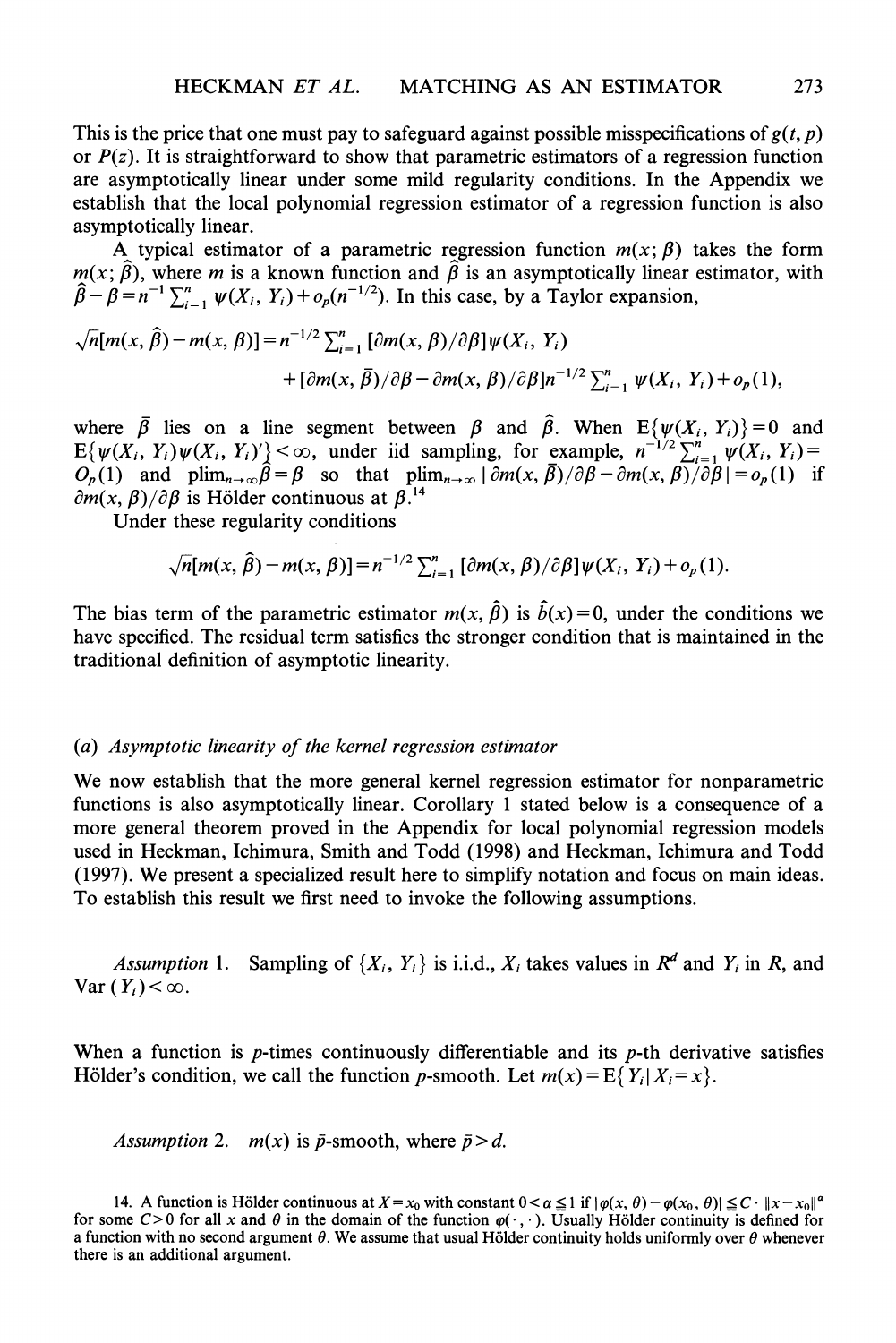We also allow for stochastic bandwidths:

*Assumption* 3. Bandwidth sequence  $a_n$  satisfies  $\text{plim}_{n\to\infty} a_n/h_n = a_0 > 0$  for some deterministic sequence  $\{h_n\}$  that satisfies  $nh_n^d / \log n \to \infty$  and  $nh_n^{2\bar{p}} \to c < \infty$  for some  $c \ge 0$ .

This assumption implies  $2\bar{p} > d$  but a stronger condition is already imposed in Assumption **2.15** 

*Assumption* 4. Kernel function  $K(\cdot)$  is symmetric, supported on a compact set, and is Lipschitz continuous.

The assumption of compact support can be replaced by a stronger assumption on the distribution of  $X_i$  so that all relevant moments exist. Since we can always choose  $K(\cdot)$ , but we are usually not free to pick the distribution of  $X_i$ , we invoke compactness.

In this paper we consider trimming functions based on S and  $\hat{S}$  that have the following structure. Let  $f_X(x)$  be the Lebesgue density of  $X_i$ ,  $S = \{x \in R^d; f_X(x) \geq q_0\}$ , and  $\hat{S} = \{x \in R^d; g_X(x) \geq q_0\}$  $\hat{f}_X(x) \geq q_0$ , where  $\sup_{x \in S} |\hat{f}_X(x) - f_X(x)|$  converges almost surely to zero, and  $f_X(x)$  is *p*smooth. We also require that  $f_X(x)$  has a continuous Lebesgue density  $f_f$  in a neighbourhood of  $q_0$  with  $f_f(q_0) > 0$ . We refer to these sets S and  $\hat{S}$  as *p-nice on S*. The smoothness of  $f_X(x)$  simplifies the analysis and hence helps to establish the equicontinuity results we utilize.

*Assumption 5.* Trimming is  $\bar{p}$ -nice on S.

In order to control the bias of the kernel regression estimator, we need to make additional assumptions. Certain moments of the kernel function need to be 0, the underlying Lebesgue density of  $X_i, f_X(x)$ , needs to be smooth, and the point at which the function is estimated needs to be an interior point of the support of  $X_i$ . It is demonstrated in the Appendix that these assumptions are not necessary for  $\bar{p}$ -th order local polynomial regression estimator.

*Assumption* 6. Kernel function  $K(\cdot)$  has moments of order 1 through  $\bar{p}-1$  that are equal to zero.

*Assumption 7.*  $f_X(x)$  is  $\bar{p}$ -smooth.

*Assumption 8.* A point at which  $m(\cdot)$  is being estimated is an interior point of the support of  $X_i$ .

The following characterization of the bias is a consequence of Theorem **3** that is proved in the Appendix.

**Corollary 1.** *Under Assumptions* 1–8, *if*  $K(u_1, \ldots, u_d) = k(u_1) \cdots k(u_d)$  where  $k(\cdot)$ *is a one dimensional kernel, the kernel regression estimator*  $\hat{m}_0(x)$  *of m(x) is asymptotically* 

15. Assumption 3 implies  $h_n \to 0$  and  $\log n \cdot h_n^{2\beta-d} \to 0$ . These two imply  $2\bar{p} > d$ . Also notice that the assumption implies  $h_n \rightarrow 0$ .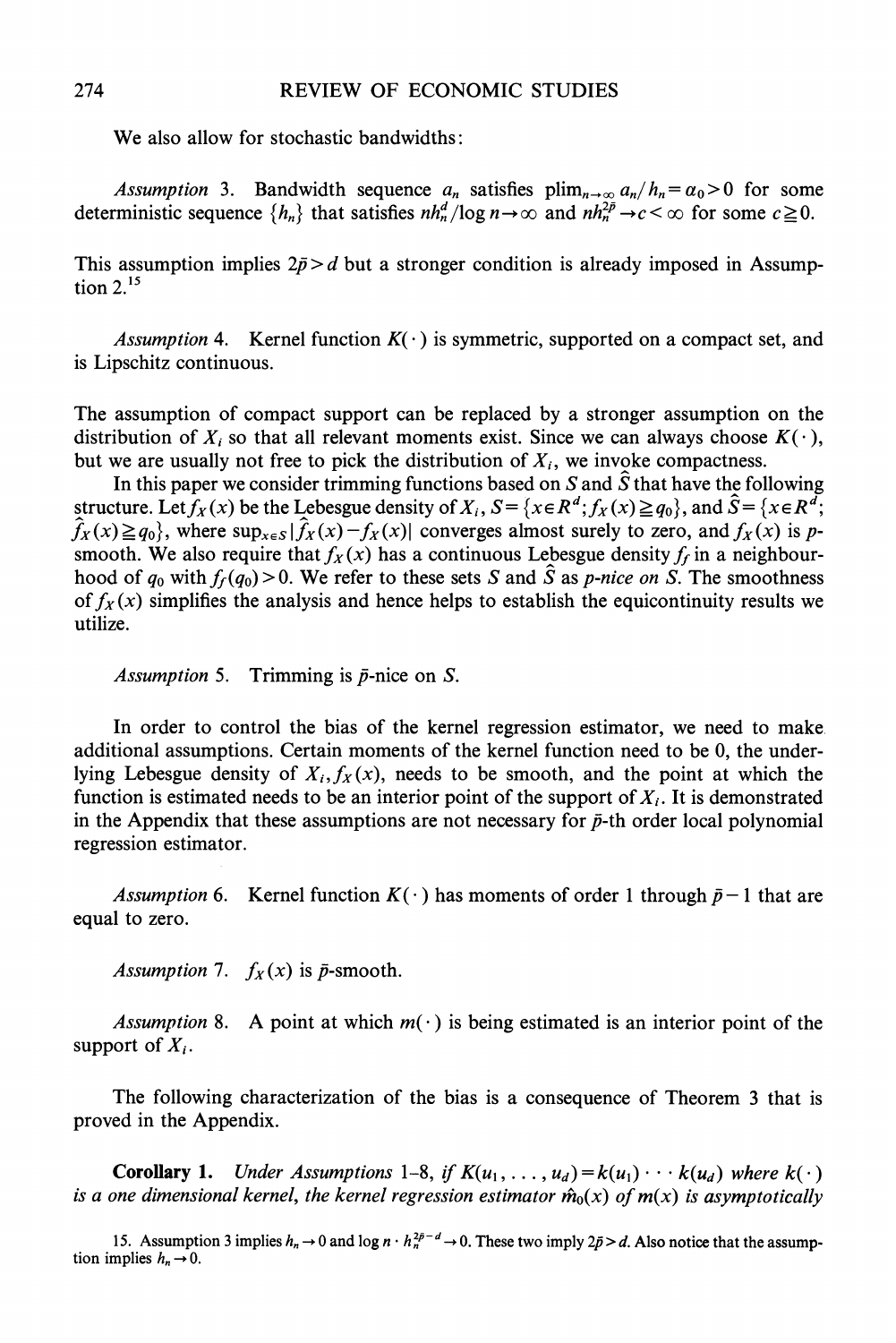linear with trimming, where, writing  $\varepsilon_i = Y_i - E(Y_i | X_i)$ , and

$$
\psi_n(X_i, Y_i; x) = (n\alpha_0 h_n^d)^{-1} \varepsilon_i K((X_i - x)/(a_0 h_n)) I(x \in S) / f_X(x),
$$

$$
\hat{b}(x) = (\alpha_0 h_n)^{\tilde{p}} \cdot \left[ f_X(x) \cdot \int K(u) du \right]^{-1} \sum_{s=1}^{\tilde{p}} \left[ s! (\tilde{p} - s)! \right]^{-1}
$$
  
 
$$
\times \sum_{k=1}^d \left[ \left[ \int u_k^{\tilde{p}} K(u) du \right] \left[ \left[ \frac{\partial^s m(x)}{\partial x_k} \right]^s \right] \cdot \left[ \frac{\partial^{(\tilde{p}-s)} f_X(x)}{\partial x_k} \right] \left[ \frac{\partial^{(\tilde{p}-s)} f_X(x)}{\partial x_k} \right] I(x \in \hat{S}).
$$

Our use of an independent product form for the kernel function simplifies the expression for the bias function. For a more general expression without this assumption see the Appendix. Corollary 1 differs from previous analyses in the way we characterize the residual term.

#### (b) Extensions to the case of local polynomial regression

In the Appendix, we consider the more general case in which the local polynomial regression estimator for  $\hat{g}(t, p)$  is asymptotically linear with trimming with a uniformly consistent derivative. The latter property is useful because, as the next lemma shows, if both  $P(z)$  and  $\hat{g}(t, p)$  are asymptotically linear, and if  $\partial \hat{g}(t, p)/\partial p$  is uniformly consistent, then  $\hat{g}(t, P(z))$  is also asymptotically linear under some additional conditions. We also verify in the Appendix that these additional conditions are satisfied for the local polynomial regression estimators.

Let  $\bar{P}_t(z)$  be a function that is defined by a Taylor's expansion of  $\hat{g}(t, \hat{P}(z))$  in the neighbourhood of  $P(z)$ , i.e.  $\hat{g}(t, \hat{P}(z)) = \hat{g}(t, P(z)) + \partial \hat{g}(t, \overline{P}_t(z))/\partial p \cdot [\hat{P}(z) - P(z)].$ 

Lemma 1. Suppose that:

(i) Both  $\hat{P}(z)$  and  $\hat{g}(t, p)$  are asymptotically linear with trimming where

$$
[\hat{P}(z) - P(z)]I(x \in \hat{S}) = n^{-1} \sum_{i=1}^{n} \psi_{np}(D_i, Z_i; z) + \hat{b}_p(z) + \hat{R}_p(z),
$$

$$
[\hat{g}(t,p)-g(t,p)]I(x\in \hat{S})=n^{-1}\sum_{j=1}^{n}\psi_{ng}(Y_j, T_j, P(Z_j); t, p)+\hat{b}_g(t,p)+\hat{R}_g(t,p);
$$

- (ii)  $\partial \hat{g}(t, p)/\partial p$  and  $\hat{P}(z)$  are uniformly consistent and converge to  $\partial g(t, p)/\partial p$  and  $P(z)$ , respectively and  $\partial g(t, p)/\partial p$  is continuous;  $P(z)$ , respectively and  $\partial g(t, p)/\partial p$  is continuous; (ii)  $\partial \hat{g}(t, p)/\partial p$  and  $\hat{P}(z)$  are uniformly consis<br>  $P(z)$ , respectively and  $\partial g(t, p)/\partial p$  is contin<br>
(iii)  $\lim_{n\to\infty} n^{-1/2} \sum_{i=1}^{n} \hat{b}_g(T_i, P(Z_i)) = b_g$  and<br>  $\lim_{n\to\infty} n^{-1/2} \sum_{i=1}^{n} \partial g(T_i, P(Z_i)) / \partial n \cdot \hat{h}$  (T
- (iii)  $\lim_{n\to\infty} n^{-1/2} \sum_{i=1}^{n} b_g(T_i, P(Z_i)) = b_g$  and<br>  $\lim_{n\to\infty} n^{-1/2} \sum_{i=1}^{n} \partial g(T_i, P(Z_i))/\partial p \cdot \hat{b}_p(T_i, P(Z_i)) = b_g$ ;<br>
(iv)  $\lim_{n\to\infty} n^{-1/2} \sum_{i=1}^{n} [\partial_g^2(T_i, \bar{P}_{T_i}(Z_i))/\partial p \partial_g(T_i, P(Z_i))/\partial p] \cdot \hat{R}_p(Z_i) = 0$ ;
- 
- $\begin{array}{lll} \text{(iv)} \ \ \text{plim}_{n\rightarrow \infty} \, n^{-1/2} \sum_{i=1}^n \big[ \partial \hat{g}(T_i, \bar{P}_{T_i}(Z_i))/\partial p \partial g(T_i, P(Z_i))/\partial p \big] \cdot R_p(Z_i) \ \text{(v)} \ \ \text{plim}_{n\rightarrow \infty} \, n^{-3/2} \sum_{i=1}^n \sum_{j=1}^n \big[ \partial \hat{g}(T_i, \bar{P}_{T_i}(Z_i))/\partial p \partial g(T_i, P(Z_i))/\partial p \big] \ \cdot \psi_{np}(D_j, Z_j; Z_i) = 0. \end{array}$

then  $\hat{g}(t, \hat{P}(z))$  is also asymptotically linear where

$$
\begin{aligned} [\hat{g}(t,\hat{P}(z))-g(t,P(z))]J(x\in\hat{S})&=n^{-1}\sum_{j=1}^{n}\left[\psi_{ng}\left(Y_{j},T_{j},P(Z_{j})\right);t,P(z)\right) \\ &+\partial g(t,P(z))/\partial p\cdot\psi_{np}(D_{j},Z_{j};z)]+\hat{b}(x)+\hat{R}(x),\end{aligned}
$$

and  $\lim_{n\to\infty} n^{-1/2} \sum_{i=1}^{n} \hat{b}(X_i) = b_g + b_{g_p}$ .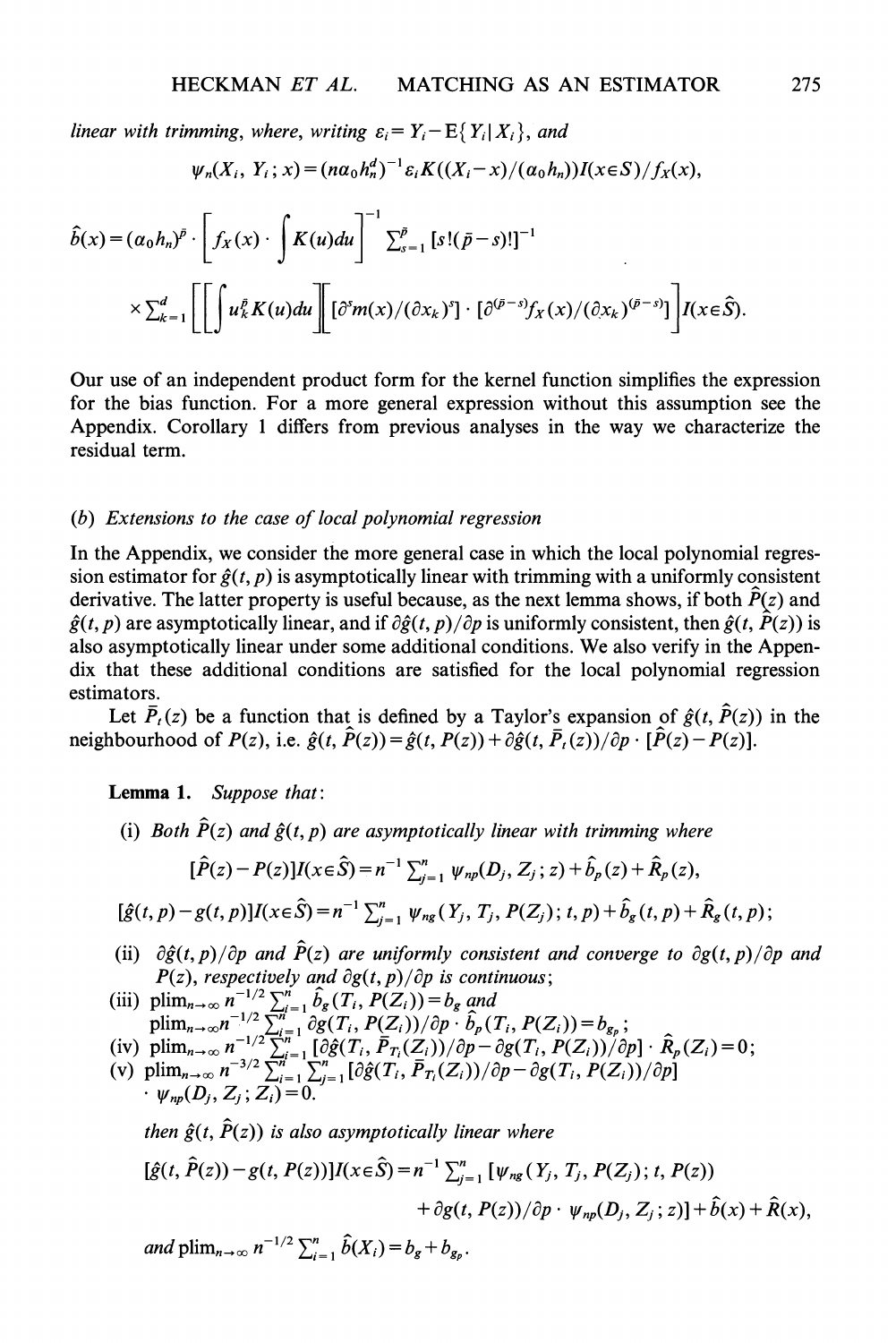An important property of this expression which we exploit below is that the effect of the kernel function  $\psi_{np}(D_i, Z_i; z)$  always enters multiplicatively with  $\partial g(t, P(z))/\partial p$ . Thus both the bias and variance of  $P(z)$  depend on the slope to g with respect to p. Condition (ii) excludes nearest-neighbour type matching estimators with a fixed number of neighbours. With conditions (ii)-(v), the proof of this lemma is just an application of Slutsky's theorem and hence the proof is omitted.

In order to apply the theorem, however, we need to verify the conditions. We sketch the main arguments for the case of parametric estimator  $\hat{P}(z)$  of  $P(z)$  here and present proofs and discussion of the nonparametric case in the Appendix.

Under the regularity conditions just presented, the bias function for a parametric  $\hat{P}(z)$  is zero. Hence condition (iii) holds if  $\hat{g}(t, p)$  is asymptotically linear and its derivative is uniformly consistent for the true derivative. Condition (iv) also holds since  $|\hat{R}_p(Z_i)|$  =  $o_p(n^{-1/2})$  and the derivative of  $\hat{g}(t, p)$  is uniformly consistent. Condition (v) can be verified by exploiting the particular form of score function obtained earlier. Observing that  $\psi_p(D_i, Z_i; Z_i) = \psi_{p1}(Z_i) \cdot \psi_{p2}(D_i, Z_i)$ , we obtain

$$
n^{-3/2} \sum_{i=1}^{n} \sum_{j=1}^{n} \left[ \partial \hat{g}(T_i, \bar{P}_{T_i}(Z_i))/\partial p - \partial g(T_i, P(Z_i))/\partial p \right] \cdot \psi_p(D_j, Z_j; Z_i)
$$
  
= 
$$
n^{-1} \sum_{i=1}^{n} \left[ \partial \hat{g}(T_i, \bar{P}_{T_i}(Z_i))/\partial p - \partial g(T_i, P(Z_i))/\partial p \right] \psi_{p1}(Z_i) n^{-1/2} \sum_{j=1}^{n} \psi_{p2}(D_j, Z_j),
$$

so condition (v) follows from an application of the central limit theorem and the uniform consistency of the derivative of  $\hat{g}(t, p)$ .

For the case of nonparametric estimators,  $\psi_{np}$  does not factor and the double summation does not factor as it does in the case of parametric estimation. For this more general case, we apply the equicontinuity results obtained by Ichimura (1995) for general Ustatistics to verify the condition. We verify all the conditions for the local polynomial regression estimators in the Appendix. Since the derivative of  $\hat{g}(t, p)$  needs to be defined we assume

Assumption 9.  $K(\cdot)$  is 1-smooth.

Lemma 1 implies that the asymptotic distribution theory of  $\hat{\Delta}$  can be obtained for those estimators based on asymptotically linear estimators with trimming for the general nonparametric (in P and g) case. Once this result is established, it can be used with lemma 1 to analyze the properties of two stage estimators of the form  $\hat{g}(t, \hat{P}(z))$ .

#### (c) Theorem 2: The asymptotic distribution of the matching estimator under general conditions

Theorem 2 enables us to produce the asymptotic distribution theory of a variety of estimators  $\hat{\Delta}$  of the treatment effect under different identifying assumptions. It also produces the asymptotic distribution theory for matching estimators based on different estimators of  $g(t, p)$  and  $P(z)$ . In Sections 3 and 4, we presented various matching estimators for the mean effect of treatment on the treated invoking different identifying assumptions. An alternative to matching is the conventional index-sufficient selection estimators that can be used to construct estimators of  $E(Y_0|D=1, X)$ , as described in our companion paper Heckman, Ichimura and Todd (1997) and in Heckman, Ichimura, Smith and Todd (1996a, 1998). Our analysis is sufficiently general to cover the distribution theory for that case as well provided an exclusion restriction or a distributional assumption is invoked.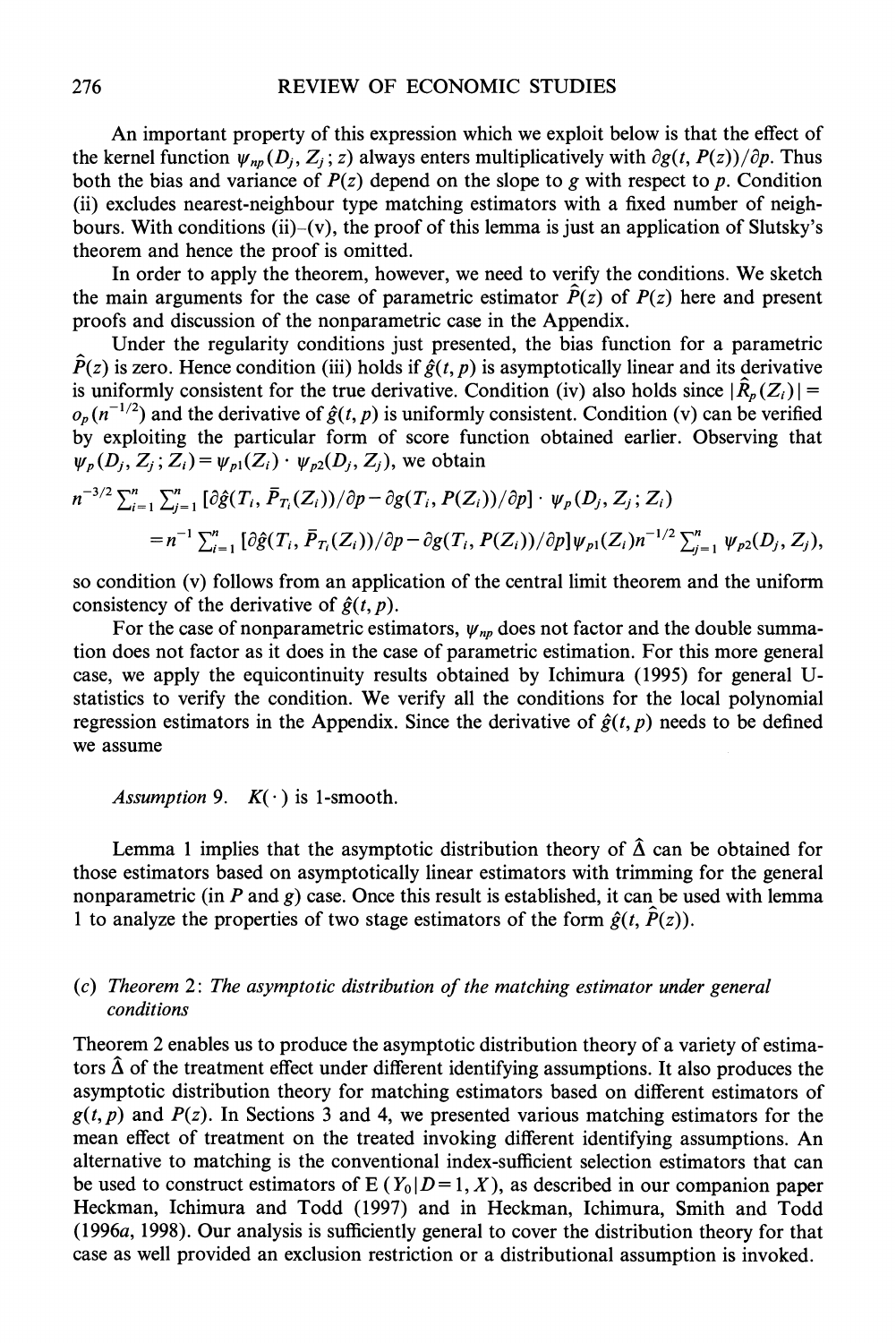Denote the conditional expectation or variance given that X is in S by  $E_S(\cdot)$  or  $\text{Var}_{S}(.)$ , respectively. Let the number of observations in sets  $I_0$  and  $I_1$  be  $N_0$  and  $N_1$ , respectively, where  $N = N_0 + N_1$  and that  $0 < \lim_{N \to \infty} N_1/N_0 = \theta < \infty$ .

**Theorem 2.** Under the following conditions:

- (i)  ${Y_{0i}, X_i}_{i\in I_0}$  and  ${Y_{1i}, X_i}_{i\in I_1}$  are independent and within each group they are i.i.d. and  $Y_{0i}$  for  $i \in I_0$  and  $Y_{1i}$  for  $i \in I_1$  each has a finite second moment;
- (ii) The estimator  $\hat{g}(x)$  of  $g(x) = E{Y_0 | D_i = 1, X_i = x}$  is asymptotically linear with trimming, where

$$
\begin{aligned} [\hat{g}(x) - g(x)]I\{x \in \hat{S}\} &= N_0^{-1} \sum_{i \in I_0} \psi_{0N_0N_1}(Y_{0i}, X_i; x) \\ &+ N_1^{-1} \sum_{i \in I_1} \psi_{1N_0N_1}(Y_{1i}, X_i; x) + \hat{b}_g(x) + \hat{R}_g(x) \end{aligned}
$$

and the score functions  $\psi_{dNN}(Y_d, X; x)$  for  $d=0$  and 1, the bias term  $\hat{b}_p(x)$ , and the trimming function satisfy:

- (ii-a)  $E\{v_{dN_0N_1}(Y_{di}, X_i; X)|D_i = d, X, D=1\} = 0$  for  $d=0$  and 1, and  $Var \left\{ \psi_{dN_0N_1}(Y_{di}, X_i; X) \right\} = o(N)$  for each  $i \in I_0 \cup I_1$ ;
- (ii-b) plim<sub>N1+∞</sub>  $N_1^{-1/2}$   $\sum_{i \in I_1} \hat{b}(X_i) = b;$
- (ii-c) plim<sub>N<sub>1</sub>→∞</sub> Var  $\{E[\psi_{0N_0N_1}(Y_{0i}, X_i; X) | Y_{0i}, D_i = 0, X_i, D = 1]|D = 1\} = V_0 < \infty$ plim<sub>N1</sub>+ $\infty$  Var  $\{E[\psi_{1N_0N_1}(Y_{1i}, X_i; X) | Y_{1i}, D_i = 1, X_i, D = 1] | D = 1\} = V_1 < \infty$ , and<br>  $\lim_{N_1 \to \infty} E\{[Y_{1i} - g(X_i)]I(X_i \in S) \cdot$ 
	- $\left[\mathbb{E}[\psi_{1N_0N_1}(Y_{1i}, X_i; X) | Y_{1i}, D_i=1, X_i, D=1] | D=1 \right] = \text{Cov}_1;$
- (ii-d) S and  $\overline{S}$  are  $\overline{p}$ -nice on S, where  $\overline{p} > d$ , where d is the number of regressors in X and  $\hat{f}(x)$  is a kernel density estimator that uses a kernel function that satisfies Assumption *6.*

Then under (A-1') the asymptotic distribution of

$$
N_1^{1/2} \left[ \frac{N_1^{-1} \sum_{i \in I_1} [Y_{1i} - \hat{g}(X_i)] I(X_i \in \hat{S})}{N_1^{-1} \sum_{i \in I_1} I(X_i \in \hat{S})} - \mathbb{E}_S (Y_1 - Y_0 | D = 1) \right]
$$

is normal with mean  $(b/Pr (X \in S | D = 1))$  and asymptotic variance

$$
\begin{aligned} \Pr\left(X \in S | D = 1\right)^{-1} \{ \text{Var}_S \left[E_S \left(Y_1 - Y_0 | T, P(Z), D = 1\right) | D = 1\right] \\ &+ E_S \left[\text{Var}_S \left(Y_1 | T, P(Z), D = 1\right) | D = 1\right] \} \\ &+ \Pr\left(X \in S | D = 1\right)^{-2} \{V_1 + 2 \cdot Cov_1 + \theta V_0\}. \end{aligned}
$$

*Proof.* See the Appendix.  $\parallel$ 

Theorem 2 shows that the asymptotic variance consists of five components. The first two terms are the same as those previously presented in Theorem 1. The latter three terms are the contributions to variance that arise from estimating  $g(x) = E\{Y_i | D_i = 1, X_i = x\}$ . The third and the fourth terms arise from using observations for which  $D = 1$  to estimate  $g(x)$ . If we use just observations for which  $D=0$  to estimate  $g(x)$ , as in the case of the simple matching estimator, then these two terms do not appear and we only acquire the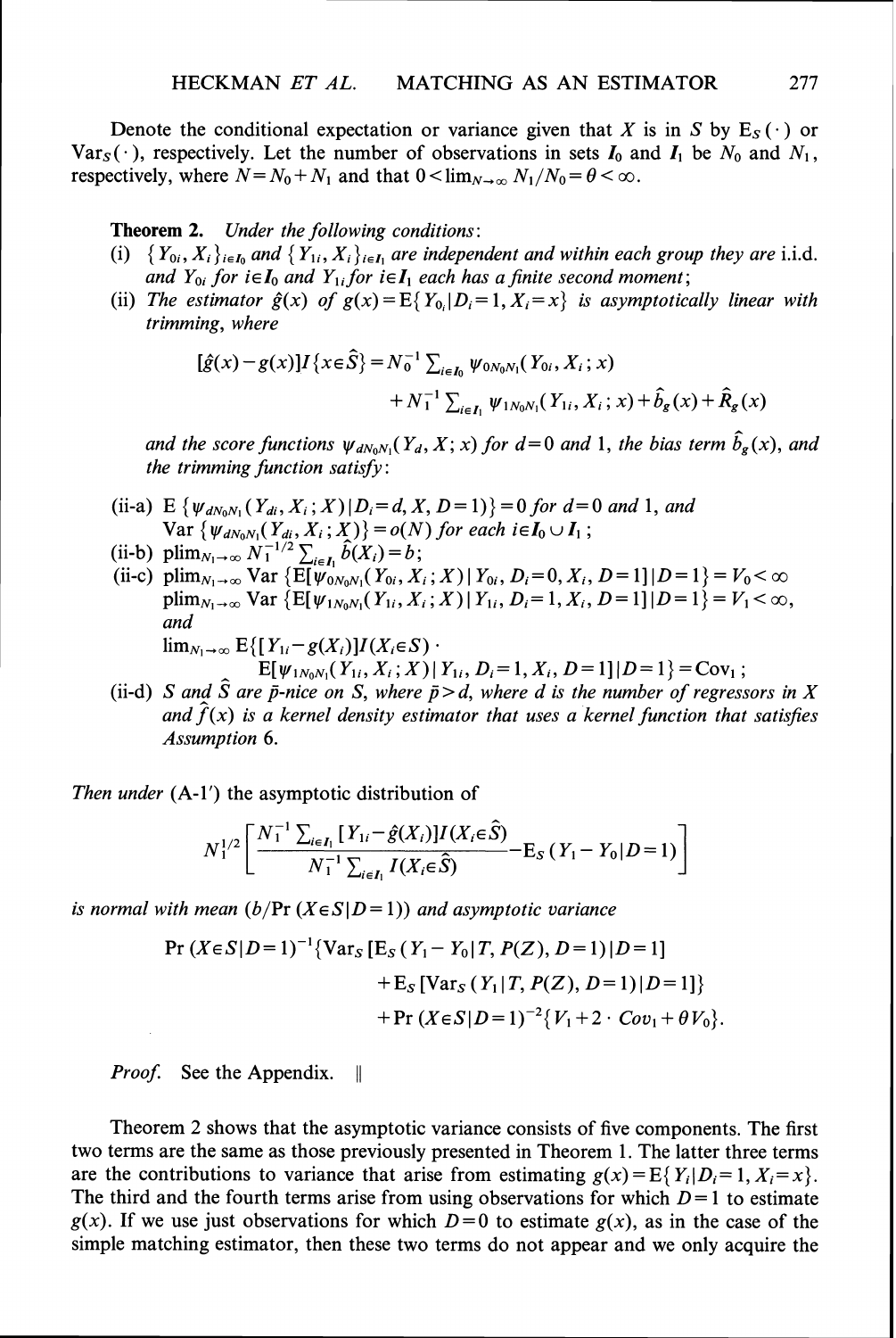fifth term.<sup>16</sup> We consider the more general case with all five terms. If  $N_0$  is much larger than  $N_1$ , then the sampling variation contribution of the  $D=0$  observations is small as  $\theta$ is small.

Condition (i) covers both random and choice-based sampling and enables us to avoid degeneracies and to apply a central limit theorem. Condition (ii) elaborates the asymptotic linearity condition for the estimator of  $g(x)$ . We assume p-nice trimming. The additional condition on the trimming function is required to reduce the bias that arises in estimating the support.

Note that there is no need for  $g(x)$  to be smooth. A smoothness condition on  $g(x)$ is used solely to establish asymptotic linearity of the estimator of  $g(x)$ . Also note that the sampling theory above is obtained under mean independence

$$
E_S(Y_0|D=1, X) = E_S(Y_0|X) = E_S(Y_0|D=0, X).
$$

Strong ignorability conditions given by  $(A-1)$ ,  $(A-2)$  or  $(A-3)$ , while conventional in the matching literature, are not needed but they obviously imply these equalities.

Theorem 2 can be combined with the earlier results to obtain an asymptotic distribution theory for estimators that use  $\hat{g}(t, \hat{P}(z))$ . One only needs to replace functions  $\psi_{0N_0N_1}(Y_{0i}, X_i; x)$  and  $\psi_{1N_0N_1}(Y_{1i}, X_i; x)$  and the bias term by those obtained in Lemma 1.

#### 7. ANSWERS TO THE THREE QUESTIONS OF SECTION 1 AND MORE GENERAL QUESTIONS CONCERNING THE VALUE OF *A* PRIORI INFORMATION

Armed with these results, we now investigate the three questions posed in the Section 1.

#### (1) Is it better to match on  $P(X)$  or X if you know  $P(X)$ ?

Matching on  $X$ ,  $\Delta_X$  involves d-dimensional nonparametric regression function estimation whereas matching on  $P(X)$ ,  $\hat{\Delta}_P$  only involves one dimensional nonparametric regression function estimation. Thus from the perspective of bias, matching on  $P(X)$  is better in the sense that it allows  $\sqrt{N}$ -consistent estimation of (P-2) for a wider class of models than is possible if matching is performed directly on  $X$ . This is because estimation of higherdimensional functions requires that the underlying functions be smoother for bias terms to converge to zero. If we specify parametric regression models, the distinction does not arise if the model is correctly specified.

When we restrict consideration to models that permit  $\sqrt{N}$ -consistent estimation either by matching on  $P(X)$  or on X, the asymptotic variance of  $\hat{\Delta}_P$  is not necessarily smaller than that of  $\hat{\Delta}_{\chi}$ . To see this, consider the case where we use a kernel regression for the  $D=0$  observations i.e. those with  $i\in I_0$ . In this case the score function  $\psi_{1N_0N_1}(Y_{1i}, X_i; x)=0$  and

$$
\psi_{0N_0N_1}(Y_{0i}, X_i; x) = \frac{\varepsilon_i K((X_i - x)/a_{N_0}) I(x \in S)}{a_{N_0}^d f_X(x \mid D = 0) \int K(u) du},
$$

where  $\varepsilon_i = Y_{0i} - E\{Y_{0i} | X_i, D_i = 0\}$  and we write  $f_X(x \mid D = 0)$  for the Lebesgue density of  $X_i$ given  $D_i=0$ . (We use analogous expressions to denote various Lebesgue densities.) Clearly  $V_1$  and Cov<sub>1</sub> are zero in this case. Using the score function we can calculate  $V_0$  when we match on X. Denoting this variance by  $V_{0X}$ ,

16. An earlier version of the paper assumed that only observations for which  $D=0$  are used to estimate  $g(x)$ .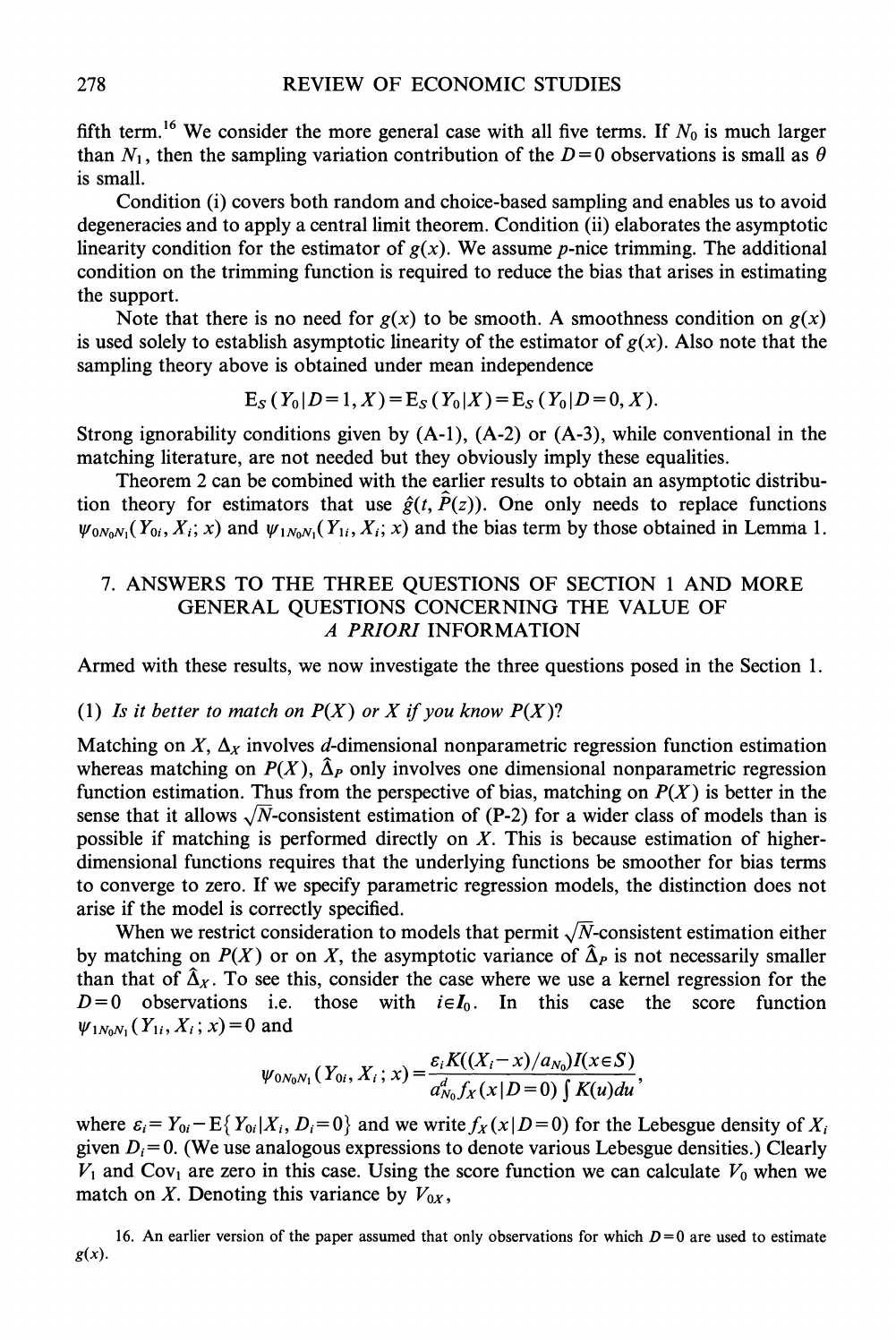$$
V_{0X} = \lim_{N_0 \to \infty} \text{Var} \left\{ \mathbb{E}[\psi_{0N_0N_1}(Y_{0i}, X_i, X) | Y_{0i}, D_i = 0, X_i, D = 1]|D = 1 \right\}
$$
  
= 
$$
\lim_{N_0 \to \infty} \text{Var} \left\{ \mathbb{E} \left[ \frac{\varepsilon_i K((X_i - X)/a_{N_0}) I(X \in S)}{a_{N_0}^d f_X(X|D = 0) \int K(u) du} | Y_{0i}, D_i = 0, X_i, D = 1 \right] | D = 1 \right\}.
$$

Now observe that conditioning on  $X_i$  and  $Y_{0i}$ ,  $\varepsilon_i$  is given, so that we may write the last expression as

$$
\operatorname{Var}\left\{\varepsilon_i \operatorname{E}\left[\frac{K((X_i-X)/a_{N_0})I(X\in S)}{a_{N_0}^d f_X(X \mid D=0)}\right| X_i=0, X_i, D=1\right]\mid D=1\right\}.
$$

Now

$$
E\bigg[\frac{K((X_i-X)/a_{N_0})I(X\in S)}{a_{N_0}^d f_X(X|D=0)}I(X\in S)\bigg|D_i=0, X_i, D=1\bigg],
$$

can be written in the following way, making the change of variable  $(X_i - X)/a_{N_0} = w$ :

$$
\int \frac{K(w)I([X_i - a_{N_0}w] \in S)}{\int K(u)du} \frac{f(X_i - a_{N_0}w \mid D=1)}{f(X_i - a_{N_0}w \mid D=0)} dw.
$$

Taking limits as  $N_0 \rightarrow \infty$ , and using assumptions 3, 4 and 7, so we can take limits inside the integral

$$
\lim_{N_0 \to \infty} \mathbb{E} \bigg[ \frac{K((X_i - X)/a_{N_0})I(X \in S)}{a_{N_0}^d f_X(X \mid D = 0)} \bigg| K(u) du \bigg| D_i = 0, X_i, D = 1 \bigg] = \frac{f(X_i \mid D = 1)}{f(X_i \mid D = 0)} I(X_i \in S),
$$

since  $a_{N_0} \rightarrow 0$  and  $\frac{K(w)dw}{K(u)du} = 1$ . Thus, since we sample the  $X_i$  for which  $D_i = 0$ ,

$$
V_{0X} = E_S \left[ \frac{\text{Var}(Y_{0i}|X_i, D_i=0) f_X^2(X_i|D_i=1)}{f_X^2(X_i|D_i=0)} |D_i=0 \right] \text{Pr}\left\{X_i \in S | D_i=0\right\}.
$$

Hence the asymptotic variance of  $\hat{\Delta}_X$  is, writing  $\lambda = \Pr \{X \in S | D = 0\} / \Pr (X \in S | D = 1)$ ,

$$
\Pr(X \in S | D=1)^{-1} \{ \text{Var}_S \left[ E_S \left( Y_1 - Y_0 | X, D=1 \right) | D=1 \right] + E_S \left[ \text{Var}_S \left( Y_1 | X, D=1 \right) | D=1 \right] + \lambda \theta E_S \left[ \text{Var} \left( Y_0 | X, D=0 \right) f_X^2(X | D=1) / f_X^2(X | D=0) | D=0 \right] \}.
$$

Similarly for  $\hat{\Delta}_P$ ,  $V_{0P}$  is

$$
\begin{aligned} \Pr\left(X \in S | D=1\right)^{-1} \{ \text{Var}_S \left[E_S \left(Y_1 - Y_0 | P(X), D=1\right) | D=1\right] \\ &+ E_S \left[\text{Var}_S \left(Y_1 | P(X), D=1\right) | D=1\right] \\ &+ \lambda \theta E_S \left[\text{Var} \left(Y_0 | P(X), D=0\right) \\ &\times f_P^2 (P(X) | D=1) / f_P^2 (P(X) | D=0) | D=0] \right\}. \end{aligned}
$$

The first two terms for both variance expressions are the same as those that appear in  $V_x$ and  $V_p$  in Theorem 1. To see that one variance is not necessarily smaller than the other, consider the case where  $f_X(X|D=1) = f_X(X|D=0)$  and  $\theta = 1$ . Clearly in this case  $f_p(P(X) | D=1) = f_p(P(X) | D=0)$ . Propensity score matching has smaller variance if and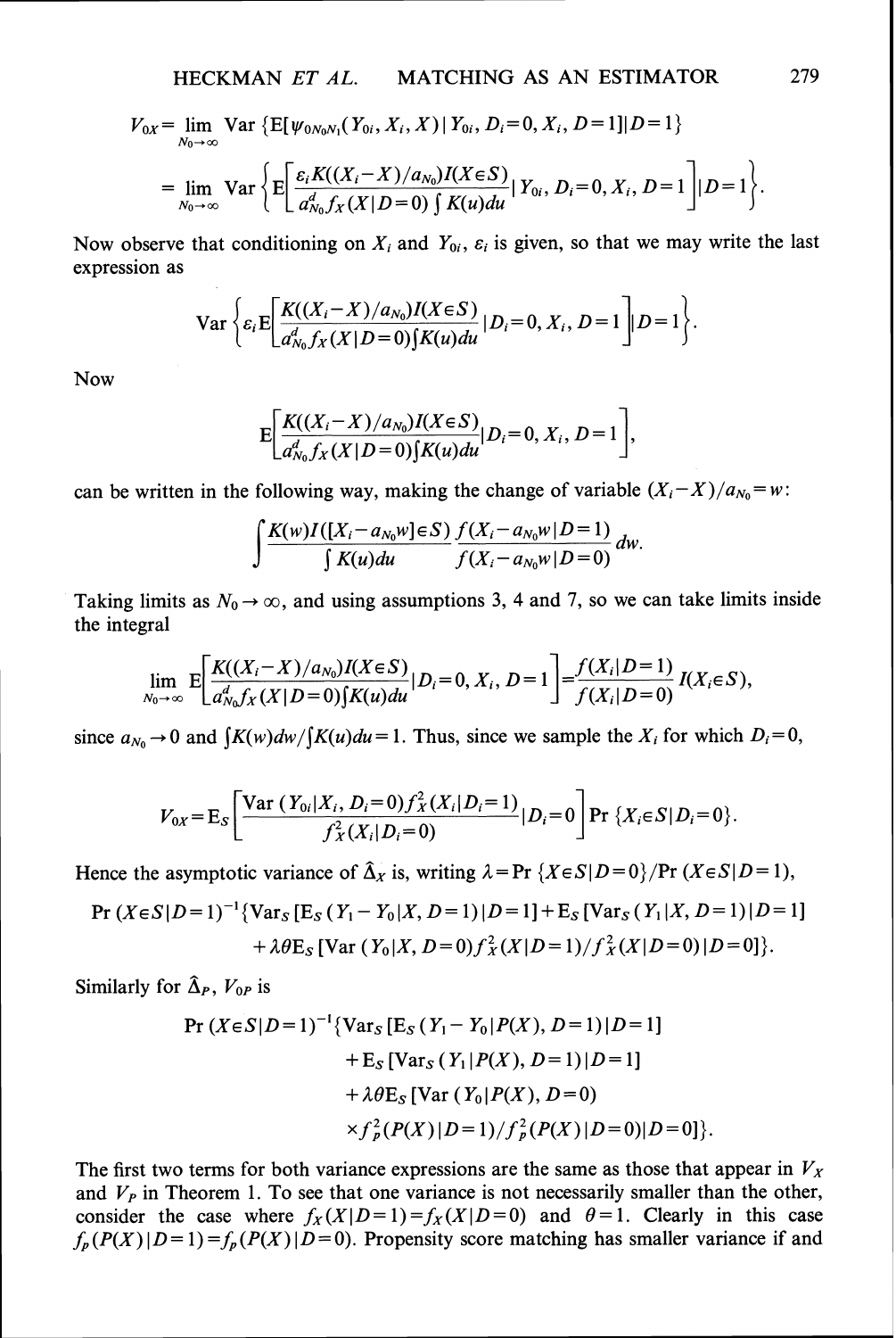only if

$$
E_S \{ E_S (Y_1 | P(X), D=1) E_S (Y_0 | P(X), D=1) | D=1 \}
$$
  
> 
$$
E_S \{ E_S (Y_1 | X, D=1) E_S (Y_0 | X, D=1) | D=1 \}.
$$

Since the inequality does not necessarily hold, the propensity score matching estimator in itself does not necessarily improve upon the variance of the regular matching estimator.<sup>17,18</sup>

#### (2) What are the effects on asymptotic bias and variance if we use an estimated value of  $P$ ?

When  $P(x)$  is estimated nonparametrically, the smaller bias that arises from matching on the propensity score no longer holds true if estimation of  $P(x)$  is a d-dimensional nonparmetric estimation problem where  $d>1$ . In addition, estimation of  $P(x)$  increases the asymptotic variance. Lemma 1 informs us that the score, when we use estimated  $P(z)$ but no other conditioning variables, is

$$
\psi_{dN_0N_1g}(Y_{dj},P(Z_j);P(z))+\partial g(P(z))/\partial p\cdot \psi_{NP}(D_j,Z_j;z),
$$

for  $i \in I_d$ ,  $d = 0, 1$ , where  $\psi_{dN_0N_k}$  are the scores for estimating  $g(p)$  and  $\psi_{NP}$  is the score for estimating  $P(z)$ . By assumption (ii-a) they are not correlated with  $\partial g(P(z))/\partial p$ .  $\psi_{NP}(D_i, Z_i; z)$ , and hence the variance of the sum of the scores is the sum of the variances of each score. So the variance increases by the variance contribution of the score  $\partial g(P(z))/\partial p \cdot \psi_{NP}(D_i, Z_i; z)$  when we use estimated, rather than known,  $P(z)$ . Even with the additional term, however, matching on  $X$  does not necessarily dominate matching on  $P(X)$  because the additional term may be arbitrarily close to zero when  $\partial g(P(z))/\partial p$  is close to zero.

#### **(3)**  What are the benefits, if any, of econometric separability and exclusion restrictions on the bias and variance of matching estimators?

We first consider exclusion restrictions in the estimation of  $P(x)$ . Again we derive the asymptotic variance formulae explicitly using a kernel regression estimator. Using Corollary 1, the score function for estimating  $P(x)$  is

$$
\psi_{NP}(X_j, D_j; x) = \frac{u_j K((X_j - x)/a_N) I(x \in S)}{a_N^d f_X(x) \{K(u) \} dx},
$$

where  $u_i = D_i - E\{D_i | X_i\}$ . Hence the variance contribution of estimation of  $P(z)$  without imposing exclusion restrictions is

$$
V_{2X} = \lim_{N \to \infty} \text{Var} \left\{ \mathbb{E}[\partial g(P(Z))/\partial p \right\}
$$
  
 
$$
\times a_N^{-d} u_j K((X_j - X)/a_N) I(X \in S) / [f_X(X) \int K(u) du] | D_j, X_j, D = 1] \right\}
$$
  
= E<sub>S</sub>[Var (D<sub>j</sub>|X<sub>j</sub>)[ $\partial g(P(Z_j)) / \partial p$ ]<sup>2</sup> · f<sub>X</sub><sup>2</sup>(X<sub>j</sub>|D = 1)/f<sub>X</sub><sup>2</sup>(X<sub>j</sub>)[Pr {X<sub>j</sub> \in S}<sup>1</sup>]<sup>-1</sup>.

Analogously, we define the variance contribution of estimating  $P(z)$  imposing exclusion restrictions by  $V_{2z}$ . Observe that when Z is a subset of the variables in X, and when there

<sup>17.</sup> For example  $E_S(Y_1|X, D=1) = E_S(Y_0|X, D=1)$  or  $E_S(Y_1|X, D=1) = -E_S(Y_0|X, D=1)$  can hold.

<sup>18.</sup> In a later analysis, Hahn (1996) considers a special case of the models considered in this paper and shows in a model with no exclusion restrictions that when  $P$  is not known, the estimated propensity score estimator is efficient and that knowledge of P improves efficiency.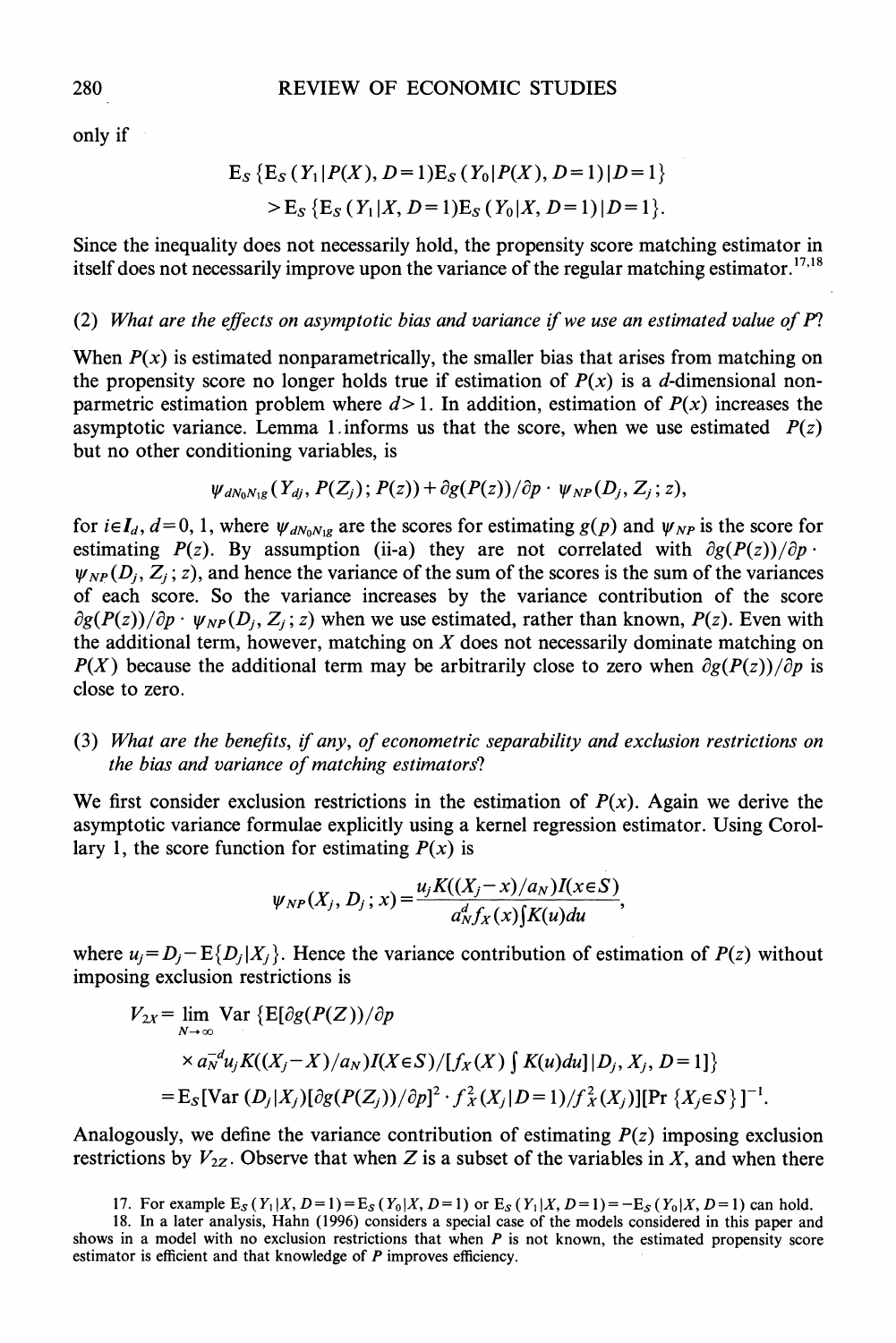are exclusion restrictions so  $P(X) = P(Z)$  then one can show that  $V_{2Z} \leq V_{2X}$ . Thus, exclusion restrictions in estimating  $P(X)$  reduce the asymptotic variance of the matching estimator-an intuitively obvious result.

To show this first note that in this case  $\text{Var}(D|X) = \text{Var}(D|Z)$ . Thus

$$
[V_{2x} - V_{2z}] \cdot \Pr \{X \in S\}
$$
  
\n
$$
= E_{S} \{ \text{Var}(D|Z)[\partial g(P(Z))/\partial p]^{2} \cdot [[f_{X}^{2}(X|D=1)/f_{X}^{2}(X)] - [f_{Z}^{2}(Z|D=1)/f_{Z}^{2}(Z)]] \}
$$
  
\n
$$
= E_{S} \left\{ \text{Var}(D|Z)[\partial g(P(Z))/\partial p]^{2} \cdot \left[ \frac{f_{Z}^{2}(Z|D=1)}{f_{Z}^{2}(Z)} \right] \cdot \left[ E \left( \frac{f_{X}^{2}(X|Z, D=1)}{f_{X}^{2}(X|Z)} |Z \right) - 1 \right] \right\}
$$
  
\n
$$
\geq E_{S} \left\{ \text{Var}(D|Z)[\partial g(P(Z))/\partial p]^{2} \cdot \left[ \frac{f_{Z}^{2}(Z|D=1)}{f_{Z}^{2}(Z)} \right] \cdot \left[ E \left( \frac{f_{X}(X|Z, D=1)}{f_{X}(X|Z)} |Z \right)^{2} - 1 \right] \right\}
$$
  
\n= 0.

Since the other variance terms are the same, imposing the exclusion restriction helps to reduce the asymptotic variance by reducing the estimation error due to estimating the propensity score. The same is true when we estimate the propensity score by a parametric method. It is straightforward to show that, holding all other things constant, the lower the dimension of *2,*the less the variance in the matching estimator. Exclusion restrictions in *T* also reduce the asymptotic variance of the matching estimator.

By the same argument, it follows that  $E\{[f_{X}^{2}(X|D=1)/f_{X}^{2}(X|D=0)]-1|D=0\} \ge 0$ . This implies that under homoskedasticity for  $Y_0$ , the case  $f(X|D=1) = f(X|D=0)$  yields the smallest variance.

We next examine the consequences of imposing an additive separability restriction on the asymptotic distribution. We find that imposing additive separability does not necessarily lead to a gain in efficiency. This is so, even when the additively separable variables are independent. We describe this using the estimators studied by Tjostheim and Auestad *(1994)* and Linton and Nielsen *(1995).19* 

They consider estimation of  $g_1(X_1), g_2(X_2)$  in

$$
E(Y|X_1=x_1, X_2=x_2)=g_1(X_1)+g_2(X_2),
$$

where  $x = (x_1, x_2)$ . There are no overlapping variables among  $X_1$  and  $X_2$ . In our context,  $E(Y|X=x) = g(t) + K(P(z))$  and  $E(Y|X=x)$  is the parameter of interest. In order to focus on the effect of imposing additive separability, we assume  $P(z)$  to be known so that we write  $P$  for  $P(Z)$ .

Their estimation method first estimates  $E\{Y|T=t, P=p\} = g(t) + K(p)$  non-parametrically, say by  $\hat{E} \{ Y | T = t, P = p \}$ , and then integrates  $\hat{E} \{ Y | T = t, P = p \}$  over *p* using an estimated marginal distribution of *P*. Denote the estimator by  $\hat{g}(t)$ . Then under additive separability,  $\hat{g}(t)$  consistently estimates  $g(t) + E\{K(P)\}\$ . Analogously one can integrate  $\hat{E} \{Y | T = t, P = p\} - \hat{g}(t)$  over *t* using an estimated marginal distribution of *T* to obtain a consistent estimator of  $K(p) - E\{K(P)\}\$ . We add the estimators to obtain the estimator of  $E(Y|X=x)$  that imposes additive separability. The contribution of estimation of the regression function to asymptotic variance when *T* and *P* are independent and additive

<sup>19.</sup> The derivative of  $E\{Y|T=t, P=p\}$  with respect to *p* only depends on *p* if it is additively separable. Fan, Hardle and Mammen (1996) exploits this property in their estimation. Using this estimator does not lead to an improvement in efficiency, either.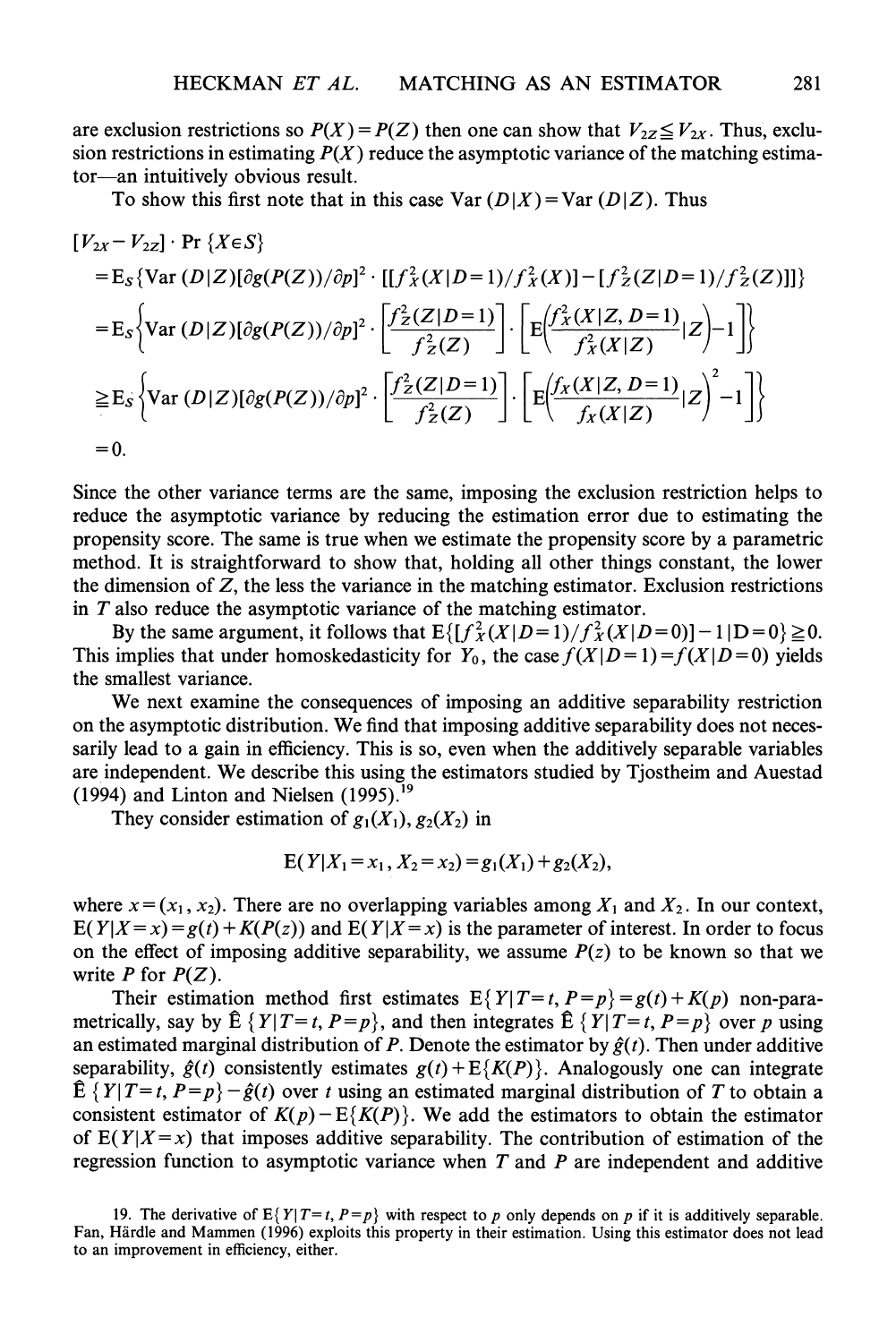separability is imposed, is Pr  $(X \in S | D = 1)^{-1}$  times

$$
\theta \mathbf{E}_S \left\{ \text{Var}_S \left( Y_0 | T, P, D = 0 \right) \left[ \frac{f(P|D=1)}{f(P|D=0)} + \frac{f(T|D=1)}{f(T|D=0)} - 1 \right]^2 \right\}^{2.20}
$$

When additive separability is not used, it is Pr  $(X \in S | D = 1)^{-1}$  times

$$
\theta \mathbf{E}_{S} \left\{ \mathbf{Var}_{S} \left( Y_{0} | T, P, D=0 \right) \left[ \frac{f(P|D=1) \cdot f(T|D=1)}{f(P|D=0) \cdot f(T|D=0)} \right]^{2} \right\}.
$$

Note that the first expression is not necessarily smaller, since  $f(P|D=1) \cdot f(T|D=1)$  can be small without both  $f(P|D=1)$  and  $f(T|D=1)$  being simultaneously small.<sup>21</sup>

Imposing additive separability per se does not necessarily improve efficiency. This is in contrast to the case of exclusion restrictions where imposing them always improved efficiency. Whether there exists a method that improves efficiency by exploiting additive separability is not known to us.

Note that when  $f(P|D=1) = f(P|D=0)$  and  $f(T|D=1) = f(T|D=0)$  both hold, the variance for the additively separable case and for the general case coincide. Under homoskedasticity of  $Y_0$ , the most efficient case arises when the distributions of  $(T, P(Z))$  given  $D=1$  and  $(T, P(Z))$  given  $D=0$  coincide. In the additively separable case, only the marginal distributions of  $P(Z)$  and T respectively have to coincide, but the basic result is the same. $22$ 

Note that nearest neighbour matching "automatically" imposes the restriction of balancing the distributions of the data whereas kernel matching does not. While our theorem does not justify the method of nearest neighbour matching, within a kernel matching framework we may be able to reweight the kernel to enforce the restrictions that the two distributions be the same. That is an open question which we will answer in our future research. Note that we clearly need to reweight so that the homoskedasticity condition holds.

#### 8. SUMMARY AND CONCLUSION

This paper examines matching as an econometric method for evaluating social programmes. Matching is based on the assumption that conditioning on observables eliminates selective differences between programme participants and nonparticipants that are not correctly attributed to the programme being evaluated.

We present a framework to justify matching methods that allows analysts to exploit exclusion restrictions and assumptions about additive separability. We then develop a sampling theory for kernel-based matching methods that allows the matching variables to be generated regressors produced from either parametric or nonparametric estimation methods. We show that the matching method based on the propensity score does not

20. The derivation is straightforward but tedious. Use the asymptotic linear representation of the kernel regression estimator and then obtain the asymptotic linear expression using it.

21. Let  $a(P)=f(P|D=1)/f(P|D=0)$  and  $b(T)=f(T|\tilde{D}=1)/f(T|\tilde{D}=0)$  and define an interval  $H(T)=$  $\left[\frac{[1-b(T)]}{[1+b(T)]}, 1\right]$  when  $b(T) < 1$ . If whenever  $b(T) > 1$ ,  $a(P) > 1$  and whenever  $b(T) < 1$ ,  $a(P) \in H(T)$ holds, imposing additive separability improves efficiency. On the other hand, if whenever  $b(T) > 1$ ,  $a(P) < 1$  and whenever  $b(T)$ <1,  $a(P)$  lies outside the interval  $H(T)$ , then imposing additive separability using the available methods worsens efficiency even if the true model is additive.

22. The expression above implies that the same can be said for the estimator that is constructed without imposing additive separability. However that result is an artifact of assuming independence of  $P(Z)$  and T.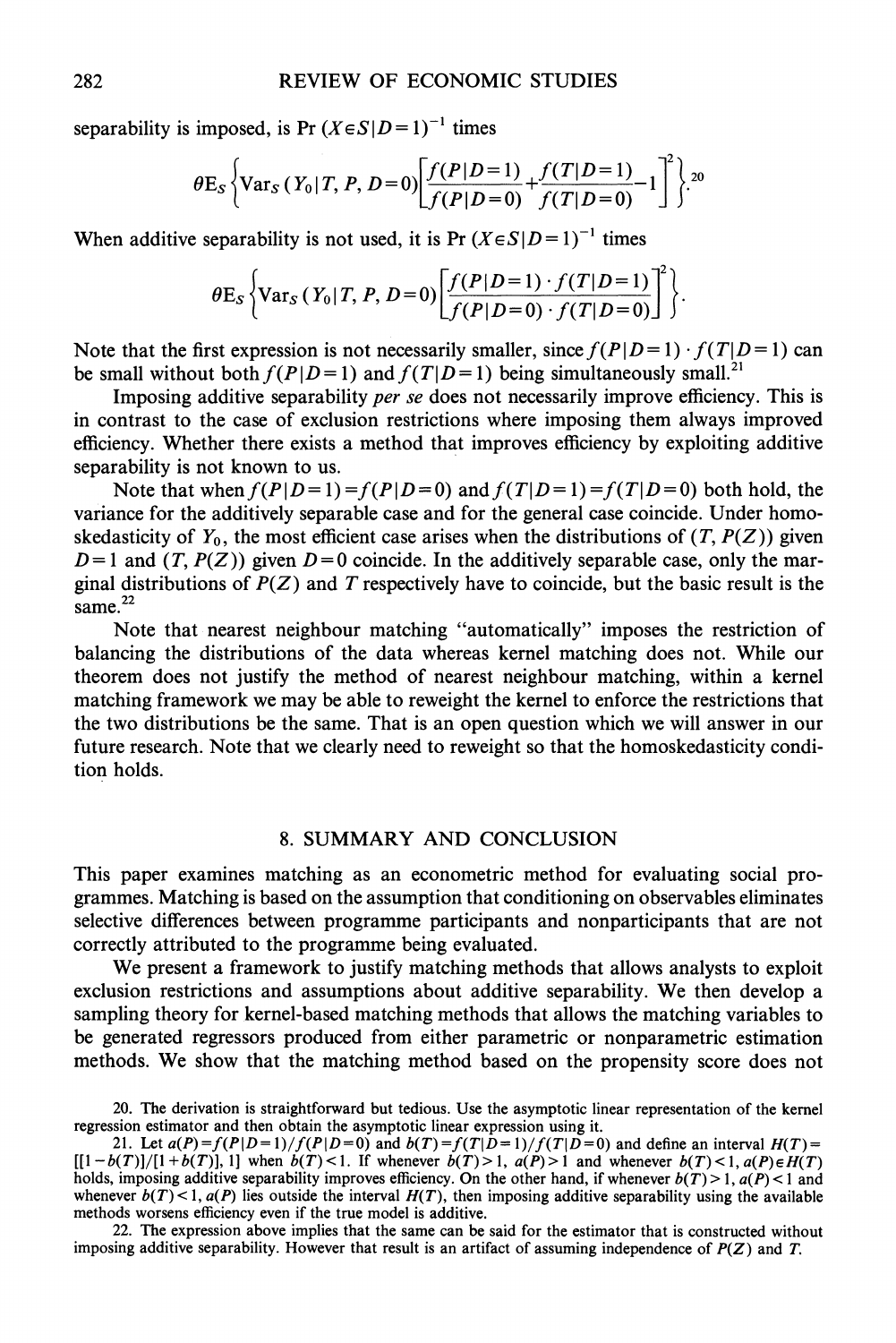necessarily reduce the asymptotic bias or the variance of estimators of *M(S)* compared to traditional matching methods.

The advantage of using the propensity score is simplicity in estimation. When we use the method of matching based on propensity scores, we can estimate treatment effects in two stages. First we build a model that describes the programme participation decision. Then we construct a model that describes outcomes. In this regard, matching mimics features of the conventional econometric approach to selection bias. (Heckman and Robb (1986) or Heckman, Ichimura, Smith and Todd (1998).)

A useful extension of our analysis would consider the small sample properties of alternative estimators. In samples of the usual size in economics, cells will be small if matching is made on a high-dimensional  $X$ . This problem is less likely to arise when matching is on a single variable like P. This small sample virtue of propensity score matching is not captured by our large sample theory. Intuitively, it appears that the less data hungry propensity score method would be more efficient than a high dimensional matching method.

Our sampling theory demonstrates the value of having the conditional distribution of the regressors the same for  $D=0$  and  $D=1$ . This point is to be distinguished from the requirement of a common support that is needed to justify the matching estimator. Whether a weighting scheme can be developed to improve the asymptotic variance remains to be investigated.

#### APPENDIX

In this Appendix we prove Corollary *1* by proving a more general result, Theorem 3 stated below, verify the conditions of Lemma 13, for the case of a local polynomial regression estimator, and prove Theorem 2. We first establish the property that local polynomial regression estimators are asymptotically linear with trimming.

#### A.*1. Theorem* 3

Theorem 3 will show that local polynomial regression estimators are asymptotically linear with trimming. Lemma *<sup>1</sup>*follows as a corollary.

The local polynomial regression estimator of a function and its derivatives is based on an idea of approximating the function at a point by a Taylor's series expansion and then estimating the coefficients using data in a neighbourhood of the point. In order to present the results, therefore, we first develop a compact notation to write a multivariate Taylor series expansion. Let  $x = (x_1, \ldots, x_d)$  and  $q = (q_1, \ldots, q_d) \in \mathbb{R}^d$  where  $q_j$  ( $j = 1, \ldots, d$ ) are nonnegative integers. Also let  $x^q = x_1^q$ ..  $x_2^q/(q_1! \ldots q_d!)$ . Note that we include  $(q_1! \ldots q_d!)$  in the definition. This enables us to study the derivative of  $x^q$  without introducing new notation; for example,  $\partial x^q/\partial x_1 = x^{\bar{q}}$  where  $\bar{q} =$  $(q_1-1, \ldots, q_d)$ , if  $q_1 \ge 1$  and 0 otherwise. When the sum of the elements of *q* is *s*,  $x^q$  corresponds to a Taylor series polynomial associated with the term  $\frac{\partial^s m(x)}{\partial x_1^q \cdots \partial x_n^q}$ . In order to consider all polynomials that correspond to s-th order derivatives we next define a vector whose elements are themselves distinct vectors of nonnegative integers whose elements sum to *s*. We denote this row vector by  $Q(s) = ((q_1, \ldots, q_d))_{q_1 + \cdots + q_d = s}$ ; that is  $Q(s)$  is a row vector of length  $(s+d-1)!/[s!(d-1)!]$  whose typical element is a row vector  $(q_1, \ldots, q_d)$ , which has arguments that sum to *s*. For concreteness we assume that  $\{(q_1, \ldots, q_d)\}$  are ordered according to the magnitude of  $\sum_{i=1}^{d} 10^{d-j}q_i$  from largest to smallest. We define a row vector  $x^{Q(s)} = (x^{(q_1,...,q_d)})_{q_1+...+q_d=s}$ . This row vector corresponds to the polynomial terms of degree *s*. Let  $x^{Q_p} = (x^{Q(s)})_{s \in \{0,1,\dots,p\}}$ . This row vector represents the whole polynomial up to degree  $p$  from lowest to the highest.

Also let  $m^{(s)}(x)$  for  $s \ge 1$  denote a row vector whose typical element is  $\partial^s m(x)/(\partial x_1^{q_1} \dots \partial x_d^{q_d})$  where  $q_1 + \cdots + q_d = s$  and the elements are ordered in the same way  $\{(q_1, \ldots, q_d)\}\$  are ordered. We also write  $m^{(0)}(x)$ =  $m(x)$ . Let  $\beta_p^*(x_0) = (m^{(0)}(x_0), \ldots, m^{(p)}(x_0))'$ . In this notation, Taylor's expansion of  $m(x)$  at  $x_0$  to order p without the remainder term can now be written as  $(x-x_0)^{Q_p}\beta_p^*(x_0)$ .

We now define the local polynomial regression estimator with a global smoothing parameter  $\alpha h_n$ , where  $a \in [a_0 - \delta, a_0 + \delta]$  for some  $a_0 > 0$  and  $a_0 > \delta > 0$ . We denote  $\mathcal{A} = [a_0 - \delta, a_0 + \delta]$ . Let  $K_h(s) = (a h_n)^{-d} K(s/(a h_n))$ and  $K_{h0}(s) = (a_0h_n)^{-d}$ .  $K(s/(a_0h_n))$ , and let  $\beta = (\beta'_0,\ldots,\beta'_p)'$ , where  $\beta'_i$  is conformable with  $m^{(i)}(x_0)$ , for  $t = 0,\ldots,p$ .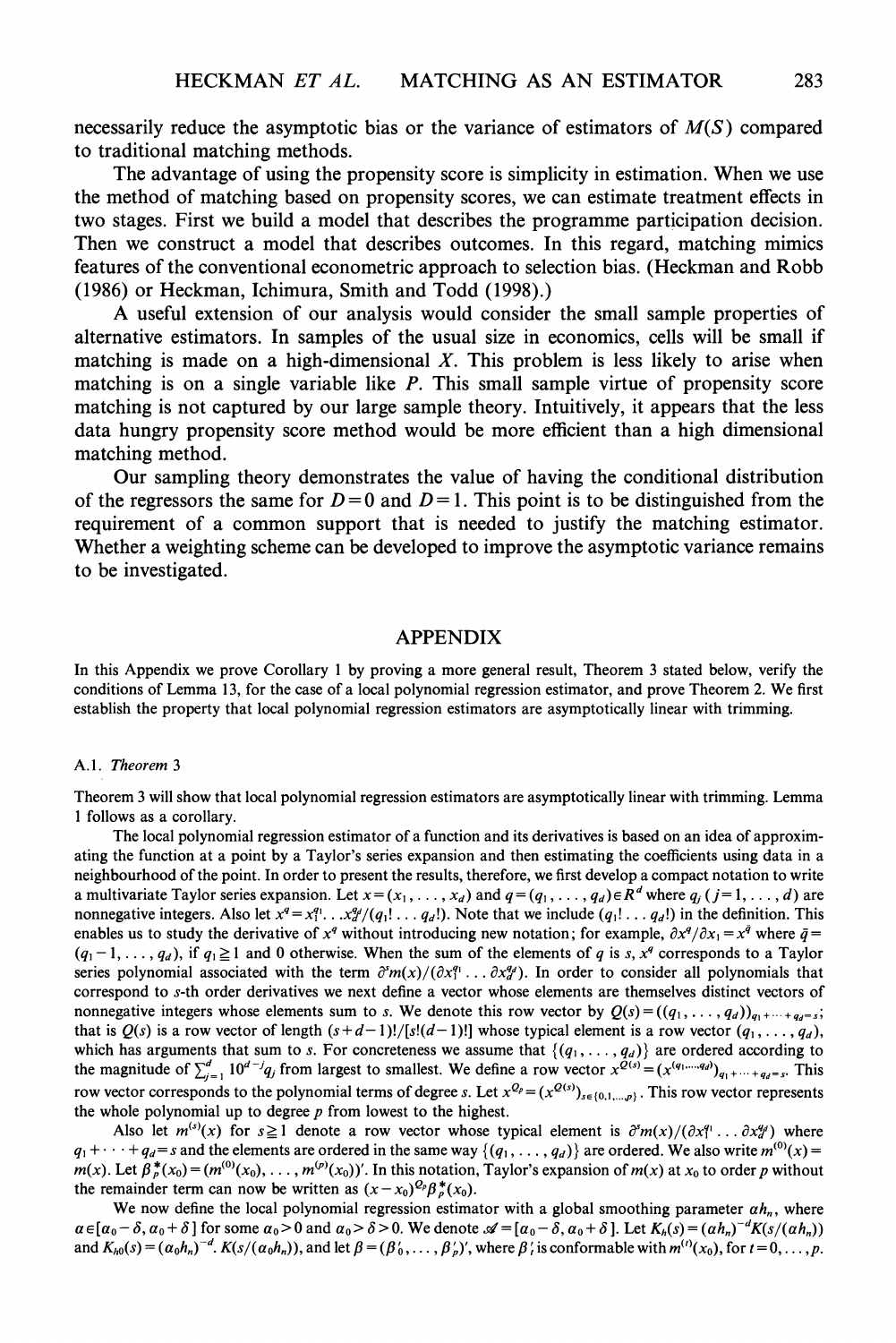Also let  $Y = (Y_1, \ldots, Y_n)'$ ,  $W(x_0) = \text{diag}(K_h(X_1 - x_0), \ldots, K_h(X_n - x_0))$ , and

$$
X_p(x_0) = \begin{pmatrix} (X_1 - x_0)^{Q_p} \\ \vdots \\ (X_n - x_0)^{Q_p} \end{pmatrix}.
$$

Then the local polynomial regression estimator is defined as the solution to

$$
\min_{\beta} \sum_{i=1}^{n} [Y_i - (X_i - x_0)^{Q_{\beta}} \beta]^2 K_h (X_i - x_0),
$$

or, more compactly

$$
\hat{\beta}_p(x_0) = \arg\min_{\beta} (Y - X_p(x_0)\beta)'W(x_0)(Y - X_p(x_0)\beta).
$$

Clearly the estimator equals  $[X_p(x_0)W(x_0)X_p(x_0)]^{-1}X_p'(x_0)W(x_0)Y$  when the inverse exists. When  $p=0$ , the estimator is the kernel regression estimator and when  $p = 1$  the estimator is the local linear regression estimator.<sup>23</sup>

Let  $H = \text{diag } (1, (ah_n)^{-1}l_d, \ldots, (ah_n)^{-p}l_{(p+d-1)!/(p!(d-1)!)})$ , where  $l_s$  denotes a row vector of size *s* with 1 in all arguments. Then  $\hat{\beta}_p(x_0) = H[\hat{M}_{pn}(x_0)^{-1}]n^{-1}H'X_p'(x_0)W(x_0)Y$ , where  $\hat{M}_{pn}(x_0) = n^{-1}H'X_p'(x_0)W(x_0)X_p(x_0)H$ .

Note that by Taylor's expansion of order  $\bar{p} \ge p$  at  $x_0$ ,  $m(X_i) = (X_i - x_0)^{Q_p} \beta^*(x_0) + r_p(X_i, x_0)$ , where  $r_p(X_i, x_0) = (X_i - x_0)^{Q_p} [m^{(p)}(\bar{x}_i) - m^{(p)}(x_0)]$  and  $\bar{x}_i$  lies on a line between  $X_i$  and  $x_0$ . Write

 $m = (m(X_1), \ldots, m(X_n))'$ ,  $r_{\bar{\rho}}(x_0) = (r_{\bar{\rho}}(X_1, x_0), \ldots, r_{\bar{\rho}}(X_n, x_0))'$ , and  $\varepsilon = (\varepsilon_1, \ldots, \varepsilon_n)'$ .

Let  $M_{pn}(x_0)$  be the square matrix of size  $\sum_{q=0}^{p} [(q+d-1)!/q!(d-1)!]$  denoting the expectation of  $\hat{M}_{pn}(x_0)$ , where the s-th row, t-th column "block" of  $M_{pn}(x_0)$  matrix is, for  $0 \leq s, t \leq p$ ,

$$
\mathbf{E}_{x}\left\{\left[\left((X-x_{0})/(\alpha h_{n})\right)^{Q(s-1)}\right]'\left[\left((X-x_{0})/(\alpha h_{n})\right)^{Q(t-1)}\right]K_{h}(X-x_{0})\right\}.
$$

Let  $\lim_{n\to\infty} M_{pn}(x_0) = M_p \cdot f(x_0)^{p+1}$ . Note that  $M_p$  only depends on  $K(\cdot)$  when  $x_0$  is an interior point of the support of X. Also write  $\hat{I}_i = I\{X_i \in \hat{S}\}\$ and  $I_i = I\{X_i \in S\}$ ,  $\hat{I}_0 = I\{x_0 \in \hat{S}\}\$ and  $I_0 = I\{x_0 \in S\}$ . We prove the following theorem.

**Theorem 3.** *Suppose Assumptions 1-4 hold. If M, is non-singular, then the local polynomial regression estimator of order*  $\bar{p}$ ,  $m_{\bar{p}}(x)$ , *satisfies* 

$$
[\hat{m}_{\beta}(x_0)-m(x_0)]\hat{I}_0 = n^{-1}\sum_{i=1}^n \varepsilon_i K_{\beta h}^*(X_i-x_0)I_0 + \hat{b}(x_0) + \hat{R}(x_0),
$$

*where*  $\hat{b}(x_0) = o(h_n^{\tilde{p}}), n^{-1/2} \sum_{i=1}^n \hat{R}(X_i) = o_p(1)$ , and

$$
K_{\tilde{\rho}h}^*(X_i-x_0)=(1,0,\ldots,0)\cdot [M_{\tilde{\rho}n}(x_0)]^{-1}\cdot [((X_i-x_0)/(\alpha_0h_n))^{2_{\tilde{\rho}}}]^{\prime}K_{h0}(X_i-x_0).
$$

*Furthermore, suppose that Assumptions 5-7 hold. Then the local polynomial regression estimator of order*   $0 \leq p < \bar{p}$ ,  $\hat{m}_p(x)$ , satisfies

$$
[\hat{m}_p(x_0)-m(x_0)]\hat{I}_0=n^{-1}\sum_{i=1}^n \varepsilon_i K_{ph}^*(X_i-x_0)I_0+\hat{b}(x_0)+\hat{R}(x_0),
$$

*where* 

$$
\hat{b}(x_0) = (\alpha_0 h_n)^{\hat{p}} e_1 \cdot [M_{pn}(x_0)]^{-1} \sum_{s=p+1}^{\hat{p}} \left[ \int u^{Q(0)} \cdot u^{Q(s)} m^{(s)}(x_0) \cdot u^{Q(\hat{p}-s)} K(u) du, \right. \\
\cdots, \int u^{Q(p)} \cdot u^{Q(s)} m^{(s)}(x_0) \cdot u^{Q(\hat{p}-s)} K(u) du \right] f^{(\hat{p}-s)}(x_0)^r \left] \hat{I}_0,
$$

*and*  $n^{-1/2} \sum_{i=1}^{n} \overline{R}(X_i) = o_p(1)$ .

Fan *(1993),*Ruppert and Wand *(1994),*and Masry *(1995)*prove pointwise or uniform convergence property of the estimator. As for any other nonparametric estimator the convergence rate in this sense is slower than  $n^{-1/2}$ -rate. We prove that the averaged pointwise residuals converges to zero faster than  $n^{-1/2}$ -rate.

We only specify that  $M_p$  is nonsingular because one can find different conditions on  $K(\cdot)$  to guarantee it. For example, assuming that  $K(u_1, \ldots, u_d) = k(u_1) \ldots k(u_d)$ , if  $\int s^{2p}k(s)ds > 0$ , then  $M_p$  is nonsingular.

*23.* Ruppert and Wand *(1994)* develop multivariate version of the local linear estimator. Masry *(1995)*  develops multivariate general order local polynomial regression.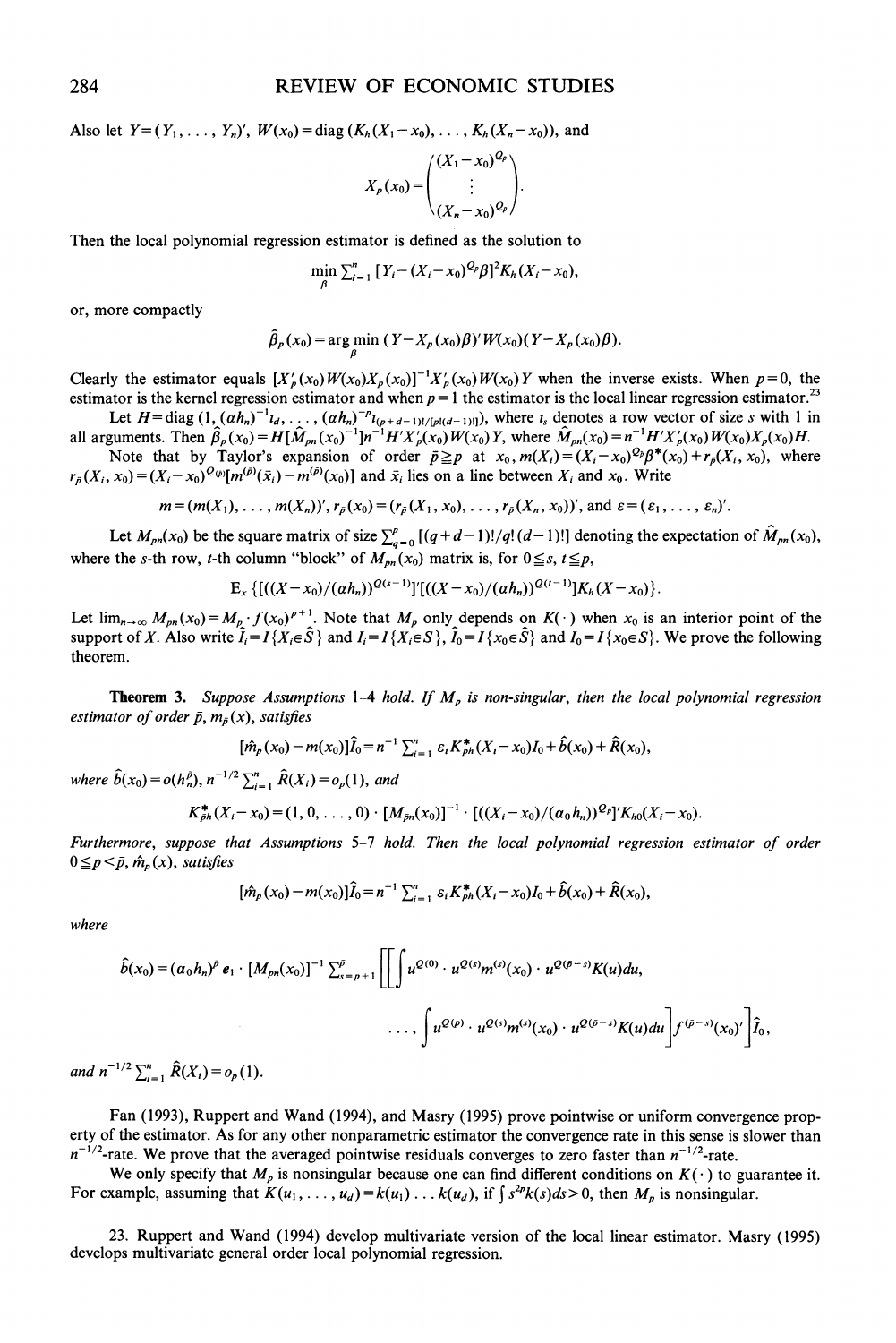To prove the theorem, note first that  $Y=m+\varepsilon=X_{\bar{\rho}}(x_0)\beta_{\bar{\rho}}^*(x_0)+r_{\bar{\rho}}(X_i, x_0)+\varepsilon$ . We wish to consider the situation where the order of polynomial terms included,  $p$ , is less than the underlying smoothness of the regression function,  $\bar{p}$ . For this purpose let  $X_{\bar{p}}(x_0) = [X_p(x_0), \bar{X}_p(x_0)]$  and partition  $\beta_p^*$  conformably:  $\beta_p^*(x_0) =$  $[\beta_p^*(x_0)', \bar{\beta}_p^*(x_0)']'$ , thus note that

$$
[\hat{\beta}_p(x_0) - \beta_p^*(x_0)]\hat{I}_0 = H[\hat{M}_{pn}(x_0)]^{-1}n^{-1}H'X'_p(x_0)W(x_0)\varepsilon \cdot \hat{I}_0
$$
\n(A-3)

$$
+H[\hat{M}_{pn}(x_0)]^{-1}n^{-1}H'X'_p(x_0)W(x_0)\bar{X}_p(x_0)\bar{\beta}_p^*(x_0)\cdot \hat{I}_0
$$
 (B-3)

$$
+ H[M_{pn}(x_0)]^{-1} n^{-1} H' X'_p(x_0) W(x_0) r_{\bar{p}}(x_0) \cdot I_0.
$$
 (C-3)

Note that if we use a p-th order polynomial when  $m(x)$  is p-th order continuously differentiable, that is  $p = \bar{p}$ , the second term (B-3) is zero.

Denote the first element of  $\hat{\beta}(x_0)$  by  $\hat{m}_p(x_0)$ . We establish asymptotic linearity of  $\hat{m}_p(x_0)$  and uniform consistency of its derivative. Lemma 2 shows that the first term (A-3) determines the asymptotic distribution, Lemma 7 shows that the second term (B-3) determines the bias term, and the right hand side of 8 shows that the third term (C-3) is of sufficiently small order to be negligible. Together, these lemmas prove the theorem.

**Lemma 2 (Term (A-3)).** Under the assumptions of Theorem 3, the right-hand side of

$$
(A-3) = e_1 \cdot [M_{pn}(x_0)]^{-1} n^{-1} H' X'_p(x_0) W(x_0) \varepsilon \cdot I_0 + \hat{R}_1(x_0),
$$

where  $e_1=(1, 0, \ldots, 0)$  and  $n^{-1/2}\sum_{i=1}^n \hat{R}_1(X_i)=o_p(1)$ .

*Proof.* We first define neighbourhoods of functions  $e_1 \cdot [M_{pn}(x)]^{-1}$ ,  $f_x(x)$ ,  $I(x \in S)$ , and point  $\alpha_0$ . We denote them by  $\Gamma_n$ , **H**, **A**, **and A**, respectively, where

$$
\Gamma_n = \left\{ \gamma_n(x) ; \sup_{x \in S} |\gamma_n(x) - e_1 \cdot [M_{pn}(x)]^{-1} | \leq \varepsilon_{\gamma} \right\},\
$$

for some small  $\varepsilon_r > 0$ ,  $\mathcal{H} = \{f(x); \sup_{x \in S} |f(x) - f_X(x)| \le \varepsilon_r \}$  for some small  $\varepsilon_r > 0$ ,

$$
\mathcal{J} = \{I(x \in \tilde{S})\,;\,\tilde{S} = \{x\,;\,f(x) \geq q_0\} \text{ for some } f(x) \in \mathcal{H}(x)\},
$$

and  $\mathscr{A} = [\alpha_0 - \delta_\alpha, \alpha_0 + \delta_\alpha]$ , where  $0 < \delta_\alpha < \alpha_0$ .<sup>24</sup>

Using the neighbourhoods we next define a class of functions  $\mathcal{G}_{1n}$  as follows:

$$
\mathscr{G}_{1n} = \{g_n : g_n(\varepsilon_i, X_i, X_j) = n^{-3/2} \cdot \gamma_n(X_j) \cdot [[(X_i - X_j)/(a h_n)]^{Q_p}] \varepsilon_i K_n(X_i - X_j) \cdot \tilde{I}_j\}
$$

where it is indexed by a row vector-valued function  $\gamma_n(x) \in \Gamma_n$ ,  $\alpha \in \mathcal{A}$ , which is also implicit in  $K_h(\cdot)$ , and an indicator function  $\tilde{I}_i \in \mathcal{I}$ . Let  $\gamma_{n0}(X_i) = e_1 \cdot [M_{nn}(X_i)]^{-1}$ ,  $\hat{\gamma}_n(X_i) = e_1 \cdot [\hat{M}_{nn}(X_i)]^{-1}$ ,

$$
g_{n0}(\varepsilon_i, X_i, X_j) = n^{-3/2} \cdot \gamma_{n0}(X_j) \cdot [[(X_i - X_j)/(\alpha_0 h_n)]^{Q_p}] \varepsilon_i K_{h0}(X_i - X_j) \cdot I_j,
$$

and

$$
\hat{g}_n(\varepsilon_i, X_i, X_j) = n^{-3/2} \cdot \hat{\gamma}_n(X_j) \cdot [[(X_i - X_j)/(\hat{\alpha}h_n)]^{Q_p}] \varepsilon_i \hat{K}_n(X_i - X_j) \cdot \hat{I}_j,
$$

where we denote  $K_{h0} (X_i - X_j) = (\alpha_0 h_n)^{-d} K((X_i - X_j)/( \alpha_0 h_n))$  and  $\hat{K}_h (X_i - X_j) = (\hat{\alpha} h_n)^{-d} K((X_i - X_j)/( \hat{\alpha} h_n))$ . Then since  $\hat{R}_1(x_0) = \hat{g}_n(\varepsilon_i, X_i, x_0) - g_{n0}(\varepsilon_i, X_i, x_0)$ , the result follows if two conditions are met: (1) equicontinuity of the process  $\sum_{j=1}^{n} \sum_{i=1}^{n} g_n(\varepsilon_i, X_i, X_j)$  over  $\mathcal{G}_{1n}$  in a neighbourhood of  $g_{n0}(\varepsilon_i, X_i, X_j)$  and (2) that, with probability approaching 1,  $\hat{g}_n(\varepsilon_i, X_i, X_j)$  lies within the neighbourhood over which we establish equicontinuity. We use the  $\mathscr{L}^2$ -norm to examine (1). We verify both of these two conditions in turn.

We verify the equicontinuity condition (1) using a lemma in Ichimura (1995).<sup>25</sup> We first define some notation in order to state his lemma. For  $r=1$  and 2, let  $\mathcal{X}^r$  denote the r-fold product space of  $\mathcal{X} \subset \mathbb{R}^d$  and define a class of functions  $\mathcal{F}_n$  defined over  $\mathcal{X}^r$ . For any  $\psi_n \in \Psi_n$ , write  $\psi_{n,i}$ , as a short hand for either  $\psi_n(x_i)$ <br>or  $\psi_n(x_i, x_i)$ , where  $i_1 \neq i_2$ . We define  $U_n \psi_n = \sum_{i_r} \psi_{n,i_r}$ , where  $\sum_{i_r}$  den of r elements of  $\{x_1, \ldots, x_n\}$  for r = 1 or 2. Then  $U_n \psi_n$  is called a U-process over  $\psi_n \in \Psi_n$ . For r = 2 we assume that  $\psi_n(X_i, X_i) = \psi_n(X_i, X_i)$ . Note that a normalizing constant is included as a part of  $\psi_n$ . A U-process is

24. Note that a calculation using change of variables and the Lebesgue dominated convergence theorem shows that on *S*,  $[M_{pn}(x)]^{-1}$  converges to a nonsingular matrix which only depends of  $K(\cdot)$  times  $[1/f(x)]^{p+1}$ . Hence, on S, each element of  $[M_{pn}(x)]^{-1}$  is uniformly bounded. Thus use of the sup-norm is justified.

25. The result extends Nolan and Pollard (1987), Pollard (1990), Arcones and Cine (1993). and Sherman (1994) by considering U-statistics of general order  $r \ge 1$  under inid sampling, allowing  $\mathcal F$  to depend on *n*. When  $\mathscr F$  depends on n, we need to assume condition (ii) in the lemma below as noted by Pollard (1990) when  $r=1$ .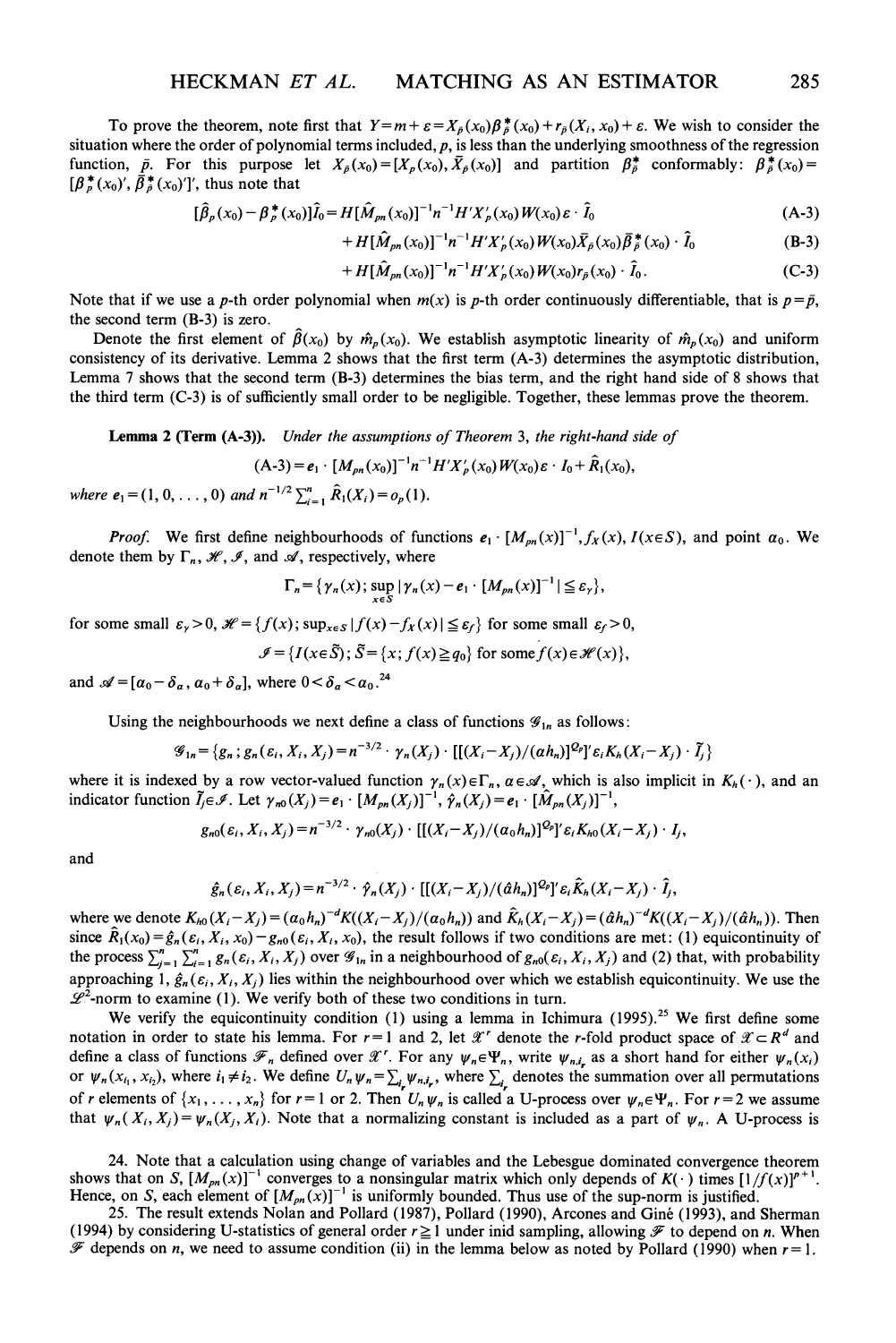called degenerate if all conditional expectations given other elements are zero. When  $r=1$ , this condition is defined so that  $E(\psi_n) = 0$ .

We assume that  $\Psi_n \subset \mathcal{L}^2(\mathcal{P}')$ , where  $\mathcal{L}^2(\mathcal{P}')$  denotes the  $\mathcal{L}^2$ -space defined over  $\chi'$  using the product measure of  $\mathscr{P}, \mathscr{P}'$ . We denote the covering number using  $\mathscr{L}^2$ -norm,  $\|\cdot\|_2$ , by  $N_2(\varepsilon, \mathscr{P}, \Psi_n)$ .<sup>26</sup>

**Lemma 3 (Equicontinuity).** Let  $\{X_i\}_{i=1}^n$  be an iid sequence of random variables generated by  $\mathcal{P}$ . For a degenerate U-process  $\{U_n \psi_n\}$  over a separable class of functions  $\Psi_n \subset \mathcal{L}^2(\mathcal{P}')$  suppose the following assumptions *hold* (let  $\|\psi_n\|_2 = \left[\sum_i E\{\psi_{n,i}\}\right]^{1/2};$ 

- (i) There exists an  $F_n \in \mathscr{L}^2(\mathscr{P}')$  such that for any  $\psi_n \in \Psi_n$ ,  $|\psi_n| < F_n$  such that  $\limsup_n$ ,  $\sum_{i} E\{F_{n,i_i}^2\} < \infty$ ;
- (ii) For each  $\varepsilon > 0$ ,  $\lim_{n \to \infty} \sum_i E\{F_{n,i_r}^2 1\{F_{n,i_r} > \varepsilon\}\} = 0$ ;
- (iii) There exists  $\lambda(\varepsilon)$  and  $\bar{\varepsilon} > 0$  such that for each  $\varepsilon > 0$  less than  $\bar{\varepsilon}$ ,

$$
\sup_{\mathcal{D}} N_2(\varepsilon, \mathcal{P}, \Psi_n) \leq \lambda(\varepsilon)
$$

and  $\int_0^{\bar{\varepsilon}} [\log \lambda(x)]^{r/2} dx < \infty$ . Then for any  $\varepsilon > 0$ , there exists  $\delta > 0$  such that

$$
\lim_{n\to\infty}\Pr\big\{\sup_{\|\psi_{1n}-\psi_{2n}\|_2\leq\delta}|\,U_n(\psi_{1n}-\psi_{2n})|>\varepsilon\big\}=0.
$$

Following the literature we call a function  $F_{n,i_r}$  an envelope function of  $\mathscr{F}_n$  if for any  $\psi_n \in \mathscr{F}_n$ ,  $\psi_{n,i_r} \leq F_{n,i_r}$  holds.

wing the literature we call a function  $F_{n,i_r}$  an envelope function of  $\mathcal{F}_n$  if for any  $\psi_n \in \mathcal{F}_n$ ,  $\psi_{n,i_r} \leq F_{n,i_r}$  holds.<br>In order to apply the lemma to the process  $\sum_{j=1}^n \sum_{i=1}^n g_n(\varepsilon_i, X_i, X_j)$  over  $\math$  $g_{n0}(\varepsilon_i, X_i, X_j)$ , we first split the process into two parts; the process  $\sum_i g_n(\varepsilon_i, X_i, X_j) = \sum_i g_n^0(\varepsilon_i, X_i, \varepsilon_j, X_j)$ , where

$$
g_n^0(\varepsilon_i, X_i, \varepsilon_j, X_j) = [g_n(\varepsilon_i, X_i, X_j) + g_n(\varepsilon_j, X_j, X_i)]/2,
$$

and the process  $\sum_{i=1}^n g_n(\varepsilon_i, X_i, X_i)$ . Note that  $g_n(\varepsilon_i, X_i, X_i) = n^{-3/2} \cdot \gamma_n(X_i) \cdot e'_1 \cdot \varepsilon_i \cdot (ah_n)^{-d} K(0) \cdot \overline{I}_i$  is a order one process and has mean zero, hence it is a degenerate process. On the other hand  $g_n^0(\varepsilon_i, X_i, \varepsilon_i, X_i)$  is a order two process and not degenerate, although it has mean zero and is symmetric. Instead of studying  $g_n^0(\varepsilon_i, X_i, \varepsilon_i, X_i)$  we study a sum of degenerate U-processes following Hoeffding (1961).<sup>27</sup> Write  $Z_i$  $({\varepsilon}_i,X_i)$ ,  $\phi_n(Z_i) = \mathbb{E}\{g_n^0(Z_i, z) | Z_i\} = \mathbb{E}\{g_n^0(z, Z_i) | Z_i\}$ , and

$$
\tilde{g}_n^0(Z_i, Z_i) = g_n^0(Z_i, Z_i) - \phi_n(Z_i) - \phi_n(Z_i).
$$

Then

$$
\sum_{i} g_n^0(Z_i, Z_j) = \sum_{i} \tilde{g}_n^0(Z_i, Z_j) + \sum_{i=1}^n 2 \cdot (n-1) \cdot \phi_n(Z_i),
$$

where  $\tilde{g}_n^0(Z_i, Z_j)$  and  $2 \cdot (n-1) \cdot \phi_n(Z_i)$  are degenerate U-processes. Hence we study the three degenerate Uprocesses:  $\hat{g}_n^0(Z_i, Z_j)$ ,  $2 \cdot (n-1) \cdot \phi_n(Z_i)$ , and  $g_n(\varepsilon_i, X_i, X_i)$ , by verifying the three conditions stated in the equicontinuity lemma.

We start by verifying conditions (i) and (ii). An envelope function for  $g_n^0(Z_i, Z_i)$  can be constructed by the sum of envelope functions for  $g_n(\varepsilon_i, X_i, X_i)$  and  $g_n(\varepsilon_i, X_i, X_j)$ . Similarly an envelope function for  $\tilde{g}_n^0(Z_i, Z_j)$  can be constructed by the sum of envelope functions for  $g_n^0(Z_i, Z_j)$  and  $2 \cdot \phi_n(Z_i)$ . Thus we only need to construct envelope functions that satisfy conditions (i) and (ii) for  $g_n(\varepsilon_i, X_i, X_i)$ ,  $g_n(\varepsilon_i, X_i, X_i)$ , and  $2 \cdot n \cdot \phi_n(Z_i)$ .

Let  $I_i^* = \left\{ f_X(X_i) \geq q_0 - 2\varepsilon_f \right\}$  for some  $q_0 > 2\varepsilon_f > 0$ . Since  $\sup_{x \in S} |f(x) - f_X(x)| \leq \varepsilon_f$ ,  $I_i^* \geq \tilde{I}_i$  holds for any  $\tilde{I}_i \in \mathcal{I}$ . Also for any neighbourhood of  $[M_{pn}(x)]^{-1}$  defined by the sup-norm, there exists a  $C>0$  such that  $|[M_{pn}(x)]^{-1}| \leq C$  so that  $|g_n(\varepsilon_i, X_i, X_i)| \leq n^{-3/2} \cdot C \cdot |\varepsilon_i| \cdot [(a_0 - \delta_a)h_n]^{-d}K(0) \cdot I_i^*$  and the second moment of the right hand side times n is uniformly bounded over n since the second moment of  $\varepsilon_i$  is finite and  $nh_n^d \to \infty$ . Hence condition (i) holds. Condition (ii) holds by an application of Lebesgue dominated convergence theorem since  $nh_n^d \to \infty$ .

26. For each  $\varepsilon > 0$ , the covering number  $N_r(\varepsilon, \mathcal{P}, \mathcal{F})$  is the smallest value of m for which there exist functions  $g_1, \ldots, g_m$  (not necessarily in  $\mathcal{F}$ ) such that min,  $\left[\mathbb{E}\{|f-g_j|^2\} \right]^{1/p} \leq \varepsilon$  for each f in  $\mathcal{F}$ . If such m does not exist then set the number to be  $\infty$ . When the sup-norm is used to measure the distance in calculating the covering number, we write  $N_{\infty}(\varepsilon, \mathscr{F})$ .

**27.** See also Serfling (1980).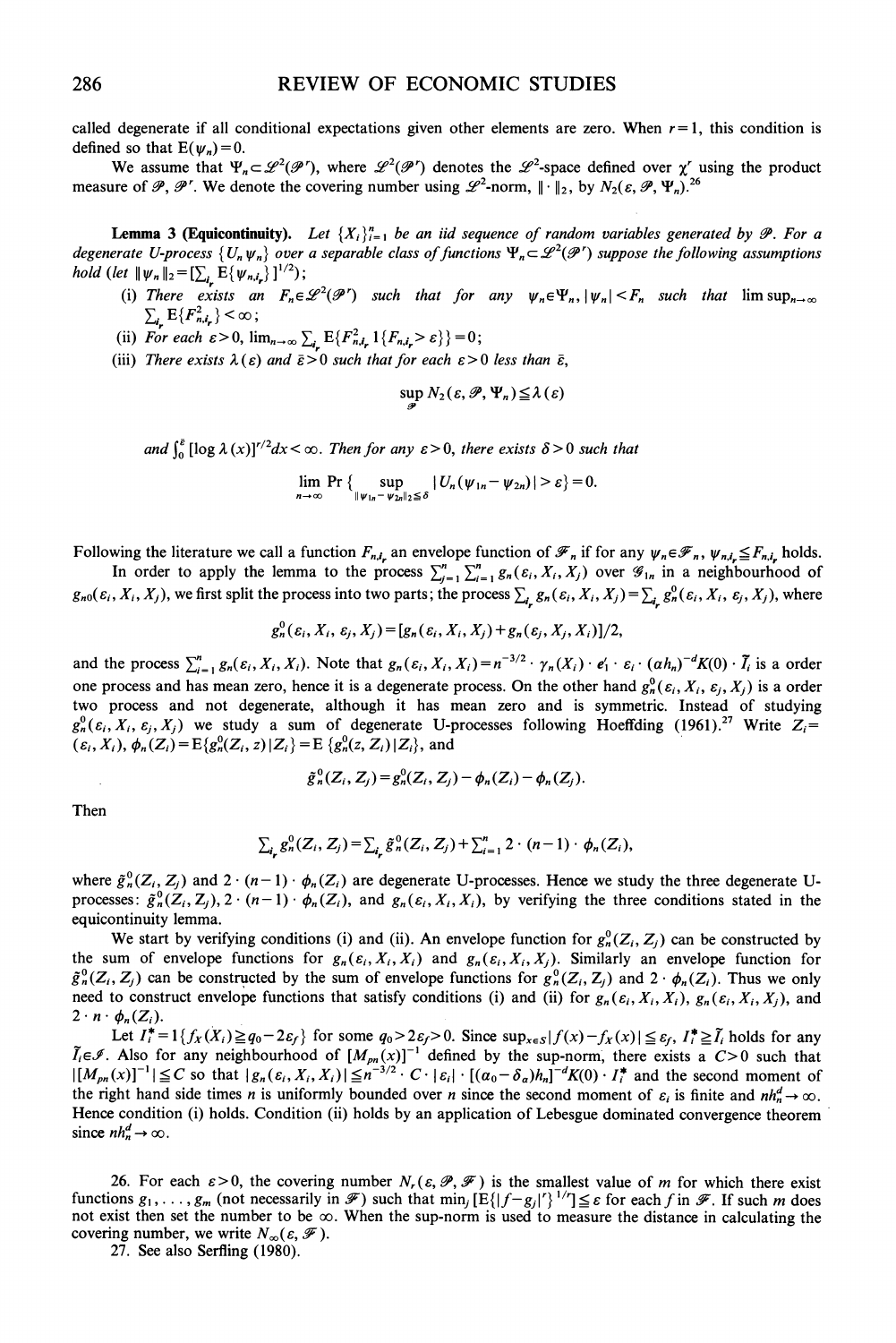Note that any element of  $\left[\frac{(X_i - X_j)}{(a h_m)^2}K_h(X_i - X_j)\right]$  is bounded by  $C_1 \cdot \left[\frac{(a_0 - \delta_a)h_n}{a}\right]^{-d}$  $I\{\|X_i - X_i\| \leq C_2 \cdot h_n\}$  for some  $C_1$  and  $C_2$ . Thus

$$
|g_n(\varepsilon_i,X_i,X_j)| \leq n^{-3/2} \cdot |\varepsilon_i| \cdot C \cdot C_1 \cdot [(\alpha_0-\delta_\alpha)h_n]^{-d} I\{||X_i-X_j|| \leq C_2 \cdot h_n\} \cdot I_j^*.
$$

Therefore, analogous to the previous derivation, conditions (i) and (ii) hold for  $g_n(\varepsilon_i, X_i, X_j)$ .

Note further that since the density of x is bounded on S by some constant, say,  $C_3 > 0$ ,  $|\phi_n(\varepsilon_i, X_i)| \le$  $n^{-3/2}$   $|\varepsilon_i|$   $\cdot$   $C$   $\cdot$   $C_1$   $\cdot$   $C_3$  and hence  $2 \cdot n \cdot |\phi_n(\varepsilon_i, X_i)|$  has an envelope function  $n^{-1/2}2 \cdot |\varepsilon_i|$   $\cdot$   $C$   $\cdot$   $C_1 \cdot C_3$  that satisfies the two conditions.

To verify condition (iii), first note the following. Write  $J_h(X_i - X_j) = [[(X_i - X_j)/(a h_n)]^{Q_p}]^T K_h(X_i - X_j)$  and  $J_{h0}(X_i-X_j) = [[(X_i-X_i)/(\alpha_0 h_n)]^{Q_p}]'K_{h0}(X_i-X_j)$ . Using this notation

$$
|g_n(\varepsilon_i, X_i, X_j) - g_{n0}(\varepsilon_i, X_i, X_j)|
$$
  
\n
$$
= n^{-3/2} |\varepsilon_i| \cdot |\gamma_n(X_j) \cdot J_h(X_i - X_j) \cdot \tilde{I}_j - \gamma_{n0}(X_j) \cdot J_{h0}(X_i - X_j) \cdot I_j|
$$
  
\n
$$
\leq n^{-3/2} |\varepsilon_i| \cdot |\gamma_n(X_j) - \gamma_{n0}(X_j)| \cdot C_1 \cdot [(\alpha_0 - \delta_\alpha)h_n]^{-d} I_{\{||X_i - X_j|| \leq C_2 \cdot h_n\}} \cdot I_j^*
$$
  
\n
$$
+ n^{-3/2} |\varepsilon_i| \cdot |\gamma_{n0}(X_j)| \cdot |J_h(X_i - X_j) - J_{h0}(X_i - X_j)| \cdot I_j^*
$$
  
\n
$$
+ n^{-3/2} |\varepsilon_i| \cdot |\gamma_{n0}(X_j)| \cdot |J_{h0}(X_i - X_j)| \cdot |\tilde{I}_j - I_j|.
$$
 (L-3)

For  $g_n(\varepsilon_i, X_i, X_i)$  the right hand side is bounded by some  $C>0$ ,

$$
n^{-3/2}(h_n)^{-d}|\varepsilon_i|\cdot C\cdot[|\gamma_n(X_i)-\gamma_{n0}(X_i)|\cdot (\alpha_0-\delta_a)^{-d}I_i^*+|\gamma_{n0}(X_i)|\cdot |\alpha^{-d}-\alpha_0^{-d}|\cdot I_i^*+|\gamma_{n0}(X_i)|\cdot |\hat{I}_i-I_i|]].
$$

Since  $nh_n^d \to \infty$ , the  $\mathscr{L}_2$ -covering number for the class of functions denoted by  $g_n(\varepsilon_i, X_i, X_i)$  for  $g_n \in \mathscr{G}_{1n}$  can be bounded above by the product of the covering numbers of  $\Gamma_n$ ,  $\mathscr{A}$ , and  $\mathscr{I}$ . Since it is the log of the covering number that needs to be integrable, if each of three spaces satisfy condition (iii), then this class will also. Clearly  $\mathscr A$  satisfies condition (iii). To see that  $\Gamma_n$  and  $\mathscr A$  do also, we use the following result by Kolmogorov and Tihomirov  $(1961)$ .<sup>28</sup> First they define a class of functions for which the upper bound of the covering number is obtained.

*Definition* 2. A function in  $\Psi(K)$  has smoothness  $q>0$ , where  $q=p+a$  with integer p and  $0<\alpha\leq 1$ , if for any  $x \in K$  and  $x + h \in K$ , we have

$$
\psi(x+h) = \sum_{k=0}^{p} (k!)^{-1} B_k(h, x) + R_{\psi}(h, x),
$$

where  $B_k(h, x)$  is a homogenous form of degree k in h and  $|R_{w}(h, x)| \leq C ||h||^q$ , where C is a constant.

Let  $\Psi_q^K(C) = \{ \psi \in \Psi(K) : |R_{\psi}(h, x)| \leq C ||h||^q \}.$ 

If a function defined on K is p-times continuously differentiable and the p-th derivative satisfies Hölder continuity with the exponent  $0 < \alpha \leq 1$ , then a Taylor expansion shows that the function belongs to  $\Psi_a^K(C)$  for some C, where  $q = p + a$ .

**Lemma 4 <b>(K-T).** For every set  $A \subset \Psi_a^K(C)$ , where  $K \subset R^d$ , we have, for  $0 \le d$ ,  $q \le \infty$ ,

$$
\log_2 N_{\infty}(\varepsilon, A) \leq L(d, q, C, K) \left(1/\varepsilon\right)^{d/q}
$$

for some constant  $L(d, q, C, K) > 0$ .

Hence, because  $d/q < 1$ , condition (iii) holds for  $\Gamma_n$  and  $\mathcal{I}$ . Analogously we can verify condition (iii) for the remaining U-processes. Hence all three processes are equicontinuous.

The remaining task is to verify that  $\hat{g}_n(\varepsilon_i, X_i, X_j)$  lies in the neighbourhood of  $g_{n0}(\varepsilon_i, X_i, X_j)$  over which we showed equicontinuity. By the inequality in Lemma 3 (L-3), this follows from Assumptions 3 and 5, and by verifying that almost surely

$$
\sup_{x \in S, \alpha \in \mathscr{A}} \| \widehat{M}_{pn}(x) - M_{pn}(x) \| \to 0,
$$

where  $\lim_{n\to\infty} \inf_{x\in S}$  det  $(M_{pn}(x)) > 0.^{29}$  The latter follows directly from the nonsingularity of matrix  $M_p$  and the trimming rule. Hence the following lemma completes the proof.

28. See pp. 308-314. Kolmogorov and Tihomirov present their result using the concept of packing number instead of covering number.

29. Recall from the discussion of Theorem 3 that  $\hat{M}_{pn}(x)$  depends on the parameter  $\alpha$ .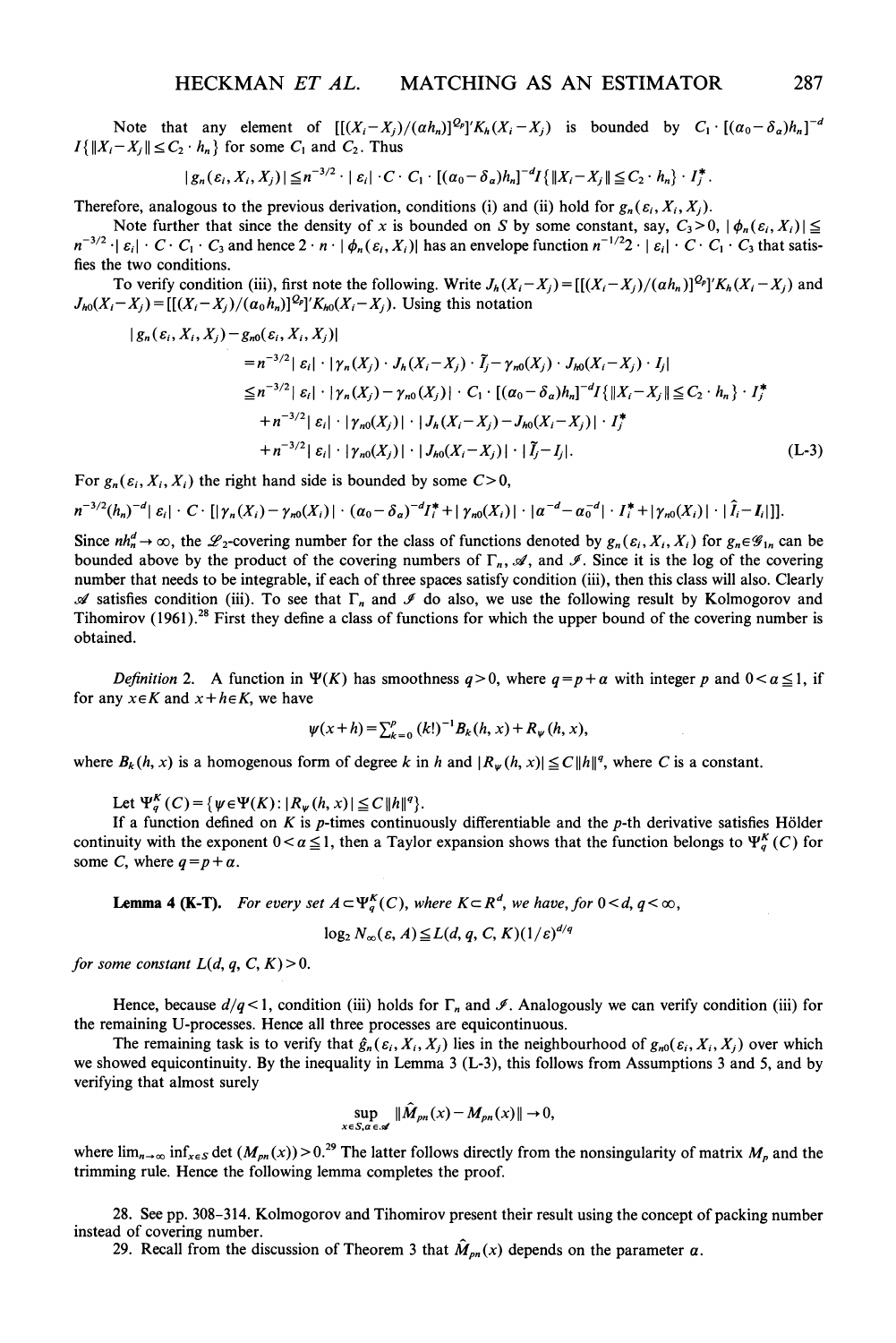#### 288 REVIEW OF ECONOMIC STUDIES

*Lemma 5. Under the assumptions of Theorem 3, almost surely,* 

$$
\sup_{x \in S, \alpha \in \mathscr{A}} \| \tilde{M}_{pn}(x) - M_{pn}(x) \| \to 0
$$

*Proof.* Note that any element of the matrix difference  $\hat{M}_{pn}(x) - M_{pn}(x)$  has the form

$$
n^{-1}\sum_{i=1}^{n}[(\alpha h_n)^{-d}G((X_i-x_0)/( \alpha h_n)) - \mathbb{E}\{(\alpha h_n)^{-d}G((X_i-x_0)/( \alpha h_n))\}],
$$

where in the notation introduced in Section A.1 the kernel function  $G(s) = s^q \cdot s^r K(s)$  for some vectors *q* and *r* whose elements are integers and they sum to *p* or less, where *q* and *r* depend on the element of M being examined. To construct a proof, we use the following lemma of Pollard (1984).<sup>30</sup>

**Lemma 6 (Pollard).** For each n, let  $\Psi_n$  be a separable class of functions whose covering numbers satisfy

 $\sup_{\mathbf{A}} N_1(\varepsilon, \mathcal{P}, \Psi_n) \leq A \varepsilon^{-W}$  for  $0 < \varepsilon < 1$ 

with constants A and W not depending on n. Let  $\{\xi_n\}$  be a non-increasing sequence of positive numbers for which  $\lim_{n\to\infty} n\zeta_n^2 \xi_n^2/\log n = \infty$ . If  $|\psi| \leq 1$  and  $(E\{\psi^2\})^{1/2} \leq \zeta_n$  for each  $\psi$  in  $\Psi_n$ , then, al

 $\sup_{\Psi_{n}} |n^{-1} \sum_{i=1}^{n} [\psi(X_i) - E\{\psi(X_i)\}] / (\zeta_n^2 \xi_n) \to 0.$ 

To use this lemma, we need to calculate  $N_1(\varepsilon, \mathcal{P}, \Psi_n)$ . Let  $C_1 \ge \sup_{s \in R} G(s)$ ,  $C_2$  is a Lipschitz constant for *G,* and *C3*is a number greater than the radius of a set that includes the support of *G.* In our application, recall from our proof of Theorem 3 that  $\mathscr{A} = [\alpha_0 - \delta_\alpha, \alpha_0 + \delta_\alpha]$ , where  $0 < \delta_\alpha < \alpha_0$  so that<br>  $E\{|\alpha_0^{-d}G((x-x_0))/(a, b)\} = \alpha_0^{-d}G((x-x_0)/(a, b))$ 

$$
E\{|a_1^{-a}G((x-x_{01})/(a_1h_n)) - a_2^{-a}G((x-x_{02})/(a_2h_n))|\}
$$
  
\n
$$
\leq |a_1^{-d} - a_2^{-d}| \cdot E\{|G((x-x_{01})/(a_1h_n))|\} + a_2^{-d} \cdot E\{|G((x-x_{01})/(a_1h_n)) - G((x-x_{02})/(a_2h_n))|\}
$$
  
\n
$$
\leq |a_1^{-d} - a_2^{-d}| \cdot C_1
$$
  
\n
$$
+ (a_0 - \delta_a)^{-d} \cdot [C_2 \cdot (1 - a_1/a_2) \cdot [(\alpha_0 + \delta_a)/(a_0 - \delta_a)] \cdot C_3 \} \cdot \bar{h} + C_2 \cdot ||x_{01} - x_{02}||/(a_0 - \delta_a)].
$$

The upper bound of the right hand side does not depend on  $\mathcal{P}$ . Moreover, the right hand side can be made less than  $\varepsilon \cdot C$  for some  $C>0$  by choosing  $| \alpha_1 - \alpha_2 | \leq \varepsilon$  and  $| x_{01} - x_{02} | \leq \varepsilon$ . Since *S* and  $\mathscr A$  are both bounded subsets of a finite dimensional Euclidean space, the uniform covering number condition holds. To complete the proof of Lemma 5, note that we are free to choose  $\xi_n = 1$  and  $\zeta_n = C \cdot h_n^{d/2}$  in our application of the lemma.  $\|$ 

Next we examine the second term *(B-3).* 

*Lemma 7 (Term* **(3-3)).** *Under the assumptions of Theorem 3* 

$$
(B-3) = \hat{b}(x_0) + \hat{R}_2(x_0),
$$

*where* 

$$
\hat{b}(x_0) = (a_0 h_n)^{\bar{p}} e_1 \cdot [M_p(x_0)]^{-1} \times
$$
\n
$$
\sum_{s=p+1}^{\bar{p}} \left[ \int u^{Q(0)} \cdot u^{Q(s)} m^{(s)}(x_0) \cdot u^{Q(\bar{p}-s)} K(u) du, \dots, \int u^{Q(p)} \cdot u^{Q(s)} m^{(s)}(x_0) \cdot u^{Q(\bar{p}-s)} K(u) du \right] f^{(\bar{p}-s)}(x_0)^r \left] \hat{I}_0,
$$

 $n^{-1/2} \sum_{i=1}^n \hat{R}_2(X_i) = o_p(1)$ , *and*  $\hat{R}_2(x_0)$  is defined as the difference between Term (B-3) and  $b_n(x_0)$ .

*Proof.* Note that

$$
(B-3) = e_1 \cdot [\hat{M}_{pn}(x_0)]^{-1} n^{-1} H' X'_p(x_0) W(x_0) \tilde{X}_p(x_0) \tilde{\beta}_p^*(x_0) \cdot \hat{I}_0
$$
  
\n
$$
= e_1 \cdot [\hat{M}_{pn}(x_0)]^{-1} \sum_{s=p+1}^p n^{-1} \sum_{i=1}^n [[(X_i - x_0)/(a h_n)]^{Q_p}]'(X_i - x_0)^{Q(s)} m^{(s)}(x_0) K_h(X_i - x_0) \cdot \hat{I}_0
$$
  
\n
$$
= e_1 \cdot [\hat{M}_{pn}(x_0)]^{-1} \sum_{s=p+1}^p n^{-1} \sum_{i=1}^n [[[(X_i - x_0)/(a h_n)]^{Q_p}]'(X_i - x_0)^{Q(s)} K_h(X_i - x_0)
$$
  
\n
$$
- E \{ [[(X_i - x_0)/(a h_n)]^{Q_p}]'(X_i - x_0)^{Q(s)} K_h(X_i - x_0) |x_0\} ] m^{(s)}(x_0) \cdot \hat{I}_0
$$
  
\n
$$
+ e_1 \cdot [\hat{M}_{pn}(x_0)]^{-1} \sum_{s=p+1}^p E \{ [[(X_i - x_0)/(a h_n)]^{Q_p}]'(X_i - x_0)^{Q(s)} K_h(X_i - x_0) |x_0\} m^{(s)}(x_0) \cdot \hat{I}_0.
$$
 (L-7B)

30. His lemma only requires that  $\mathcal{F}_n$  is a permissible class of functions. In our applications  $\mathcal{F}_n$  is always separable. His Example *38,* pp. *35-36,* gives a similar result. We provide a proof here for completeness and for later reference.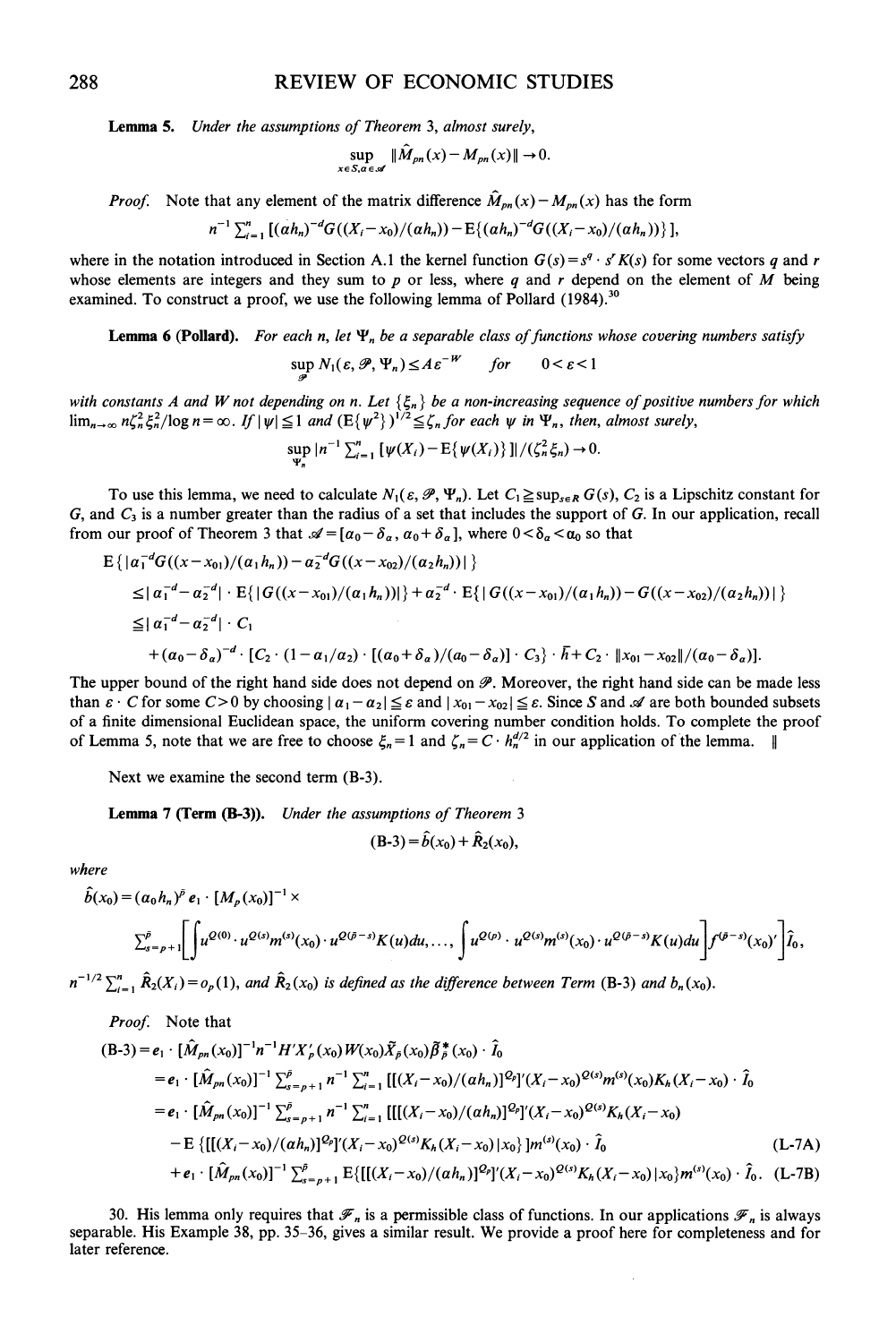Define term (L-7A) as  $\hat{R}_{21}(x_0)$ . We apply the same method as in Lemma 2 to show that  $n^{-1/2} \sum_{i=1}^{n} \hat{R}_{21}(X_i) = o_p(1)$ . Instead of  $\mathcal{G}_{1n}$ , define the class of functions  $\mathcal{G}_{2n}$  as follows:

$$
\mathscr{G}_{2n} = \{g_n : g_n(X_i, X_j) = n^{-3/2} \cdot \gamma_n(X_j) \cdot [[[(X_i - X_j)/(a h_n)]^{Q_p}](X_i - X_j)^{Q(s)} K_h(X_i - X_j) - E\{[[(X_i - X_j)/(a h_n)]^{Q_p}](X_i - X_j)^{Q(s)} K_h(X_i - X_j) |X_j\} \} m^{(s)}(X_j) \cdot \tilde{I}_j,
$$

where it is indexed by a row vector-valued function  $\gamma_n(x) \in \Gamma_n$ ,  $\alpha \in \mathcal{A}$ , which is also implicit in  $K_h(\cdot)$ , and an indicator function  $\tilde{I}_i \in \mathcal{I}$ . Let

$$
g_{n0}(X_i,X_j)=n^{-3/2}\cdot \gamma_{n0}(X_j)\cdot [[(X_i-X_j)/(\alpha_0 h_n)]^{Q_p}]'(X_i-X_j)^{Q(s)}m^{(s)}(X_j)K_{h0}(X_i-X_j)\cdot I_j,
$$

and

$$
\hat{g}_n(X_i, X_j) = n^{-3/2} \cdot \hat{\gamma}_n(X_j) \cdot [[(X_i - X_j)/(\hat{\alpha}h_n)]^{Q_p}]'(X_i - X_j)^{Q(s)} m^{(s)}(X_j) \hat{K}_h(X_i - X_j) \cdot \hat{I}_j.
$$

To prove that term (L-7B) equals  $\hat{b}(x_0) + o(h_{\hat{b}}^p)$  we use the assumption that all the moments of  $K(\cdot)$  of order  $p+1$  and higher up to  $\bar{p}$  have mean zero, that  $x_0$  is an interior point of the support of x that is more than  $(a_0 + \delta)h_n C$  interior to the closest edge of the support, where C is the radius of the support of  $K(\cdot)$ , and the assumption that the density of x is  $\bar{p}$ -times continuously differentiable and its  $\bar{p}$ -th derivative satisfies a Hölder condition. Using a change of variable calculation and the Lebesgue dominated convergence theorem, and Lemma 5 the result follows.  $\parallel$ 

Note that this term converges to zero with the specified rate only if  $x_0$  is an interior point. Thus for kernel regression estimators for higher dimensions, we need to introduce a special trimming method to guarantee this. Use of higher order local polynomial regression alleviates the problem for higher dimensional problems, but at the price of requiring more data locally.

**Lemma 8 (Term (C-3)).** Under the assumptions of Theorem 3,

$$
(C-3)=o_p(h_n^{\bar{p}}).
$$

*Proof.* Recall that the third term equals  $e_1 \cdot [\hat{M}_{pn}(x_0)]^{-1}n^{-1}H'X'_{p}(x_0)W(x_0)r_{\bar{p}}(x_0) \cdot \hat{I}_0$ . Note that  $n^{-1}$  ||  $H'X'_{p}(x_{0})W(x_{0})r_{p}(x_{0}) \cdot \hat{I}_{0}$ ||  $=n^{-1}\left[\sum_{i=1}^{n}\left[(X_i-x_0)/(a h_n)\right]^{Q_i}[(X_i-x_0)/h_n]^{Q(\bar{p})}[m^{(\bar{p})}(\bar{x}_i)-m^{(\bar{p})}(x_0)]K_h(x_0-X_i)h_n^{\bar{p}}\right]$  $\leq n^{-1}\sum_{i=1}^n \left\| [(X_i-x_0)/(a h_n)]^{Q^p} \right\| [(X_i-x_0)/h_n]^{Q(\bar{p})} \left| \right| \cdot |K_h(x_0-X_i)| \left\| o(h_n^{\bar{p}})\right|$  $= o_n(h_n^{\bar{p}}),$ 

where the inequality follows from the Hölder condition on  $m^{(\beta)}(x_0)$  and the compact support condition on  $K(\cdot)$ , and the last equality follows from the same reasoning used to prove Lemma 5. The conclusion follows from Lemma 5 and the assumption of nonsingularity of  $M_n(x_0)$ .  $\parallel$ 

Lemmas 2-8 verify Theorem 3. Corollary 1 in the text follows as a special case for  $p=0$ .

#### **A.3.** Verifying the assumptions of Lemma 1

Five assumptions in Lemma 1 are as follows:

(i) Both  $P(z)$  and  $\hat{g}(t, p)$  are asymptotically linear with trimming where

$$
[\hat{P}(z) - P(z)]I(x \in \hat{S}) = n^{-1} \sum_{j=1}^{n} \psi_{np}(D_j, Z_j; z) + \hat{b}_p(z) + \hat{R}_p(z),
$$
  

$$
[\hat{g}(t, p) - g(t, p)]I(x \in \hat{S}) = n^{-1} \sum_{j=1}^{n} \psi_{ng}(Y_j, T_j, P(Z_j); t, p) + \hat{b}_g(t, p) + \hat{R}_g(t, p);
$$

- (ii)  $\partial \hat{g}(t, p)/\partial p$  and  $\hat{P}(z)$  converge uniformly to  $\partial g(t, p)/\partial p$  and  $P(z)$ , respectively, and that  $\partial g(t, p)/\partial p$  is continuous for all  $t$  and  $p$ ;
- (iii) plim<sub>n-x</sub>  $n^{-1/2} \sum_{i=1}^{n} \hat{b}_s(T_i, X_i) = b_s$  and plim<sub>n-x</sub>  $n^{-1/2} \sum_{i=1}^{n} \partial g(T_i, P(Z_i)) / \partial p \cdot \hat{b}_p(T_i, P(Z_i)) = b_{g_p}$ ;
- (iv)  $\lim_{n\to\infty} n^{-1/2} \sum_{i=1}^{n} \frac{C_{i=1} \sigma_g(\Upsilon_i, \Lambda_i) C_g}{\sigma_g(\Upsilon_i, \overline{P}_T(\Sigma_i))/\partial p \partial g(\Upsilon_i, P(Z_i))/\partial p}$ .  $\hat{R}_p(Z_i) = 0$ ;
- (v)  $\text{plim}_{n \to \infty} n^{-3/2} \sum_{i=1}^{n} \sum_{j=1}^{n} [\partial \hat{g}(T_i, \bar{P}_{T_i}(Z_i))/\partial p \partial g(T_i, P(Z_i))/\partial p] \cdot \psi_{np}(D_j, Z_j; Z_i) = 0.$

We verify these assumptions for the local polynomial regression estimator. Condition (i) is just a consequence of Theorem **3.** We next show that the derivative of the local polynomial regression estimator converges uniformly to the derivative of the limit of the local polynomial regression estimator.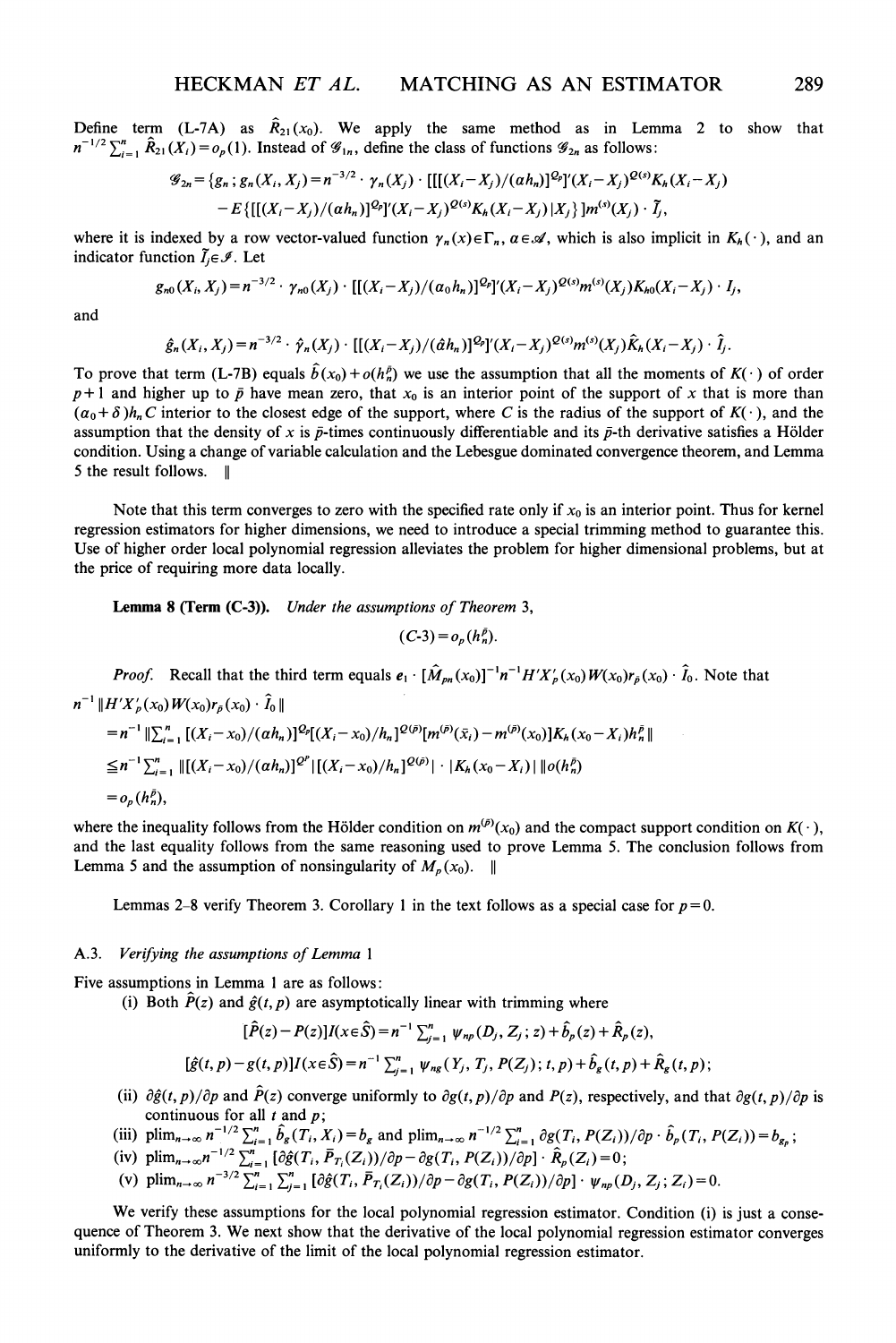**Theorem 4.** If Assumptions 1-4, and 8 hold, then  $\partial \hat{g}(t, p)/\partial p$  is uniformly consistent for  $\partial g(t, p)/\partial p$ .

*Proof.* For convenience we drop the subscripts p,  $\bar{p}$ , and the argument  $x_0$  of  $X_p(x_0), \hat{\beta}_p(x_0), \beta_p^*(x_0)$ , and  $W(x_0)$  here so that  $X = X_p(x_0)$ ,  $\hat{\beta} = \hat{\beta}_p(x_0)$ ,  $\beta^* = \beta_p^*(x_0)$ , and  $W = W(x_0)$ . Also denote the derivative with respect to the first argument of  $x_0$  by  $\nabla$ . Note that  $X'WY=X'WX\hat{\beta}$ . Hence by the chain rule,

$$
\nabla \hat{\beta} = (X'WX)^{-1} \{\nabla (X'W)Y - [\nabla (X'WX)]\hat{\beta}\}\n= (X'WX)^{-1} \{\nabla (X'W) - [\nabla (X'WX)](X'WX)^{-1}X'W\}Y\n= (X'WX)^{-1} \{\nabla (X'W) - [\nabla X'WX)](X'WX)^{-1}X'W\} \langle X\beta^* + r + \varepsilon\rangle.
$$

Since

$$
\begin{aligned} \{\nabla(X'W) - [\nabla(X'WX)](X'WX)^{-1}X'W\}XB^* \\ &= \nabla(X'WX)BB^* - \nabla(X'WX)B^* \\ &= \{(\nabla X')WX + X'(\nabla W)X - (\nabla X')WX - X'(\nabla W)X - X'W(\nabla X)\}B^* \\ &= -X'W(\nabla X)B^*. \end{aligned}
$$

we obtain

$$
\nabla \hat{\beta} = -(X'WX)^{-1}(X'W\nabla X)\beta^*
$$
  
+ 
$$
(X'WX)^{-1}\{\nabla(X'W) - [\nabla(X'WX)][(X'WX)^{-1}X'W\}r
$$
  
+ 
$$
(X'WX)^{-1}\{\nabla(X'W) - [\nabla(X'WX)][(X'WX)^{-1}X'W\} \varepsilon.
$$

Note that for  $s \geq 1$ ,

$$
\nabla(x - x_0)^{Q(s)} = (\nabla(x - x_0)^{(q_1, \dots, q_d)}_{q_1 + \dots + q_d = s}
$$
  
=  $((x - x_0)^{(q_1, \dots, q_d)} 1(q_1 \ge 1))_{q_1 + \dots + q_d = s - 1}$   
=  $[((x - x_0)^{(q_1, \dots, q_d)}_{q_1 + \dots + q_d = s - 1}, 0, \dots, 0],$ 

where the second equality follows from our convention on the order of the elements. Thus

$$
X = (1 (x-x_0)^{Q(1)} (x-x_0)^{Q(2)} \dots (x-x_0)^{Q(\rho)} \nabla X = -(0 1 0 \dots 0 (x-x_0)^{Q(1)} 0 \dots 0 \dots (x-x_0)^{Q(\rho-1)} 0 \dots 0).
$$

Note that each column of  $\nabla X$  is either a column of X or the column with all elements being 0. Hence there exists a matrix *J* such that  $\nabla X = -XJ$ , where *J* is a matrix that selects appropriate column of *X* or the zero column. Without being more specific about the exact form of *J* we can see that  $-(X'WX)^{-1}(X'W\nabla X)\beta^* = J\beta^*$ , and also that

$$
(X'WX)^{-1}\{\nabla(X'W) - [\nabla(X'WX)](X'WX)^{-1}X'W\}
$$
  
=  $(X'WX)^{-1}\{(\nabla X')W + X'(\nabla W)$   
 $-(\nabla X')WX(X'WX)^{-1}X'W - X'(\nabla W)X(X'WX)^{-1}X'W - X'W(\nabla X)(X'WX)^{-1}X'W\}$   
=  $(X'WX)^{-1}\{-J'X'W + X'(\nabla W)$   
 $+ J'X'W - X'(\nabla W)X(X'WX)^{-1}X'W + X'WXJ(X'WX)^{-1}X'W\}$   
=  $(X'WX)^{-1}\{X'(\nabla W) - [X'(\nabla W)X](X'WX)^{-1}X'W\} + J(X'WX)^{-1}X'W\}.$ 

Next, to simplify the last expression, we use some specific properties of matrix *J.* The key properties of *J* we use are that all elements of the first column are *0* and that the first element of the second column of *J* is 1. That is, the first column of *AJ* is always the 0-vector, regardless of *A* and the second column of *AJ* is the first column of *A.* Since the first column is chosen by *J* exactly once, the preceding observations also imply that the first row of *J* is  $e_2$ , where  $e_2 = (0, 1, 0, \ldots, 0)$  if  $p \ge 1$  and 0, if  $p = 0$ . Therefore

$$
e_1 \cdot \nabla \hat{\beta} = \nabla \hat{m}_p(x) = e_1 \cdot J\beta^*
$$
  
+ 
$$
(e_1 \cdot (X'WX)^{-1}\{(X'(\nabla W) - [X'(\nabla W)X](X'WX)^{-1}X'W\} - e_2 \cdot X'W)r
$$
  
+ 
$$
(e_1 \cdot (X'WX)^{-1}\{(X'(\nabla W) - [X'(\nabla W)X](X'WX)^{-1}X'W\} - e_2 \cdot X'W)\varepsilon.
$$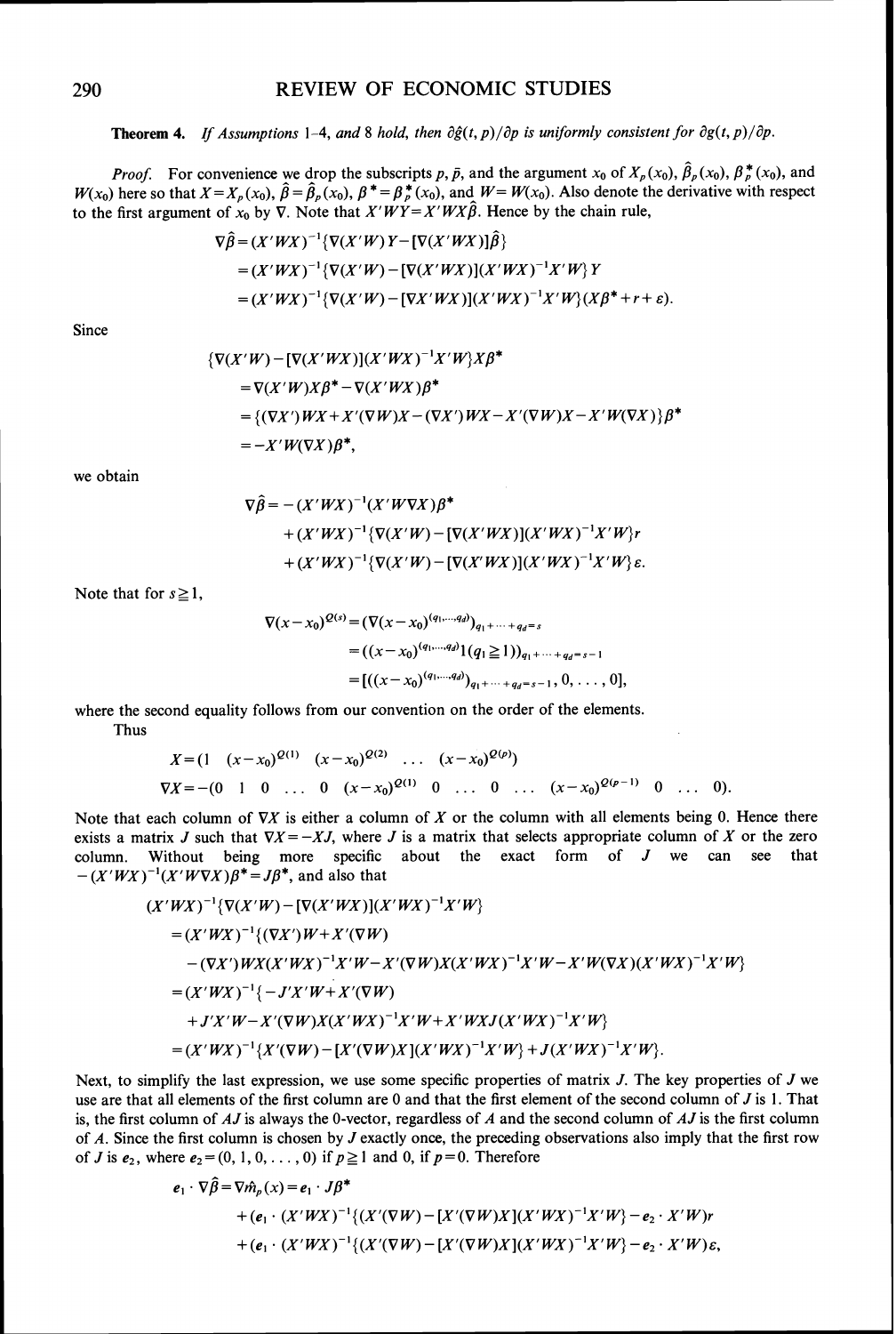where  $e_1 \cdot J\beta^* = \nabla m(x)$ . That the remaining two terms converge uniformly to zero can be shown analogously as in Lemma 5.  $\parallel$ 

Condition (iii) of Lemma 1 clearly holds under an i.i.d. assumption given the bias function defined in Theorem **3.** In order to verify condition (iv) of the lemma recall the definition of the residual terms and use the same equicontinuity argument as in the proof of Theorem **3.** 

Finally condition (v) can be verified by invoking the equicontinuity lemma. This is where the additional smoothness condition is required.

Armed with these results, we finally turn to the proof of key Theorem 2.

 $\overline{a}$ 

#### A.3. Proof of Theorem 2

Note first that, writing  $\hat{I}_i = I(X_i \in \hat{S})$ ,

$$
N_1^{1/2} \left[ \frac{N_1^{-1} \sum_{i \in I_1} [Y_{1i} - \hat{g}(X_i)] \hat{I}_i}{N_1^{-1} \sum_{i \in I_1} \hat{I}_i} - \mathbf{E}_S \left( Y_1 - Y_0 | D = 1 \right) \right] = \frac{N_1^{-1/2} \sum_{i \in I_1} [Y_{1i} - \hat{g}(X_i) - \mathbf{E}_S \left( Y_1 - Y_0 | D = 1 \right)] \hat{I}_i}{N_1^{-1} \sum_{i \in I_1} \hat{I}_i} \tag{T-1}
$$

We first consider the numerator and then turn to the denominator of the expression. Note that the numerator of the right-hand side of (T-1) is the sum of three terms (TR-1)-(TR-3): writing  $g_1(x) = E_s(Y_1|D=1, X=x)$ ,

$$
\begin{aligned} &\text{(TR-1)} = N_1^{-1/2} \sum_{i \in I_1} \left[ Y_{1i} - g_1(X_i) \right] I_i, \\ &\text{(TR-2)} = N_1^{-1/2} \sum_{i \in I_1} \left\{ \left[ g_1(X_i) - g(X_i) \right] - \mathbf{E}_S(Y_1 - Y_0 | D = 1) \right\} \hat{I}_i, \\ &\text{(TR-3)} = N_1^{-1/2} \sum_{i \in I_1} \left[ g(X_i) - \hat{g}(X_i) \right] \hat{I}_i. \end{aligned}
$$

Terms (TR-1) and (TR-2) are analogous to terms we examined in Theorem 1. Term (TR-3) is the additional term that arises from estimating  $g(x)$ . However, the first two terms from Theorem 1 have to be modified to allow for the trimming function introduced to control the impact of the estimation error of  $\hat{g}(x)$ .

Central limit theorems do not apply directly to the sums in (TR-1) and (TR-2) because the trimming function depends on all data and this creates correlation across all i. Instead, writing  $I_i=I(X_i\epsilon S)$ , we show that these terms can be written as

$$
(\text{TR-1}) = N_1^{-1/2} \sum_{i \in L} [Y_{1i} - g_1(X_i)] I_i + o_p(1)
$$

and

$$
(\text{TR-2}) = N_1^{-1/2} \sum_{i \in I_1} \left\{ [g_1(X_i) - g(X_i)] - \mathbb{E}_S \left( Y_1 - Y_0 | D = 1 \right) \right\} I_i + o_p(1),
$$

respectively. One can use the equicontinuity lemma and our assumption of  $p$ -nice trimming to show the result for term (TR-1). The same method does not apply for term (TR-2), however. This is because when we take an indicator function  $\tilde{I}_i$  from  $\mathcal{I}_i$ , where  $\tilde{I}_i \neq I_i$ , then

$$
E[{[g_1(X_i) - g(X_i)] - E_s (Y_1 - Y_0 | D = 1)}\tilde{I}_i] \neq 0.
$$

It is necessary to recenter this expression to adjust for the bias that arises from using  $\tilde{I}_i$ .

In order to achieve this we observe that, writing  $\Delta_S(X_i) = [g_1(X_i) - g(X_i)] - E_S(Y_1 - Y_0|D=1)$ ,

$$
N_{1}^{-1/2} \sum_{i \in I_{1}} \Delta_{S}(X_{i}) \cdot \hat{I}_{i} = N_{1}^{-1/2} \sum_{i \in I_{1}} \Delta_{S}(X_{i}) \cdot I_{i}
$$
  
+  $N_{1}^{-1/2} \sum_{i \in I_{1}} \Delta_{S}(X_{i}) \cdot [\hat{\sigma}(X_{i})]^{-1} \cdot \tilde{K} \cdot \left(\frac{f(X_{i}) - q_{0}}{\hat{\sigma}(X_{i})}\right) [\hat{f}(X_{i}) - f(X_{i})] I\{\hat{f}(X_{i}) > f(X_{i})\}$   
+  $N_{1}^{-1/2} \sum_{i \in I_{1}} \Delta_{S}(X_{i}) \cdot [\hat{\sigma}(X_{i})]^{-1} \cdot \tilde{K} \cdot \left(\frac{f(X_{i}) - q_{0}}{\hat{\sigma}(X_{i})}\right) [\hat{f}(X_{i}) - f(X_{i})] I\{\hat{f}(X_{i}) \le f(X_{i})\},$ 

where  $\hat{\sigma}(X_i) = |\hat{f}(X_i) - f(X_i)|$ ,  $\tilde{K}_-(s) = 1$  if  $-1 \le s < 0$  and 0 otherwise, and  $\tilde{K}_+(s) = 1$  if  $0 \le s < 1$  and 0 otherwise. Since  $\hat{f}(X_i) = (N_0 a_n)^{-d} \sum_{j \in I_0} K((X_j - X_i)/a_n)$ , the latter two terms can be expressed as double sums. We then apply an equicontinuity argument to the expressions

$$
N_1^{-1/2}(N_0 a_n)^{-d} \sum_{i \in I_1} \sum_{j \in I_0} \Delta_S(X_i) \cdot [\hat{\sigma}(X_i)]^{-1} \cdot \tilde{K}_-\left(\frac{f(X_i) - q_0}{\hat{\sigma}(X_i)}\right) \times [K((X_j - X_i)/a_n) - E\{K((X_j - X_i)/a_n) | X_i \}] I\{\hat{f}(X_i) > f(X_i)\}
$$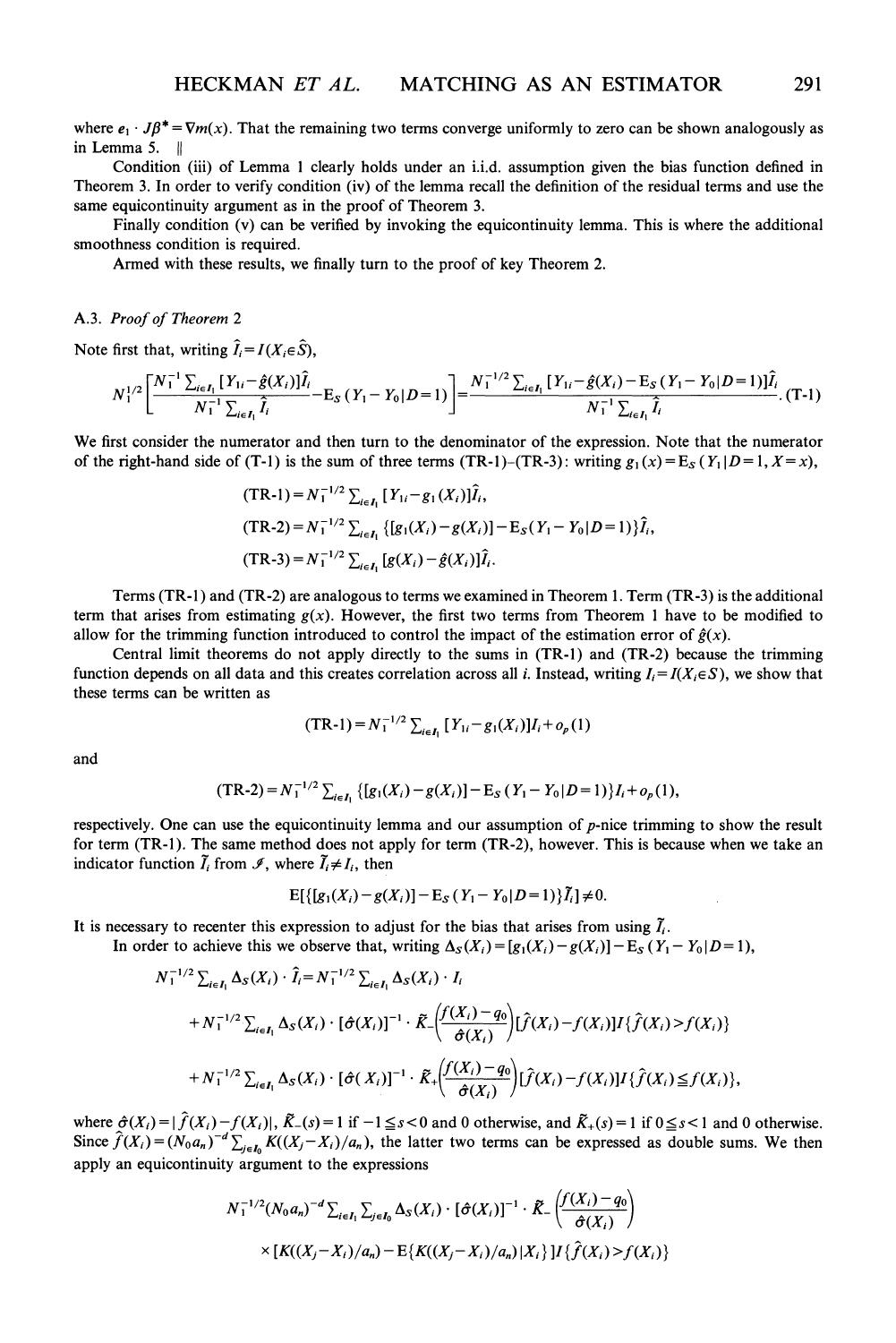and

$$
N_1^{-1/2}(N_0 a_n)^{-d} \sum_{i \in I_1} \sum_{j \in I_0} \Delta_S(X_i) \cdot [\hat{\sigma}(X_i)]^{-1} \cdot \tilde{K}_+ \left( \frac{f(X_i) - q_0}{\hat{\sigma}(X_i)} \right)
$$
  
× [K((X\_j - X\_i)/a\_n) - E{K((X\_j - X\_i)/a\_n) |X\_i} ]  $I\{\hat{f}(X_i) \leq f(X_i)\}\$ 

and control the bias by  $\bar{p}$ -smoothness of  $f(X_i)$ .

Finally, term (TR-3) can be written as the sum of three terms

$$
N_1^{-1/2} N_0^{-1} \sum_{i \in I_1} \sum_{j \in I_0} \psi_{0N_0 N_1}(Y_{0j}, X_j; X_i) + N_1^{-3/2} \sum_{i \in I_1} \sum_{j \in I_1} \psi_{1N_0 N_1}(Y_{0j}, X_j; X_i), \tag{TR-3-1}
$$

$$
N_1^{-1/2} \sum_{i \in I_1} \hat{b}_g(X_i), \tag{TR-3-2}
$$

and

$$
N_1^{-1/2} \sum_{i \in I_1} \hat{R}_g(X_i). \tag{TR-3-3}
$$

Terms (TR-3-2) and (TR3-3) are  $o_p(1)$  by the definition of asymptotic linearity of  $\hat{g}(X_i)$ . Term (TR-3-1) is a U-statistic and a central limit theorem can be obtained for it using the lemmas of Hoeffding (1948) and Powell, Stock, and Stoker (1989) and a two-sample extension of the projection lemma as in Serfling (1980). We first present the Hoeffding, Powell, Stock, and Stoker result.

**Lemma 9 (H-P-S-S).** Suppose  ${Z_i}_{i=1}^n$  is i.i.d.,  $U_n \psi_n = (n \cdot (n-1))^{-1} \sum_i \psi_n (Z_i, Z_j)$ , where  $\psi_n (Z_i, Z_j) =$  $\psi_n(Z_j,Z_i)$  and  $E{\psi_n(Z_i,Z_j)}=0$ , and  $U_n\psi_n=n^{-1}\sum_{i=1}^n 2\cdot p_n(Z_i)$ , where  $p_n(Z_i)=E{\psi_n(Z_i,Z_j)|Z_i}$ . *If*  $E{\psi_n(Z_i, Z_i)^2} = o(n)$ , then  $nE[(U_n \psi_n - \hat{U}_n \psi_n)^2] = o(1)$ .

We also make use of the results of Serfling (1980).

**Lemma 10 (Serfling).** Suppose  $\{Z_{0,i}\}_{i\in I_1}$  and  $\{Z_{1,i}\}_{i\in I_1}$  are independent and within each group they are i.i.d.,

 $U_{n_0,n_1}\psi_{n_0,n_1} = (n_0 \cdot n_1)^{-1} \sum_{i \in I_0} \sum_{j \in I_1} \psi_{n_0,n_1}(Z_{0i}, Z_{1j}),$  and  $E\{\psi_{n_0,n_1}(Z_{0i}, Z_{1j})\} = 0$ , and  $U_{n_0,n_1}\psi_{n_0,n_1} = n_0^{-1} \sum_{i \in I_0} p_{0n_0,n_1}(Z_{0i}) + n_1^{-1} \sum_{j \in I_1} p_{1n_0,n_1}(Z_{1j}),$  where for  $k = 0, 1, p_{k$ *If*  $0 < \lim_{n \to \infty} n_1/n_0 = \eta < \infty$ , where  $n = n_0 + n_1$  and  $E{\psi_{n_0,n_1}(Z_0; Z_1)^2} = o(n_0) + o(n_1)$ , then  $n \mathbb{E}[(U_{n_0,n_1} \psi_{n_0,n_1} - \hat{U}_{n_0,n_1} \psi_{n_0,n_1})^2] = o(1).$ 

In order to apply the lemmas to term (TR-3-I), note that it can be written as

$$
N_1^{-3/2} \sum_{i \in I_1} \sum_{j \in I_1, j \neq i} \psi_{1N_0 N_1}(Y_{1j}, X_j; X_i)
$$
 (TR-3-1a)

$$
+N_1^{-3/2}\sum_{i\in I_1}\psi_{1N_0N_1}(Y_{1i},X_i;X_i)
$$
 (TR-3-1b)

$$
+ N_1^{-1/2} N_0^{-1} \sum_{i \in I_1} \sum_{j \in I_0} \psi_{0N_0N_1}(Y_{0j}, X_j; X_i).
$$
 (TR-3-1c)

Term (TR-3-1a) can be rewritten as  $N_1^{-1/2} \sum_{i \in I_1} \sum_{i \in I_2} \sum_{i \neq j} \psi_{1N_0N_1}^0(Y_{1j}, X_j; X_i; Y_{1i}, X_i; X_j)$  where

$$
\psi_{1N_0N_1}^{0}(Y_{1j}, X_j; X_i; Y_{1i}, X_i; X_j) = [\psi_{1N_0N_1}(Y_{1j}, X_j; X_i) + \psi_{1N_0N_1}(Y_{1i}, X_i; X_j)]/2.
$$

Thus by Lemma 9 and assumption (ii-a), term (TR-3-la) is asymptotically equivalent to

 $N_1^{-1/2} \sum_{i \in I_1} \mathbb{E} \{ \psi_{1N_0N_1}(Y_{1i}, X_i; X_j) | Y_{1i}, X_i \}.$ 

By assumption (ii-a), term (TR-3-1b) is  $o_p(1)$ . By Lemma 10 and assumption (ii-a), term (TR-3-1c) is asymptotically equivalent to

$$
N_1^{1/2} N_0^{-1} \sum_{j \in I_0} \mathrm{E} \{ \psi_{0N_0N_1}(Y_{0j}, X_j; X_i) | Y_{0j}, X_j \}.
$$

Hence putting these three results together, term (TR-3-1) is asymptotically equivalent to

$$
N_1^{-1/2}\sum_{i\in I_1} \mathbb{E}\{\psi_{1N_0N_1}(Y_{1i},X_i;X_j)|Y_{1i},X_i\}+N_1^{1/2}N_0^{-1}\sum_{j\in I_0} \mathbb{E}\{\psi_{0N_0N_1}(Y_{0j},X_j;X_i)|Y_{0j},X_j\}.
$$

Collecting all these results, we have established the asymptotic normality of the numerator.

We next examine the denominator of (T-1). Note that  $N_1^{-1}\sum_{i\in I_1}\hat{I}_i=N_1^{-1}\sum_{i\in I_1}I_i+N_1^{-1}\sum_{i\in I_1}(\hat{I}_i-I_i)$ . The first term on the right-hand side converges in probability to E(I) by the law of large numbers. To see that the second term is  $o_p(1)$ , note that  $N_1^{-1} \sum_{i \in I} (\hat{I}_i - I_i) \le N_1^{-1} \sum_{i \in I} |\hat{I}_i - I_i|$ . The Markov inequality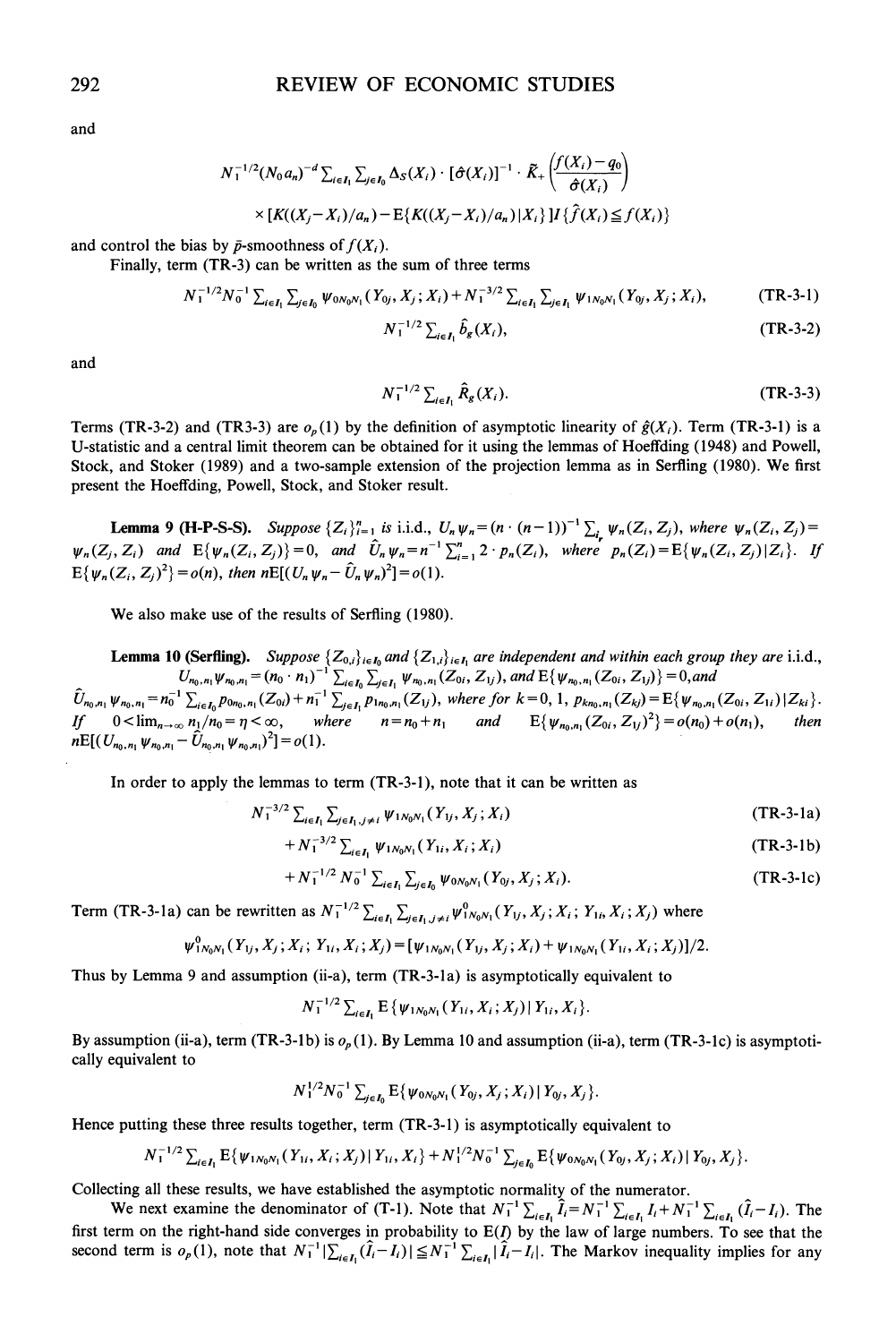$\varepsilon > 0$ , Pr  $\{N_1^{-1} \sum_{i \in I} |\hat{I}_i - I_i| > \varepsilon\} \leq E\{|\hat{I}_i - I_i|\}/\varepsilon$ . Hence assumption (ii-d) implies that the second term is  $o_p(1)$ . This result, in conjunction with our result for the denominator, proves Theorem 2.  $\parallel$ 

*Acknowledgements.* The work reported here is a distant outgrowth of numerous conversations with Ricardo Barros, Bo Honore, and Richard Robb. We thank Manuel Arellano and three referees for helpful comments. An earlier version of this paper "Matching As An Evaluation Estimator: Theory and Evidence on Its Performance applied to the JTPA Program, Part I. Theory and Methods" was presented at the Review of Economic Studies conference on evaluation research in Madrid in September, 1993. This paper was also presented by Heckman in his Harris Lectures at Harvard, November, 1995, at the Latin American Econometric Society meeting in Caracas, Venezuela, August, 1994; at the Rand Corporation, U.C. Irvine, U.S.C., U.C. Riverside, and U.C. San Diego September, 1994; at Princeton, October, 1994; at UCL London, November, 1994 and November, 1996, and at Texas, Austin, March, 1996 and at the Econometric Society meetings in San Francisco, January, 1996.

#### REFERENCES

- ARCONES, M. A. and GINÉ, E. (1993), "Limit Theorems for U-processes", Annals of Probability, 21, 1494-1542.
- BARNOW, B., CAIN, G. and GOLDBERGER, A. (1980), "Issues in the Analysis of Selectivity Bias," in E. Stromsdorfer and G. Farkas (eds.), *Evalualion Sludies Review Annual, Volume 5* (San Francisco: Sage).
- BARROS, R. (1986), "Nonparametric Estimation of Causal Effects in Observational Studies" (University of Chicago, mimeo).
- COCHRANE, W. G. and RUBIN, D. B. (1973), "Controlling Bias In Observational Studies", *Sankyha,* **35,**  41 7-446.
- DAWID, A. P. (1979), "Conditional Independence in Statistical Theory", *Journal of The Royal Stalistical Society Series B, 41, 1-31.*
- FAN, J. (1993), "Local Linear Regression Smoothers and Their Minimax Efficiencies", *The Annals of Statistics,*  **21,** 196-216.
- FAN, J., HARDLE, W. and MAMMEN, E. (1996), "Direct Estimation of Low Dimensional Components in Additive Models" (Working paper).
- HAHN, J. (1996), "On the Role of the Propensity Score in the Efficient Semiparametric Estimation of Average Treatment Effects" (unpublished manuscript, University of Pennsylvania).
- HECKMAN, J. (1974), "Shadow Prices, Market Wages, and Labor Supply", *Economelrica,* **42,** 679-694.

HECKMAN, J. (1990), "Varieties of Selection Bias", *American Economic Review,* **80,** 31 3-3 18.

- HECKMAN, J. (1997), "Instrumental Variables: A Study of the Implicit Assumptions Underlying One Widely Used Estimator for Program Evaluations", *Journal of Human Resources,* **32,** 441-462.
- HECKMAN, J., ICHIMURA, H.. SMITH, J. and TODD, P. (1996a), "Nonparametric Characterization of Selection Bias Using Experimental Data, Part 11: Econometric Theory and Monte Carlo Evidence" (Unpublished manuscript, University of Chicago).
- HECKMAN, J., ICHIMURA, H., SMITH, J. and TODD, F. (1996b), "Sources of Selection Bias in Evaluating Programs: An Interpretation of Conventional Measures and Evidence on the Effectiveness of Matching As A Program Evaluation Method", *Proceedings of The National Academy of Sciences,* **93,** 13416-13420.
- HECKMAN, J., ICHIMURA, H., SMITH, J. and TODD, P. (1998), "Characterizing Selection Bias Using Experimental Data", *Economelrica* (forthcoming).
- HECKMAN, J., ICHIMURA, H. and TODD, P. (1997), "Matching As An Econometric Evaluation Estimator: Evidence from Evaluating a Job Training Program", *Review of Economic Studies, 64,* 605-654.
- HECKMAN, J. and ROBB, R. (1985), "Alternative Methods For Evaluating The Impact of Interventions", in J. Heckman and B. Singer (eds.), *Longiludinal Analysis of Labor Market Dala* (Cambridge: Cambridge University Press).
- HECKMAN, J. and ROBB, R. (1986), "Alternative Method For Solving the Problem of Selection Bias in Evaluating The Impact of Treatments on Outcomes," in H. Wainer (ed.), *Drawing Inferences from Self-Selecled Samples* (New York: Springer-Verlag).
- HECKMAN, J. and SMITH, J. (1998), "Evaluating The Welfare State", *Frisch Centenary*, Econometric Monograph Series (Cambridge: Cambridge University Press), forthcoming.
- HECKMAN, J., SMITH, J. and CLEMENTS, N. (1997), "Making the Most Out of Social Experiments: Reducing the Intrinsic Uncertainty in Evidence From Randomized Trials With An Application to the National JTPA Experiment", *Review of Economic Sludies, 64,* 487-535.
- ICHIMURA, H. (1993), "Semiparametric Least Squares (SLS) and Weighted SLS Estimation of Single Index Models", *Journal of Economelrics, 58,* 71-120.
- ICHIMURA, H. (1995), "Asymptotic Distribution of Nonparametric and Semiparametric Estimators with Data-Dependent Smoothing Parameters" (Unpublished manuscript, University of Chicago).
- KOLMOGOROV, A. N. and TIHOMIROV, V. M. (1961), " $\varepsilon$ -Entropy and  $\varepsilon$ -Capacity of Sets in Functional Spaces", *American Malhemalical Society Translations, series 2,* **17,** 277-364.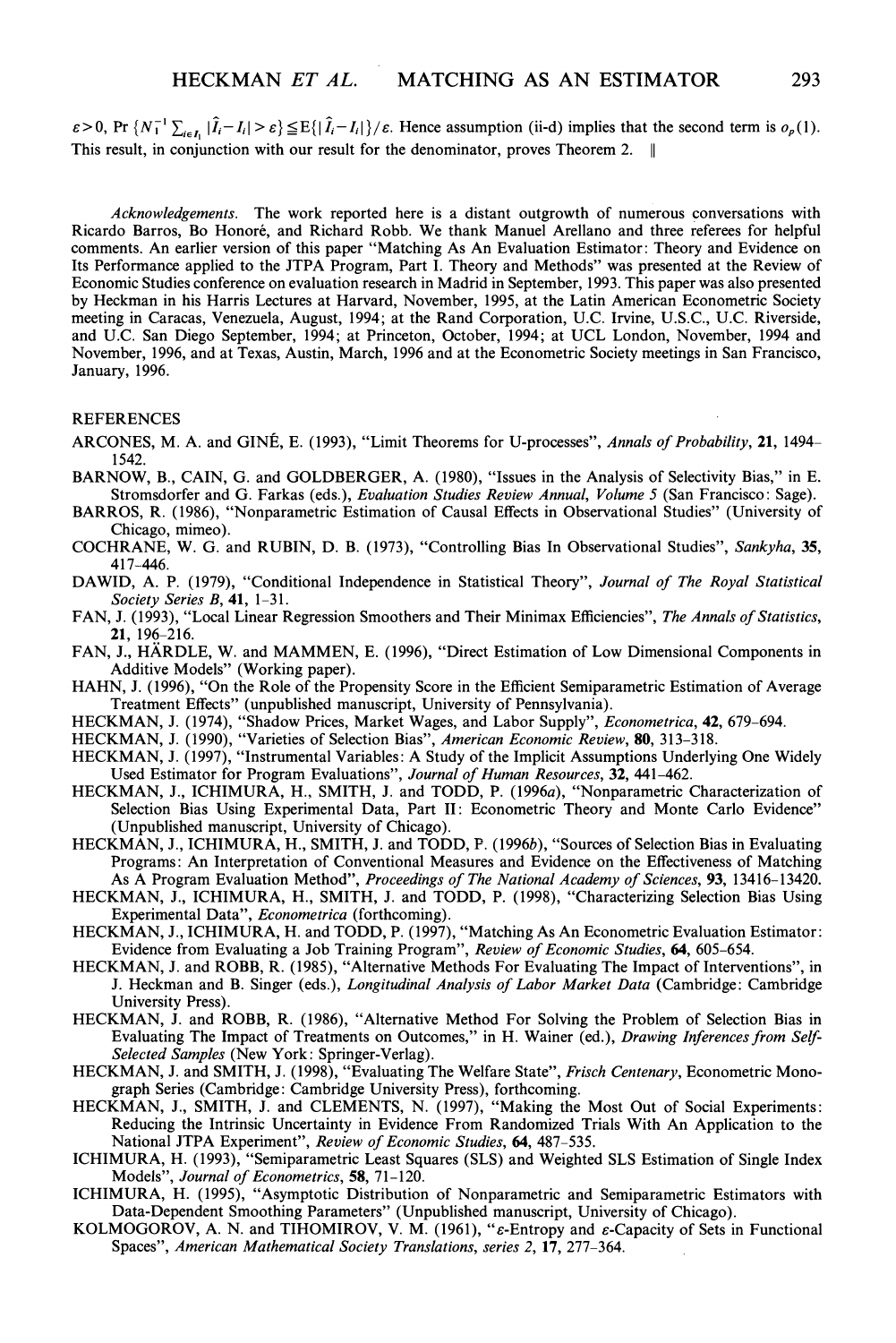- LINTON, 0. and NIELSON, J. P. (1995), "A Kernel Method of Estimating Structural Nonparametric Regression Based on Marginal Integration", *Biometrika,* **82,** 93-100.
- NOLAN, D. and POLLARD, D. (1987), "U-processes: Rates of Convergence", *Annal of Statistics, 15,* 405- 414.
- NEWEY, W. K. and McFADDEN, D. L. (1994), "Large Sample Estimation And Hypothesis Testing", in R. F. Engle and D. L. McFadden (eds.), *Handbook of Econometrics. Vol. IV.* (Amsterdam: Elsevier).

MASRY, E. (1995), "Multivariate Local Polynomial Regression for Time Series" (Unpublished manuscript).

POLLARD, D. (1990), *Empirical Processes: Theory and Applications* (Hayward: IMS).

- POWELL, J. L., STOCK, J. H. and STOKER, I. M. (1989), "Semiparametric Estimation of Index Coefficients", *Econometrica,* **57,** 1403-1430.
- ROSENBAUM, P. and RUBIN, D. B. (1983), "The Central Role of the Propensity Score in Observational Studies for Causal Effects", *Biometrika,* **70,** 41-55.
- RUPPERT, D. and WAND, M. P. (1994), "Multivariate Locally Weighted Least Squares Regression", *The Annals of Statistics,* **22,** 1346-1370.
- SERFLING, R. J. (1980), *Approximation Theorems of Mathematical Statistics* (New York: Wiley).
- SHERMAN, R. P. (1994), "Maximal Inequalities for Degenerate U-processes with Applications to Optimization Estimators", *Annal of Statistics,* **22,** 439-459.
- STONE, C. (1982), "Optimal Global Rates of Convergence For Nonparametric Regression", *Annals of Statistics,*  **10,** 1040-1053.
- TJOSTHEIM, D. and AUESTAD, B. H. (1994), "Nonparametric Identification of Nonlinear Time Series: Projections", *Journal of the American Statistical Association,* **89,** 1398-1409.
- WESTAT, INC. (1980), "Net Impact Report No. 1, Impact on 1977 Earnings of New FY 1976 CETA Enrollees in Selected Program Activities" (Rockville, Maryland, Westat Inc.).
- WESTAT, INC. (1982), "CLMS Follow up Report No. 7 (18 Months After Entry), Postprogram Experiences and Pre/Post Comparisons For Terminees Who Entered CETA During July 1976 Through September 1977" (Rockville, Maryland, Westat Inc.).
- WESTAT, INC. (1984), "Summary of Net Impact Results" (Rockville, Maryland, Westat Inc.).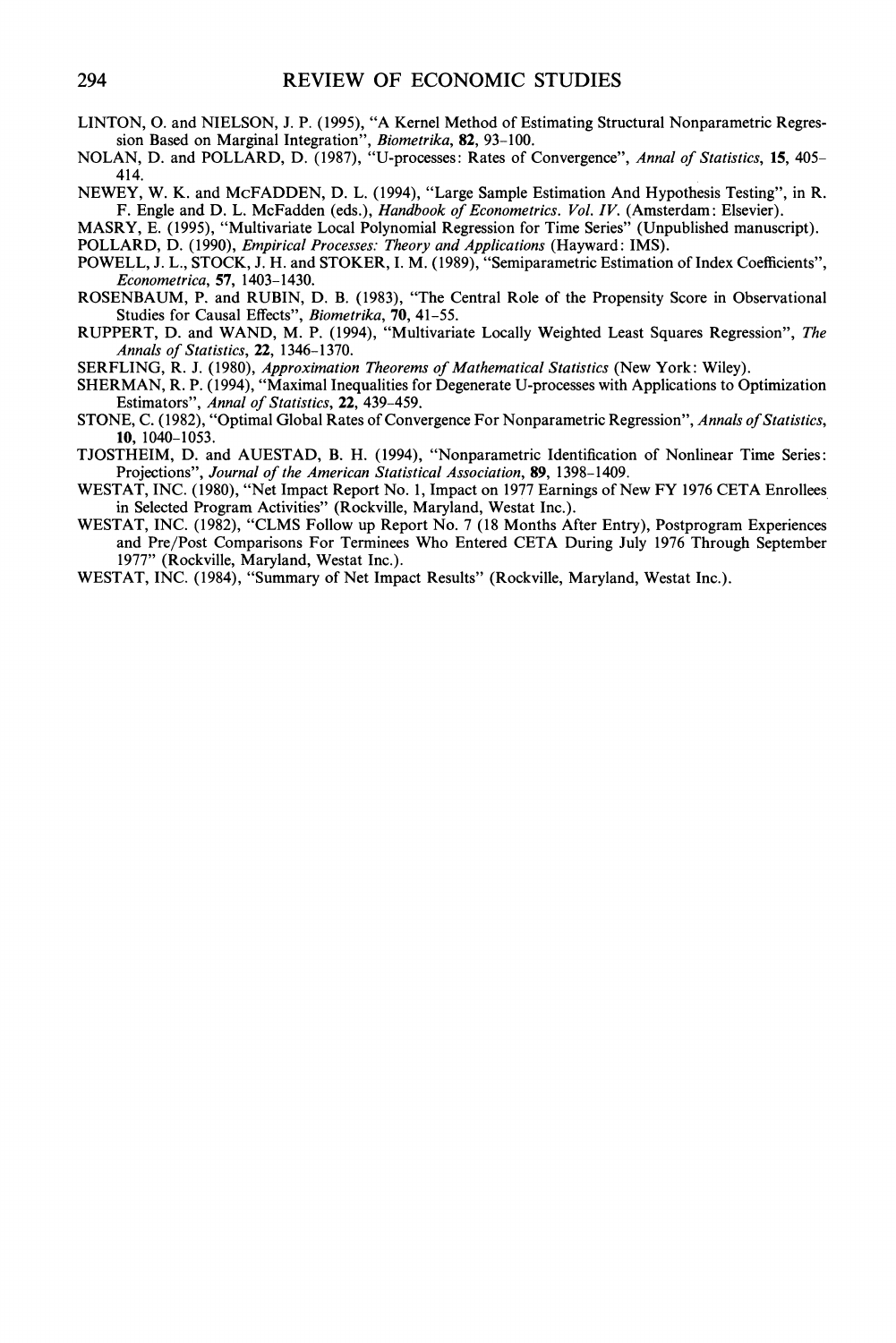http://www.jstor.org

## **LINKED CITATIONS**

*- Page 1 of 5 -*

*You have printed the following article:*

## **Matching as an Econometric Evaluation Estimator**

James J. Heckman; Hidehiko Ichimura; Petra Todd *The Review of Economic Studies*, Vol. 65, No. 2. (Apr., 1998), pp. 261-294. Stable URL: [http://links.jstor.org/sici?sici=0034-6527%28199804%2965%3A2%3C261%3AMAAEEE%3E2.0.CO%3B2-W](http://links.jstor.org/sici?sici=0034-6527%28199804%2965%3A2%3C261%3AMAAEEE%3E2.0.CO%3B2-W&origin=JSTOR-pdf)

*This article references the following linked citations. If you are trying to access articles from an off-campus location, you may be required to first logon via your library web site to access JSTOR. Please visit your library's website or contact a librarian to learn about options for remote access to JSTOR.*

## **[Footnotes]**

## **<sup>2</sup> Characterizing Selection Bias Using Experimental Data**

James Heckman; Hidehiko Ichimura; Jeffrey Smith; Petra Todd *Econometrica*, Vol. 66, No. 5. (Sep., 1998), pp. 1017-1098. Stable URL: [http://links.jstor.org/sici?sici=0012-9682%28199809%2966%3A5%3C1017%3ACSBUED%3E2.0.CO%3B2-U](http://links.jstor.org/sici?sici=0012-9682%28199809%2966%3A5%3C1017%3ACSBUED%3E2.0.CO%3B2-U&origin=JSTOR-pdf)

## **3 Instrumental Variables: A Study of Implicit Behavioral Assumptions Used in Making Program Evaluations**

James Heckman *The Journal of Human Resources*, Vol. 32, No. 3. (Summer, 1997), pp. 441-462. Stable URL: [http://links.jstor.org/sici?sici=0022-166X%28199722%2932%3A3%3C441%3AIVASOI%3E2.0.CO%3B2-P](http://links.jstor.org/sici?sici=0022-166X%28199722%2932%3A3%3C441%3AIVASOI%3E2.0.CO%3B2-P&origin=JSTOR-pdf)

## **<sup>4</sup>Making the Most Out of Programme Evaluations and Social Experiments: Accounting for Heterogeneity in Programme Impacts**

James J. Heckman; Jeffrey Smith; Nancy Clements *The Review of Economic Studies*, Vol. 64, No. 4, Special Issue: Evaluation of Training and Other Social Programmes. (Oct., 1997), pp. 487-535. Stable URL:

[http://links.jstor.org/sici?sici=0034-6527%28199710%2964%3A4%3C487%3AMTMOOP%3E2.0.CO%3B2-0](http://links.jstor.org/sici?sici=0034-6527%28199710%2964%3A4%3C487%3AMTMOOP%3E2.0.CO%3B2-0&origin=JSTOR-pdf)

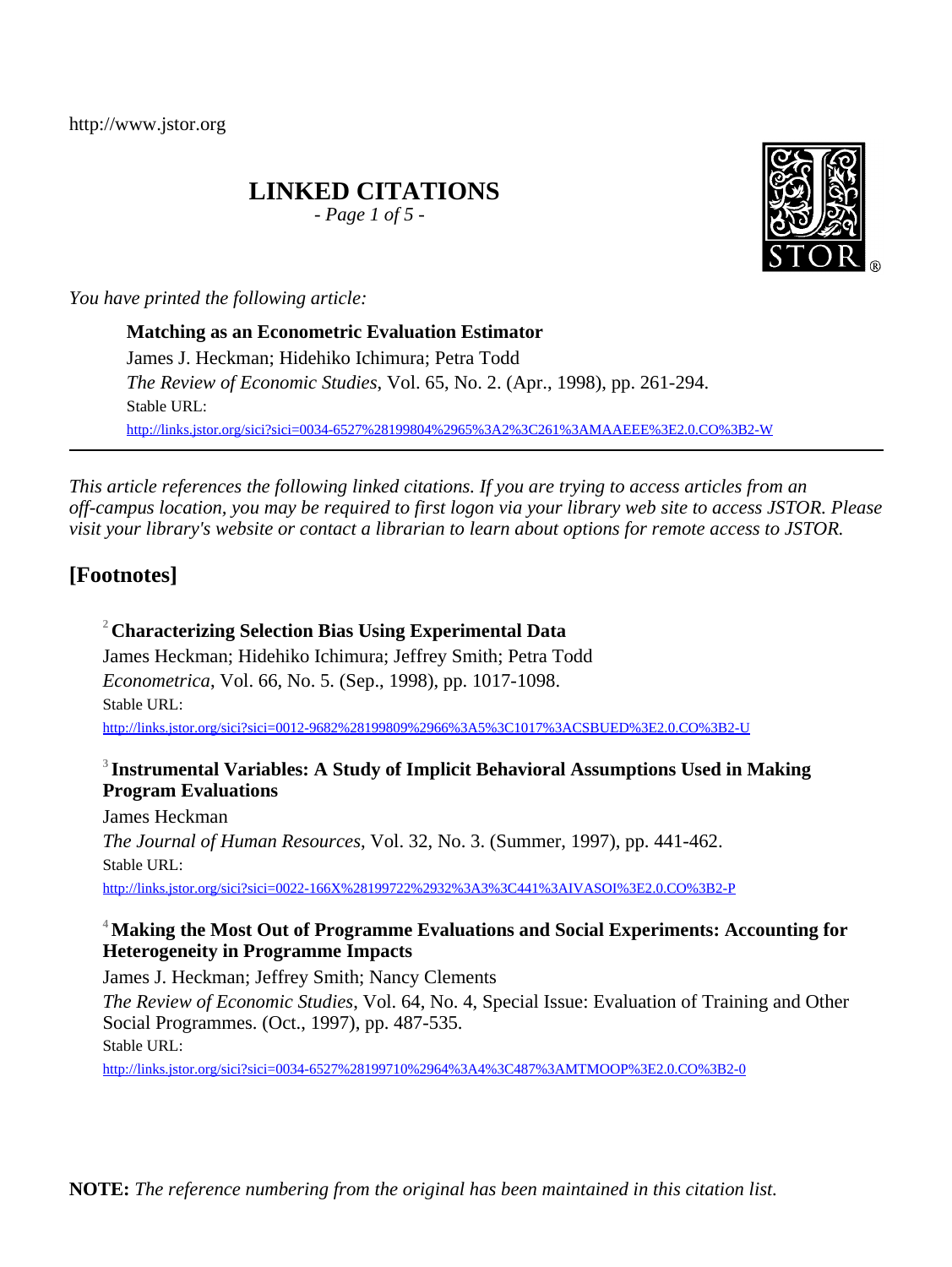## **LINKED CITATIONS**

*- Page 2 of 5 -*



## **<sup>9</sup> Varieties of Selection Bias**

James Heckman

*The American Economic Review*, Vol. 80, No. 2, Papers and Proceedings of the Hundred and Second Annual Meeting of the American Economic Association. (May, 1990), pp. 313-318. Stable URL:

[http://links.jstor.org/sici?sici=0002-8282%28199005%2980%3A2%3C313%3AVOSB%3E2.0.CO%3B2-G](http://links.jstor.org/sici?sici=0002-8282%28199005%2980%3A2%3C313%3AVOSB%3E2.0.CO%3B2-G&origin=JSTOR-pdf)

## **9 Instrumental Variables: A Study of Implicit Behavioral Assumptions Used in Making Program Evaluations**

James Heckman

*The Journal of Human Resources*, Vol. 32, No. 3. (Summer, 1997), pp. 441-462. Stable URL:

[http://links.jstor.org/sici?sici=0022-166X%28199722%2932%3A3%3C441%3AIVASOI%3E2.0.CO%3B2-P](http://links.jstor.org/sici?sici=0022-166X%28199722%2932%3A3%3C441%3AIVASOI%3E2.0.CO%3B2-P&origin=JSTOR-pdf)

## **<sup>10</sup>Making the Most Out of Programme Evaluations and Social Experiments: Accounting for Heterogeneity in Programme Impacts**

James J. Heckman; Jeffrey Smith; Nancy Clements

*The Review of Economic Studies*, Vol. 64, No. 4, Special Issue: Evaluation of Training and Other Social Programmes. (Oct., 1997), pp. 487-535. Stable URL:

[http://links.jstor.org/sici?sici=0034-6527%28199710%2964%3A4%3C487%3AMTMOOP%3E2.0.CO%3B2-0](http://links.jstor.org/sici?sici=0034-6527%28199710%2964%3A4%3C487%3AMTMOOP%3E2.0.CO%3B2-0&origin=JSTOR-pdf)

### **<sup>23</sup>Multivariate Locally Weighted Least Squares Regression**

D. Ruppert; M. P. Wand *The Annals of Statistics*, Vol. 22, No. 3. (Sep., 1994), pp. 1346-1370. Stable URL: [http://links.jstor.org/sici?sici=0090-5364%28199409%2922%3A3%3C1346%3AMLWLSR%3E2.0.CO%3B2-U](http://links.jstor.org/sici?sici=0090-5364%28199409%2922%3A3%3C1346%3AMLWLSR%3E2.0.CO%3B2-U&origin=JSTOR-pdf)

## **<sup>25</sup>Limit Theorems for U-Processes**

Miguel A. Arcones; Evarist Gine *The Annals of Probability*, Vol. 21, No. 3. (Jul., 1993), pp. 1494-1542. Stable URL: [http://links.jstor.org/sici?sici=0091-1798%28199307%2921%3A3%3C1494%3ALTF%3E2.0.CO%3B2-I](http://links.jstor.org/sici?sici=0091-1798%28199307%2921%3A3%3C1494%3ALTF%3E2.0.CO%3B2-I&origin=JSTOR-pdf)

## **References**

**NOTE:** *The reference numbering from the original has been maintained in this citation list.*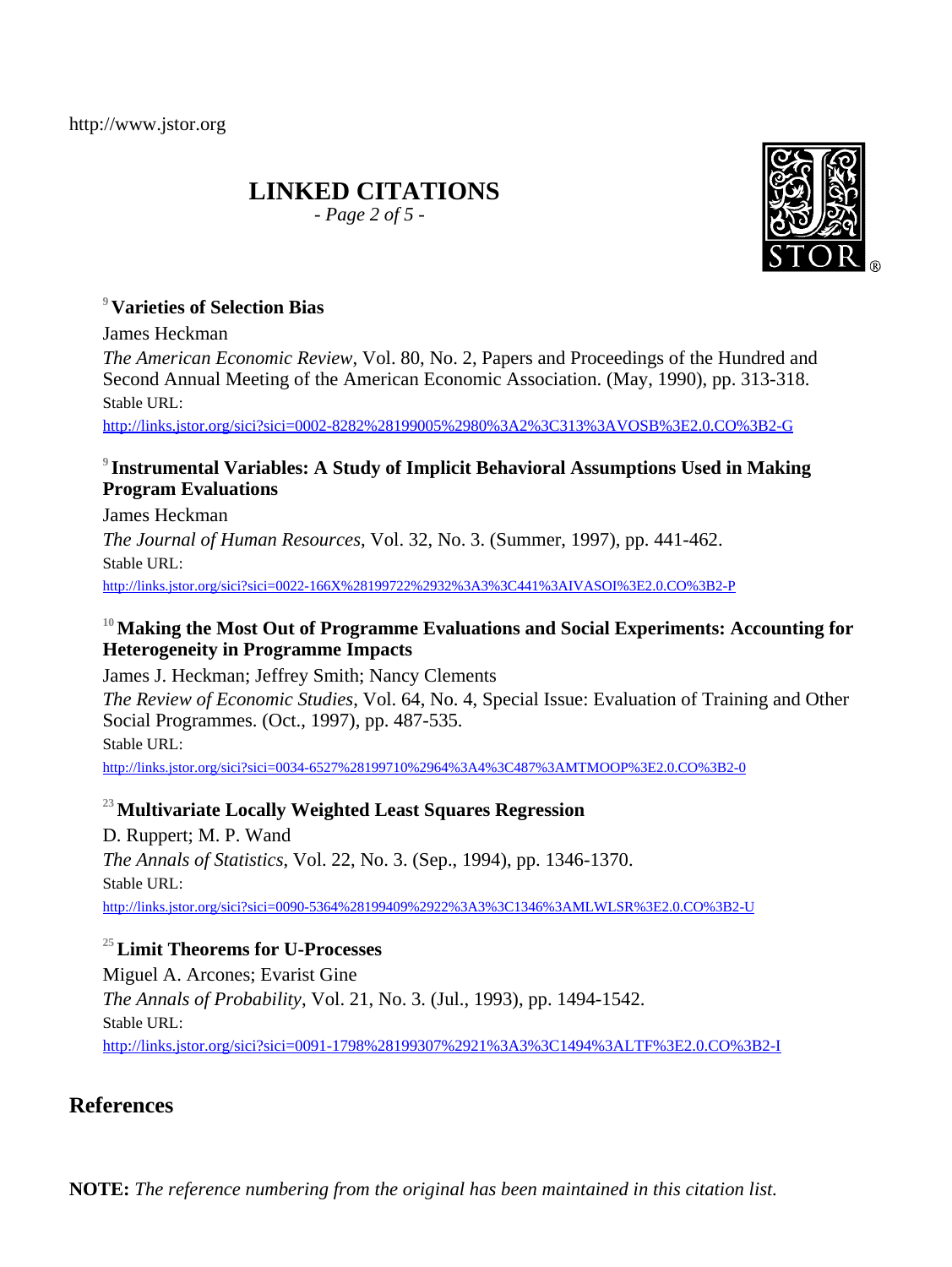http://www.jstor.org

## **LINKED CITATIONS**

*- Page 3 of 5 -*



### **Limit Theorems for U-Processes**

Miguel A. Arcones; Evarist Gine *The Annals of Probability*, Vol. 21, No. 3. (Jul., 1993), pp. 1494-1542. Stable URL: [http://links.jstor.org/sici?sici=0091-1798%28199307%2921%3A3%3C1494%3ALTF%3E2.0.CO%3B2-I](http://links.jstor.org/sici?sici=0091-1798%28199307%2921%3A3%3C1494%3ALTF%3E2.0.CO%3B2-I&origin=JSTOR-pdf)

### **Local Linear Regression Smoothers and Their Minimax Efficiencies**

Jianqing Fan *The Annals of Statistics*, Vol. 21, No. 1. (Mar., 1993), pp. 196-216. Stable URL: [http://links.jstor.org/sici?sici=0090-5364%28199303%2921%3A1%3C196%3ALLRSAT%3E2.0.CO%3B2-Z](http://links.jstor.org/sici?sici=0090-5364%28199303%2921%3A1%3C196%3ALLRSAT%3E2.0.CO%3B2-Z&origin=JSTOR-pdf)

## **Shadow Prices, Market Wages, and Labor Supply**

James Heckman *Econometrica*, Vol. 42, No. 4. (Jul., 1974), pp. 679-694. Stable URL: [http://links.jstor.org/sici?sici=0012-9682%28197407%2942%3A4%3C679%3ASPMWAL%3E2.0.CO%3B2-S](http://links.jstor.org/sici?sici=0012-9682%28197407%2942%3A4%3C679%3ASPMWAL%3E2.0.CO%3B2-S&origin=JSTOR-pdf)

### **Varieties of Selection Bias**

James Heckman *The American Economic Review*, Vol. 80, No. 2, Papers and Proceedings of the Hundred and Second Annual Meeting of the American Economic Association. (May, 1990), pp. 313-318. Stable URL:

[http://links.jstor.org/sici?sici=0002-8282%28199005%2980%3A2%3C313%3AVOSB%3E2.0.CO%3B2-G](http://links.jstor.org/sici?sici=0002-8282%28199005%2980%3A2%3C313%3AVOSB%3E2.0.CO%3B2-G&origin=JSTOR-pdf)

## **Instrumental Variables: A Study of Implicit Behavioral Assumptions Used in Making Program Evaluations**

James Heckman *The Journal of Human Resources*, Vol. 32, No. 3. (Summer, 1997), pp. 441-462. Stable URL: [http://links.jstor.org/sici?sici=0022-166X%28199722%2932%3A3%3C441%3AIVASOI%3E2.0.CO%3B2-P](http://links.jstor.org/sici?sici=0022-166X%28199722%2932%3A3%3C441%3AIVASOI%3E2.0.CO%3B2-P&origin=JSTOR-pdf)

### **Characterizing Selection Bias Using Experimental Data**

James Heckman; Hidehiko Ichimura; Jeffrey Smith; Petra Todd *Econometrica*, Vol. 66, No. 5. (Sep., 1998), pp. 1017-1098. Stable URL: [http://links.jstor.org/sici?sici=0012-9682%28199809%2966%3A5%3C1017%3ACSBUED%3E2.0.CO%3B2-U](http://links.jstor.org/sici?sici=0012-9682%28199809%2966%3A5%3C1017%3ACSBUED%3E2.0.CO%3B2-U&origin=JSTOR-pdf)

**NOTE:** *The reference numbering from the original has been maintained in this citation list.*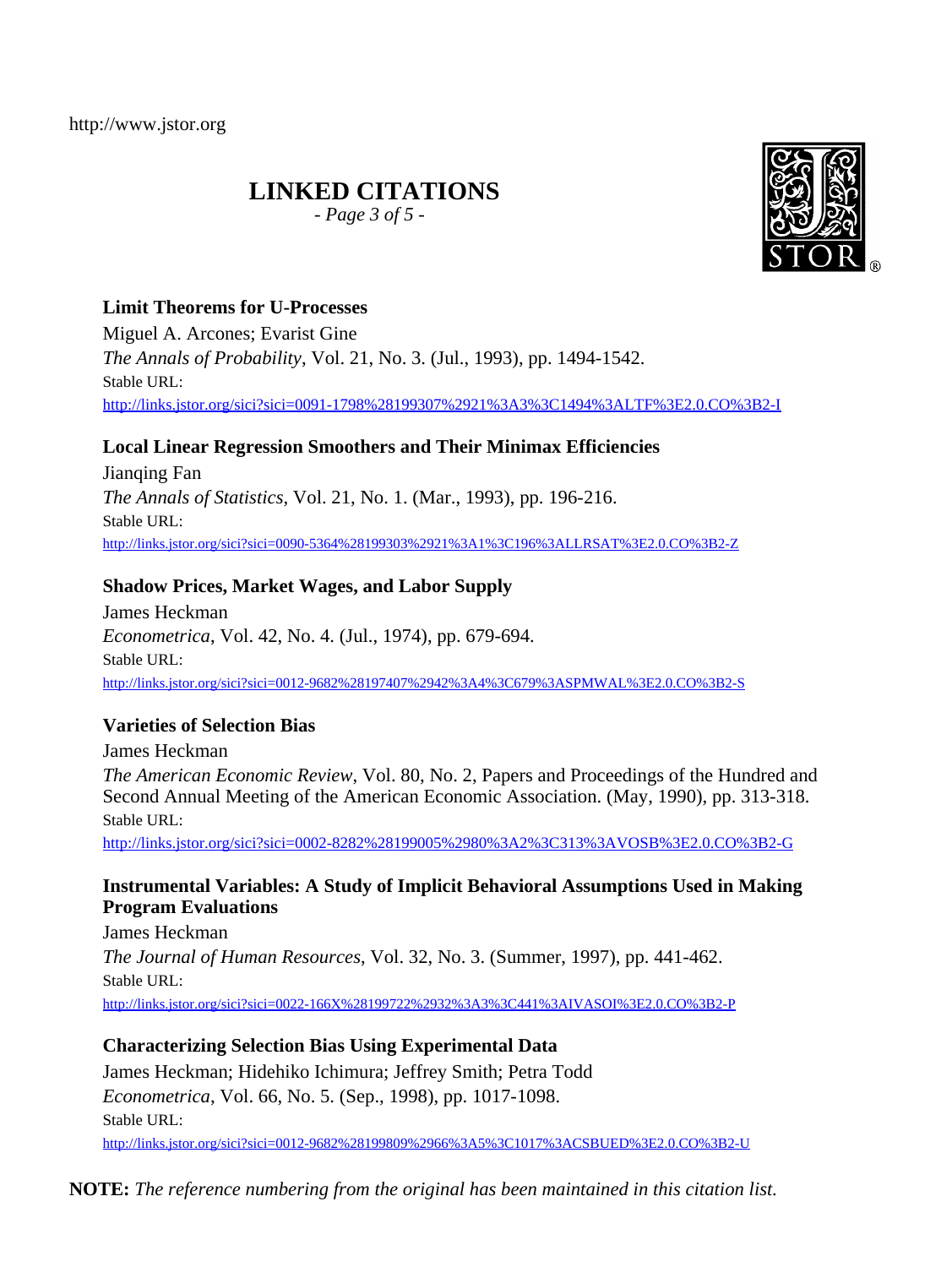## **LINKED CITATIONS**

*- Page 4 of 5 -*



## **Matching as an Econometric Evaluation Estimator: Evidence from Evaluating a Job Training Programme**

James J. Heckman; Hidehiko Ichimura; Petra E. Todd

*The Review of Economic Studies*, Vol. 64, No. 4, Special Issue: Evaluation of Training and Other Social Programmes. (Oct., 1997), pp. 605-654. Stable URL:

[http://links.jstor.org/sici?sici=0034-6527%28199710%2964%3A4%3C605%3AMAAEEE%3E2.0.CO%3B2-I](http://links.jstor.org/sici?sici=0034-6527%28199710%2964%3A4%3C605%3AMAAEEE%3E2.0.CO%3B2-I&origin=JSTOR-pdf)

## **Making the Most Out of Programme Evaluations and Social Experiments: Accounting for Heterogeneity in Programme Impacts**

James J. Heckman; Jeffrey Smith; Nancy Clements

*The Review of Economic Studies*, Vol. 64, No. 4, Special Issue: Evaluation of Training and Other Social Programmes. (Oct., 1997), pp. 487-535.

Stable URL:

[http://links.jstor.org/sici?sici=0034-6527%28199710%2964%3A4%3C487%3AMTMOOP%3E2.0.CO%3B2-0](http://links.jstor.org/sici?sici=0034-6527%28199710%2964%3A4%3C487%3AMTMOOP%3E2.0.CO%3B2-0&origin=JSTOR-pdf)

## **A Kernel Method of Estimating Structured Nonparametric Regression Based on Marginal Integration**

Oliver Linton; Jens Perch Nielsen *Biometrika*, Vol. 82, No. 1. (Mar., 1995), pp. 93-100. Stable URL: [http://links.jstor.org/sici?sici=0006-3444%28199503%2982%3A1%3C93%3AAKMOES%3E2.0.CO%3B2-4](http://links.jstor.org/sici?sici=0006-3444%28199503%2982%3A1%3C93%3AAKMOES%3E2.0.CO%3B2-4&origin=JSTOR-pdf)

### **Semiparametric Estimation of Index Coefficients**

James L. Powell; James H. Stock; Thomas M. Stoker *Econometrica*, Vol. 57, No. 6. (Nov., 1989), pp. 1403-1430. Stable URL: [http://links.jstor.org/sici?sici=0012-9682%28198911%2957%3A6%3C1403%3ASEOIC%3E2.0.CO%3B2-R](http://links.jstor.org/sici?sici=0012-9682%28198911%2957%3A6%3C1403%3ASEOIC%3E2.0.CO%3B2-R&origin=JSTOR-pdf)

**The Central Role of the Propensity Score in Observational Studies for Causal Effects** Paul R. Rosenbaum; Donald B. Rubin *Biometrika*, Vol. 70, No. 1. (Apr., 1983), pp. 41-55. Stable URL: [http://links.jstor.org/sici?sici=0006-3444%28198304%2970%3A1%3C41%3ATCROTP%3E2.0.CO%3B2-Q](http://links.jstor.org/sici?sici=0006-3444%28198304%2970%3A1%3C41%3ATCROTP%3E2.0.CO%3B2-Q&origin=JSTOR-pdf)